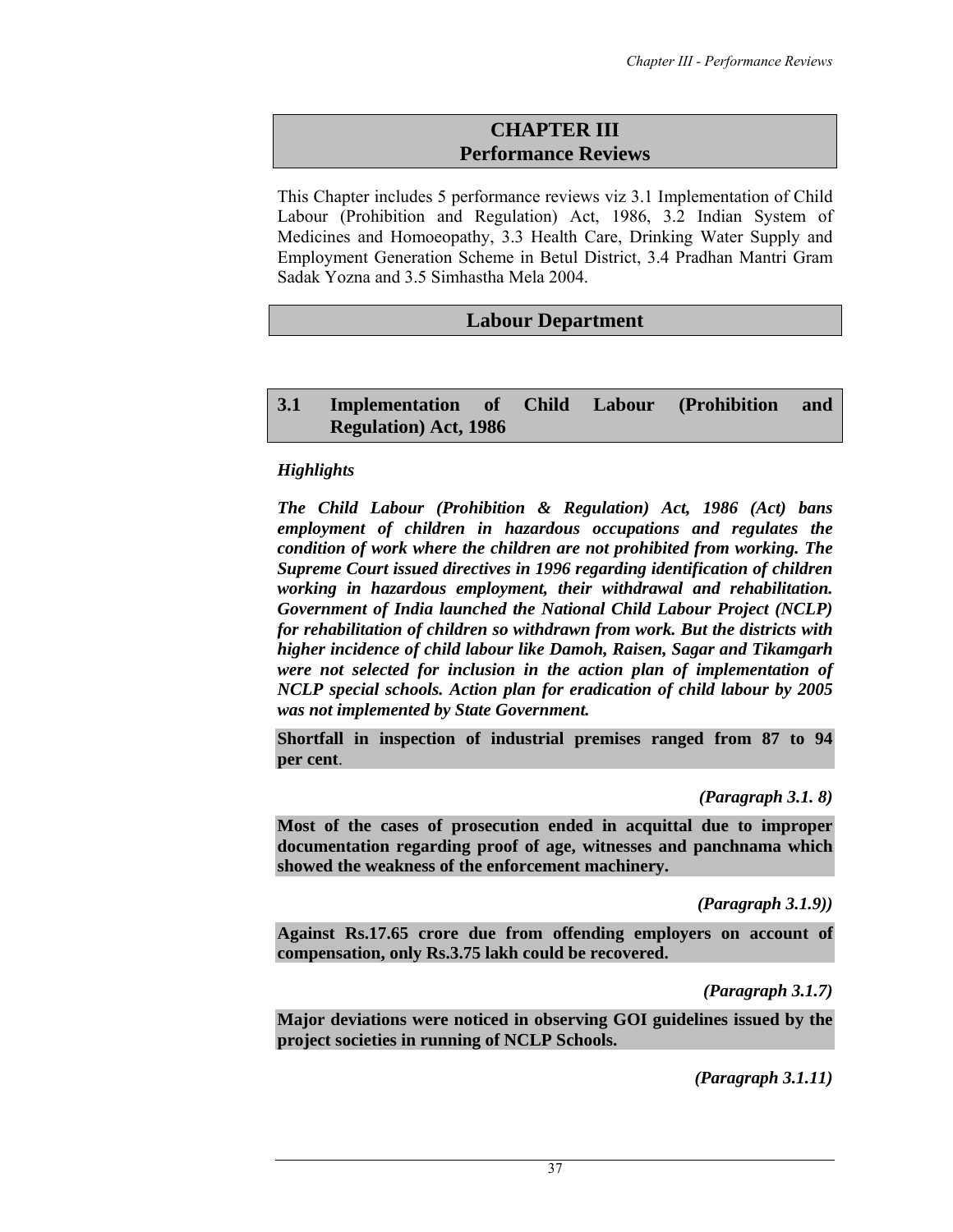**Job to one adult member of the families of 7752 child labourers withdrawn from hazardous work was not provided.** 

### *(Paragraph 3.1.7)*

### **3.1.1 Introduction**

Extreme poverty, lack of opportunity for gainful employment, intermittency of income and low standards of living are the main reasons for the wide prevalence of child labour. Elimination of child labour and compulsory primary education are among the main concerns of the whole nation. Accordingly the Child Labour (Prohibition & Regulation) Act 1986 (Act) was enacted. To rehabilitate the child labour three NCLPs were started in Gwalior, Ujjain, and Mandsaur districts of Madhya Pradesh. A survey to identify the child labour in hazardous processes and industries was conducted in 1997.

### **3.1.2. Organisational set up**

The Labour Department of Government of Madhya Pradesh headed by the Principal Secretary in the State and the Labour Commissioner (LC) assisted by Assistant Labour Commissioners (ALC) and Labour Officers (LO) in the districts were primarily responsible for implementation of the Act. The field staff comprised of labour inspectors.

## **3.1.3 Audit objectives**

The audit objectives were:

- $\triangleright$  to check progress of implementation of the Supreme Court Directive
- $\triangleright$  to examine the enforcement of the regulatory and prohibitory functions under the Act
- $\triangleright$  to examine the rehabilitation measures undertaken in various projects and
- $\triangleright$  to examine the adequacy of monitoring and evaluation mechanism

### **3.1.4 Audit coverage**

The review covers the implementation of the Act during the period 1999-2004, based on test check of the records of Labour Commissioner, Indore and Assistant Labour Commissioners and Labour Officers in fifteen<sup>\*</sup> out of 45 districts and three Project Directors of National Child Labour Projects (NCLP) during February to September 2004.

### **3.1.5 Financial management**

 $\overline{a}$ *\**

The NCLP Scheme for rehabilitation of children was entirely funded by Government of India. The grant aggregating to Rs.4.55 crore was released by

*Bhopal, Chhindwara, Damoh, Gwalior, Indore, Jabalpur, Katni, Mandsaur, Raisen, Satna, Shahdol, Sagar, Tikamgarh, Ujjain and Vidisha.*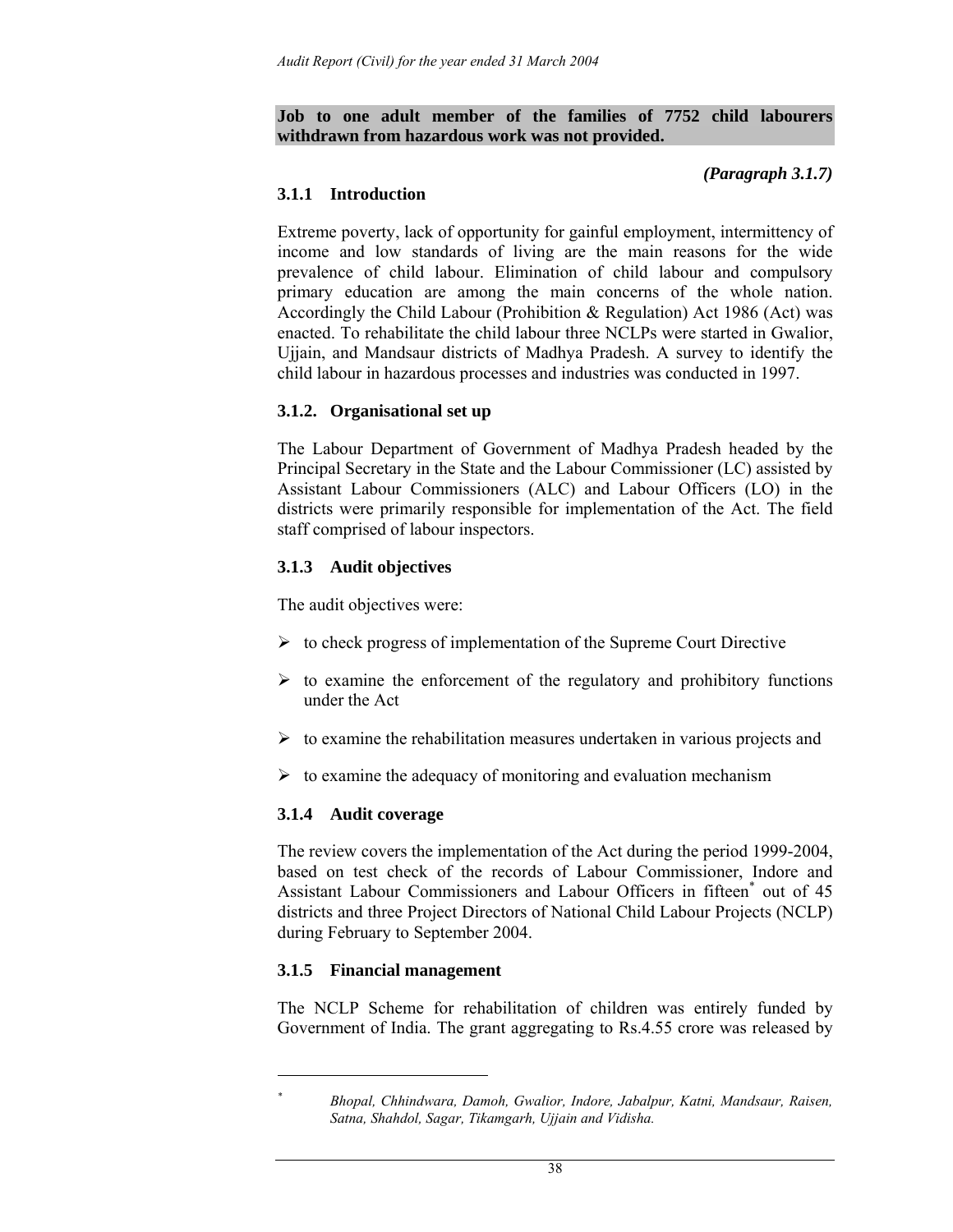GOI to three NCLPs (Gwalior, Ujjain and Mandsaur), run by Non-Government Organisations (NGO) during the period (1999-2004) and expenditure out of that was to the tune of Rs.4.45 crore:

#### **Programme management**

#### **3.1.6 Inconsistency between the State and Central Acts**

The Madhya Pradesh Shops and Establishment Act 1958 totally bans employment of children below the age of 14 years while the Child Labour Act 1986, provides that children under the age of 14 years could be engaged in non-hazardous establishment. Thus there was inconsistency between the Central and State Acts, which sometimes made it difficult to enforce them. Of more direct implication is the difficulty that children working with their families are not covered in the Act. This made it difficult to establish violation of the Act in many cases. Many prosecution cases failed because of failure of the prosecution to produce any definitive proof of age of the children. The Act does not have any specific provision in this regard. **Inconsistency in Central Act and State Act.** 

#### **3.1.7 Compliance with the Directives of Supreme Court**

The Honourable Supreme Court of India in its judgement in December 1996 had given some directions regarding the manner in which the children working in hazardous occupations are to be withdrawn from work and rehabilitated as also the manner in which the working conditions in non-hazardous occupations are to be regulated and improved upon.

#### ¾ **Unrealistic survey**

The child labour survey conducted in April 1997 in all the districts of Madhya Pradesh found only 11820 child labour employed in State. The GOI expressed its dismay as the census data of 1991, had revealed the number of child labour as 13.53 lakh. The existence of more child labour was also confirmed by the Collectors of Gwalior (50,000) and Ujjain (27,957) in their project reports for establishing NCLP schools.

It was also observed that the State Government had employed the staff of other departments who carried out survey in a haphazard manner without recording the full names and addresses of employers, the exact date of birth of the children supported by certificate of age and without obtaining witnesses with full postal address etc. Thus the survey conducted was not systematic, authentic and realistic. GOI ordered (November 1999) a re-survey of child labour but the same was also not carried out as of September 2004 for want of funds.

### ¾ **Non-recovery of compensation for employing children in hazardous occupations**

A Child Labour Rehabilitation-cum-Welfare Fund was to be formed district or area wise and compensation of Rs.20,000 per child from the employers who had employed children in hazardous occupations was to be collected by the Inspectors and deposited in this fund. It was observed that the Child Labour

**Huge difference of child labour found in survey and census data 1991.** 

**Survey was not systematic, authentic and realistic.** 

**Against compensation of Rs.17.65 crore only Rs.3.75 lakh was collected.**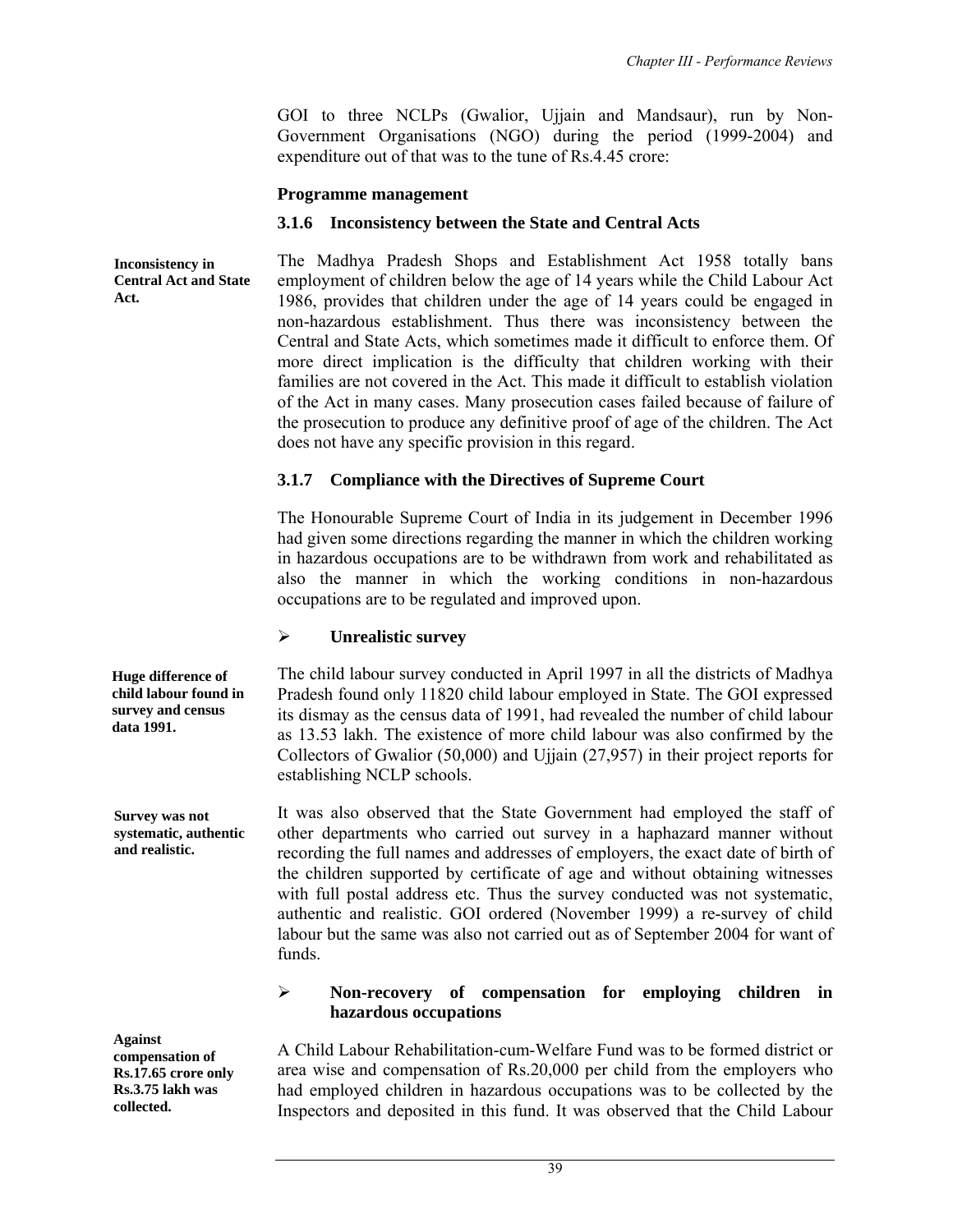Rehabilitation-cum-Welfare Fund was not formed as penalties were not recovered in most of the cases. Show cause notices were issued for recovery of compensation of Rs.20,000 per child from the concerned employers but in all the cases the employers contested their liability and against Rs.17.65 crore (for 8826 children), only Rs.3.75 lakh could be realised from the offending employers. The non recovery of penalty was attributed to delay in finalisation of court cases and stay orders issued by different courts.

The Government was to provide a job to one adult member of the family of a child labour released from hazardous occupation. Against 8826 children withdrawn from hazardous work, State Government provided jobs to the families of only 1074 child labourers. The State Government did not contribute Rs.5000 per child to the Child Labour Rehabilitation-cum-Welfare Fund in the remaining 7752 cases.

## ¾ **Non preparation of action plan, Identification and Survey of Hazardous Industries and processes**

The Government of India was not satisfied with the outcome of child labour survey conducted in 1997 and directed the State Government to re-survey and prepare an action plan for identification of hazardous industries and processes so as to eliminate the child labour problem by 2005. Question (No.5 of 2001) was raised in Lok Sabha asking for the time by which a blanket ban on child labour is likely to take effect alongwith the target set and status of action plan formulated in this regard. Information was furnished (July 2001) by Labour Commissioner in response that action plan would be prepared for all 45 districts and same would be finalised at the state level and would be sent to GOI. On enquiry, the Labour Commissioner replied (September 2004) that the action plan was prepared for all 45 districts. According to the action plan, a survey of child labour was to be conducted and they were to be rehabilitated with the available resources. All the district Collectors requested that additional funds would be needed to carry out the plan. Accordingly proposals for grants were sent to GOI but no grants were released as of September 2004. Hence, neither any survey was conducted nor the action plan implemented.

# **3.1.8 Regulatory function**

# ¾ **Non-framing of rules**

Sections 3 to 9 of the Act prohibits the employment of children in hazardous occupations and processes and regulates the conditions of work of children in non hazardous establishments. Test check of records revealed short coming in inspection, identification and rehabilitation of children withdrawn from hazardous occupations & processes.

The provisions of the Act, other than part III (regulation of conditions of work of children), were enforced with effect from December 1986. Part III of the Act came into force on 26 May 1993. But this notification of 26 May 1993 enforcing Part-III was not available with the Labour Commissioner and only

**Job to one adult member of families of 7752 children withdrawn from hazardous work was not provided.** 

**Action Plan for eradication of child labour by 2005 was not implemented.**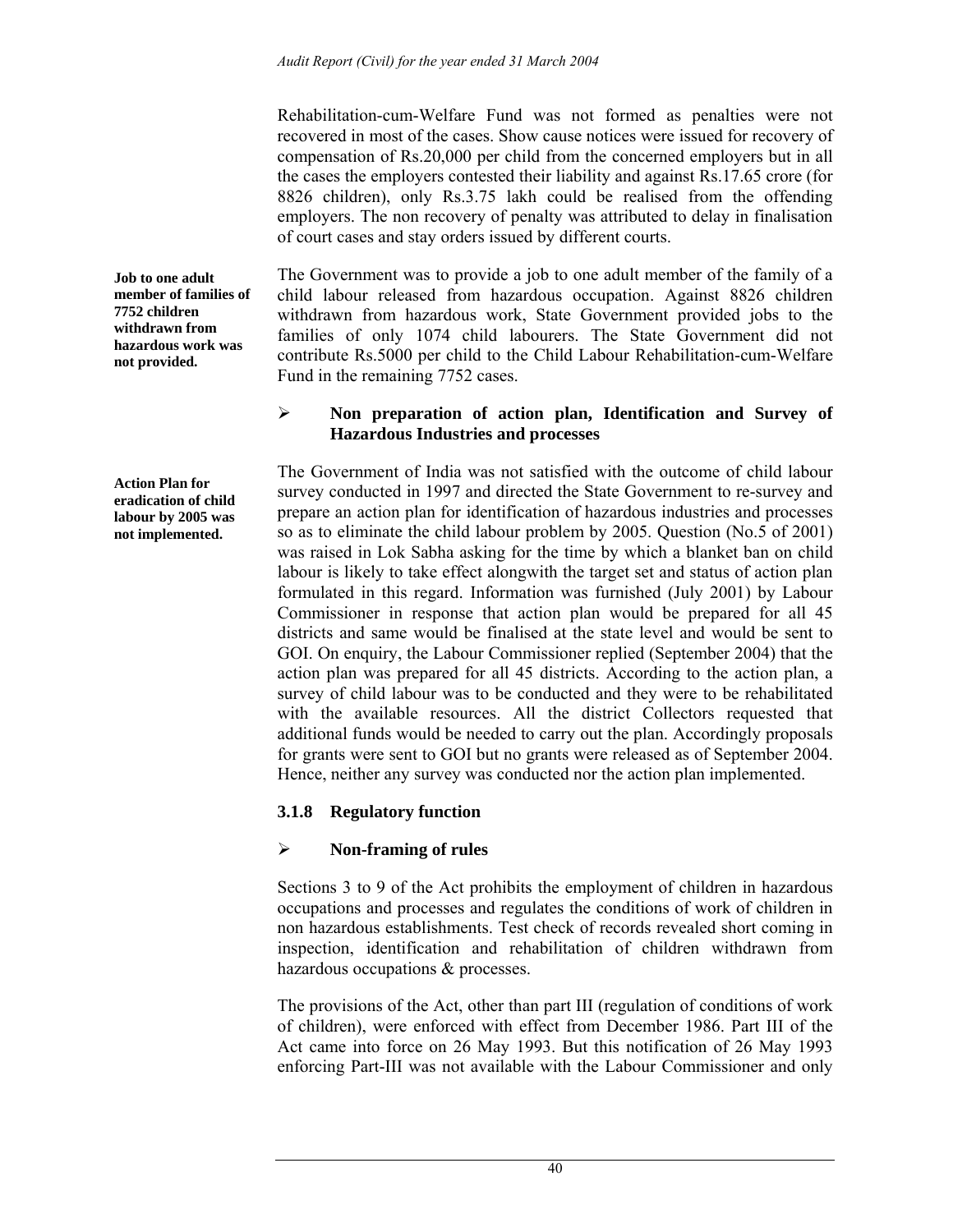during 1997 the directives in this regard were issued by him. As a result regulation of the conditions of work of children working in non hazardous establishments was delayed.

Under Section 18 of the Act, the State Government was empowered to make rules for effecting the provisions of the Act by issue of a notification in official gazette. It was observed that under the above section rules had not been framed so far (September 2004).

## ¾ **Shortfall in Inspections**

Inspection was an important regulatory function through which the Act is administered. In order to ensure effective enforcement of the Act, the norms of staff pattern and the procedure of regular survey and inspection of occupiers' premises were to be prescribed. But norms for staff pattern were not formulated. The State Government, however, prescribed some conditions for inspection in October 1999. The Labour Commissioner fixed (January 2001) the target of ten inspections per Inspector per month. The position of inspections in the test checked 15 out of 45 districts was as under:

| Year      | No. of<br>hazardous<br>Establish-<br>$ments *$ | No. of Non-<br>hazardous<br>establishments* | No. of<br>labour<br><b>Inspectors</b><br>available | <b>No. of Inspections</b><br>required to be<br>carried out as per<br>norms | No. of<br><b>Inspection</b><br><b>Carried</b><br>out. | Shortfall of<br>inspection<br>(Percentage) |
|-----------|------------------------------------------------|---------------------------------------------|----------------------------------------------------|----------------------------------------------------------------------------|-------------------------------------------------------|--------------------------------------------|
| 1999-2000 | 32,838                                         | 1,39,980                                    | 114                                                | N <sub>0</sub><br>norms<br>were<br>fixed for inspection                    | 851                                                   |                                            |
| 2000-01   | 32,838                                         | 1,39,980                                    | 109                                                | N <sub>0</sub><br>norms<br>were<br>fixed for inspection                    | 401                                                   |                                            |
| 2001-02   | 32,838                                         | 1,39,980                                    | 118                                                | 14160                                                                      | 1556                                                  | 89                                         |
| 2002-03   | 32,838                                         | 1,39,980                                    | 122                                                | 14640                                                                      | 1971                                                  | 87                                         |
| 2003-04   | 32,838                                         | 1,39,980                                    | 119                                                | 14280                                                                      | 885                                                   | 94                                         |

#### **\* Figures according to child labour survey conducted in 1997 (later figures not available).**

The implementation of an important regulatory function under the Act was rendered ineffective as there was overall short fall in inspection which ranged from 87 to 94 per cent annually during 2001-04.

### ¾ **Delay in Appointment of Inspectors**

Under Section 17 of the Act, the Government of Madhya Pradesh was to appoint inspectors for the purpose of securing compliance of the provision of the Act. The State Government appointed inspector in December 1987. The staff of other departments were also declared as inspectors in March 1997 to carry out the orders of Hon'ble Supreme Court. For covering rural areas, all Gram Sabhas were also declared as inspectors in January 2001. But no official Gazette notification was issued. On this being pointed out, LC could not confirm the issue of any such notification. Thus due to non-issuance of notification with regard to declaration of Gram Sabhas as Inspectors under the Act, the implementation of the Act was hampered.

**Shortfall of inspections ranged from 87 to 94 per cent.** 

**Appointment of Inspectors in rural areas delayed.**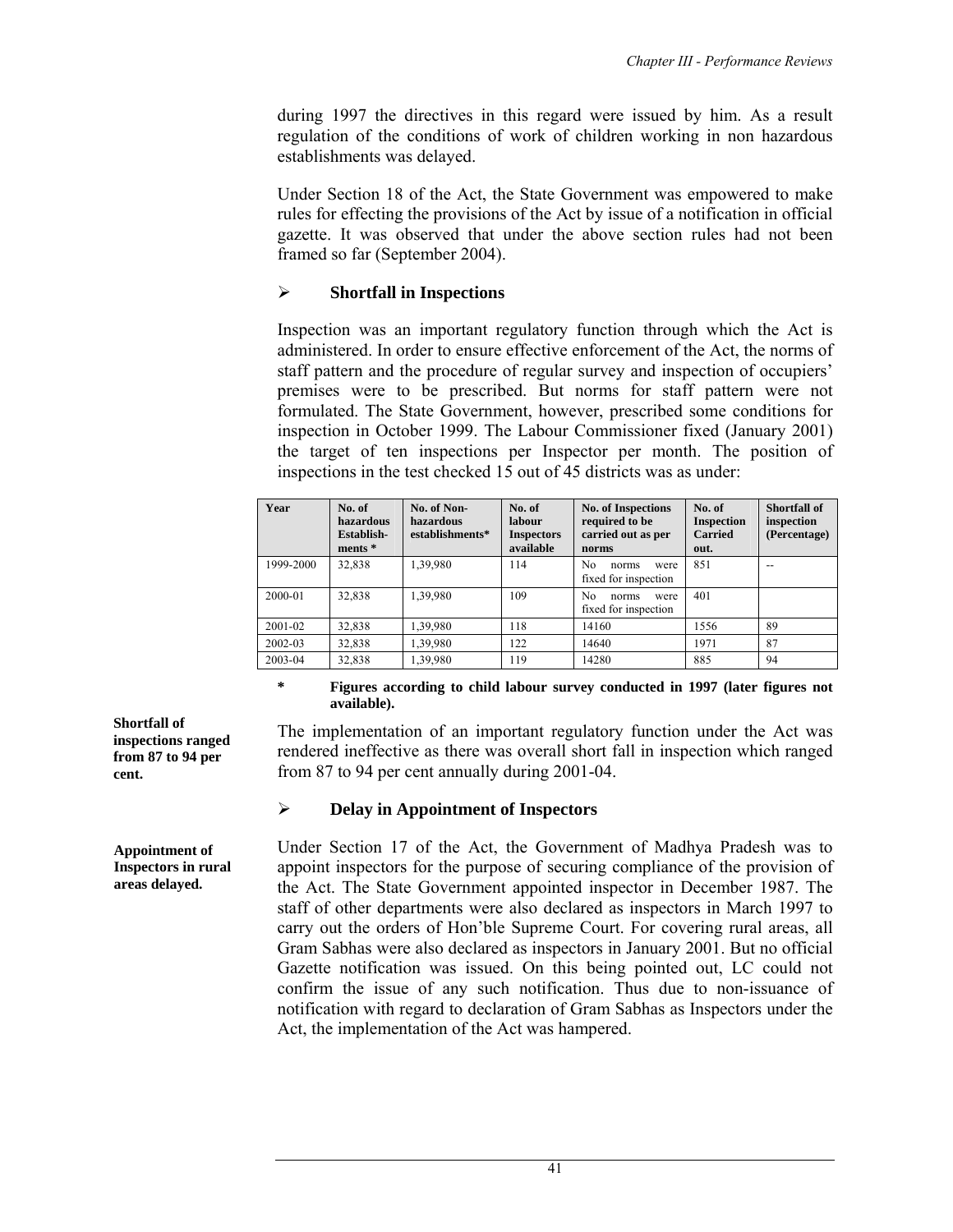### ¾ **Non-maintenance of records by employers under Sec 9, 11 and 12**

**Provisions of Sections 9,11 and 12 of the Act not adhered to by District Offices.** 

According to Part III of the Act which regulates the conditions of work for children, every occupier in relation to an establishment, who employs child labour or permits any child to work, should within a period of thirty days from the date of such employment send to the inspector within whose local limits the establishment is situated, a written notice containing full details viz name of establishment, its situation, name and address of occupier and nature of occupation. Apart from this the occupier is also required to maintain records in respect of child labour under Section 11 and also to display promptly a notice of sections 3 and 14 (prohibition of child labour in hazardous work) and the penal provisions. The contravention of the above provisions of the Act attracted penalty under Section 14 (3) (a) to (d). In the test-checked districts, it was observed that the required notices were not being forwarded by the occupiers to the Labour Department under Section 9. During surprise checks, the occupiers were found guilty under the aforesaid provisions. The year wise position in the test check districts was as under:-

| Year      | <b>Section</b><br>of the<br>Act. | No. of cases<br>of violation<br>noticed | No. of cases where<br>prosecution was<br>launched | No. of<br><b>Cases</b><br>decided | <b>Amount of penalty</b><br>levied & collected<br>(In Rupees) |
|-----------|----------------------------------|-----------------------------------------|---------------------------------------------------|-----------------------------------|---------------------------------------------------------------|
| 1999-2000 | 3,9,11,12                        | 29                                      | 29                                                | 22                                | 38,750                                                        |
| 2000-01   | 3,9,11,12                        | 22                                      | 22                                                | 19                                | 56,500                                                        |
| 2001-02   | 3,9,11,12                        | 22                                      | 21                                                | 14                                | 37,500                                                        |
| 2002-03   | 3,9,11,12                        | 22                                      | 22                                                | 29                                | 1,35,500                                                      |
| 2003-04   | 3,9,11,12                        | 31                                      | 31                                                | 02                                | 6,000                                                         |

On enquiry regarding non conducting of regular inspections, LC stated (September 2004) that the notification under Part-I Section 1 (3) regarding enforcement of Part-III of the Act was not available with them. Thus due to non-enforcement of the above provisions of the Act, the violation of provisions of the Act was not being detected and employment of child labour and regulation of condition of work could not be enforced and the occupiers escaped penalty under Section14 (3) (a) to (d) of the Act.

### **3.1.9 Prohibitory function**

Under Sec 3 of the Act, children under the age of 14 years were prohibited from employment in occupations and processes given in schedules part A & B of the Act. Penalties were to be imposed on the defaulting occupier. Yearwise position of court cases of test-checked districts were as under.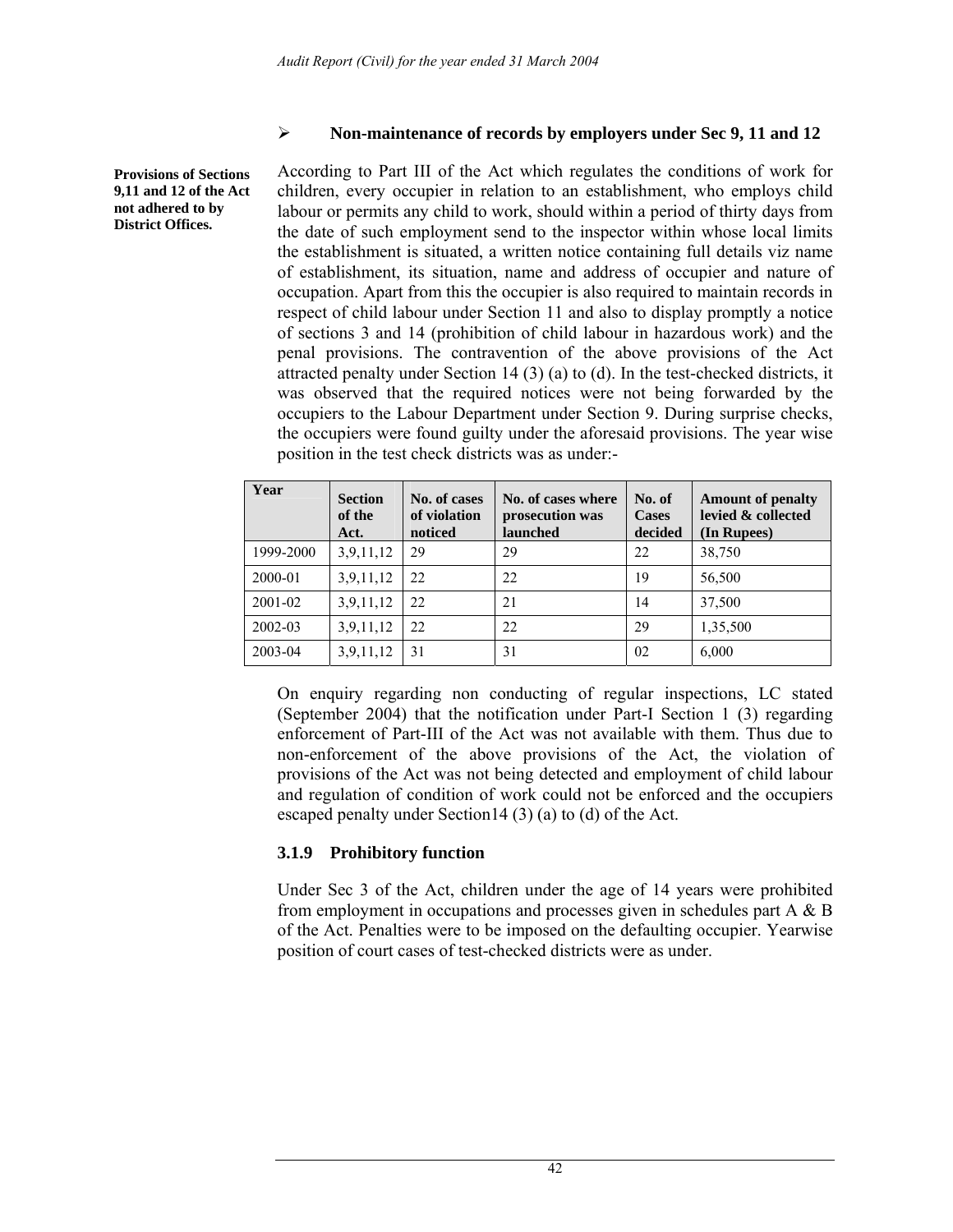| Year      | Cases pending<br><b>Prosecution</b><br><b>Cases decided during</b><br>at the opening<br>launched<br>the year<br>during<br>of the year<br>the |      |                  | No. of cases where<br>made<br>appeal<br>by<br>department | Cases pending<br>at the end of<br>the year |      |
|-----------|----------------------------------------------------------------------------------------------------------------------------------------------|------|------------------|----------------------------------------------------------|--------------------------------------------|------|
|           |                                                                                                                                              | year | <b>Convicted</b> | Acquittal                                                |                                            |      |
| 1999-2000 | 2393                                                                                                                                         | 540  | 01               | 271                                                      |                                            | 2661 |
| 2000-01   | 2661                                                                                                                                         | 60   | 01               | 43                                                       | --                                         | 2677 |
| 2001-02   | 2677                                                                                                                                         | 170  | 04               | 66                                                       | --                                         | 2777 |
| 2002-03   | 2777                                                                                                                                         | 17   | 10               | 15                                                       |                                            | 2769 |
| 2003-04   | 2769                                                                                                                                         | 24   | 02               | 1296                                                     | --                                         | 1495 |

The year-wise and district-wise position of Court Cases launched and pending cases were not maintained by LC. Test check of records of district offices revealed that the cases of acquittal were due to reasons of inadequate documentation viz proof of age, lack of witness and panchnama. It was also seen that in Sagar, the ALC failed to launch prosecution in 249 cases out of 890. On this being pointed out, LC stated (September 2004) that the details are being collected from districts. The cases of non-prosecution and failure to obtain conviction rendered the implementation of the Act ineffective.

Under section 15 of the Act, offenders found guilty and convicted of contravention of any of the provisions mentioned under Sec 67 of the Factories Act 1948 was to be penalised under Section 14 (1)  $\&$  (2) of the Act. It was observed that no such cases were seen in test-checked districts. On enquiry, ALCs replied that the cases of employment of child labour were not transferred by the Deputy Director Industrial Safety who conducted the inspections of factories. This showed the absence of coordination between the enforcement machineries.

### **3.1.10 Rehabilitation Programme – National Child Labour Project**

To release the child labour from hazardous work and to rehabilitate them physically, economically and emotionally through education, the National Policy on child labour was formulated by GOI in August 1987. The major activities undertaken under the NCLP are the establishment of special schools which provide a package of welfare measures including non-formal education, vocational training, nutrition, stipend, health care etc to the children withdrawn from hazardous employment. The children in special schools were to be imparted education on formal/ non-formal syllabus for a maximum period of 3 years after which the children were expected to join the main stream of education in the  $6<sup>th</sup>$  standard.

**Prosecution failed due to inadequate documentation.** 

**Cases of child labour lodged under Factories Act not transferred to labour department for action under Child Labour Act 1986.**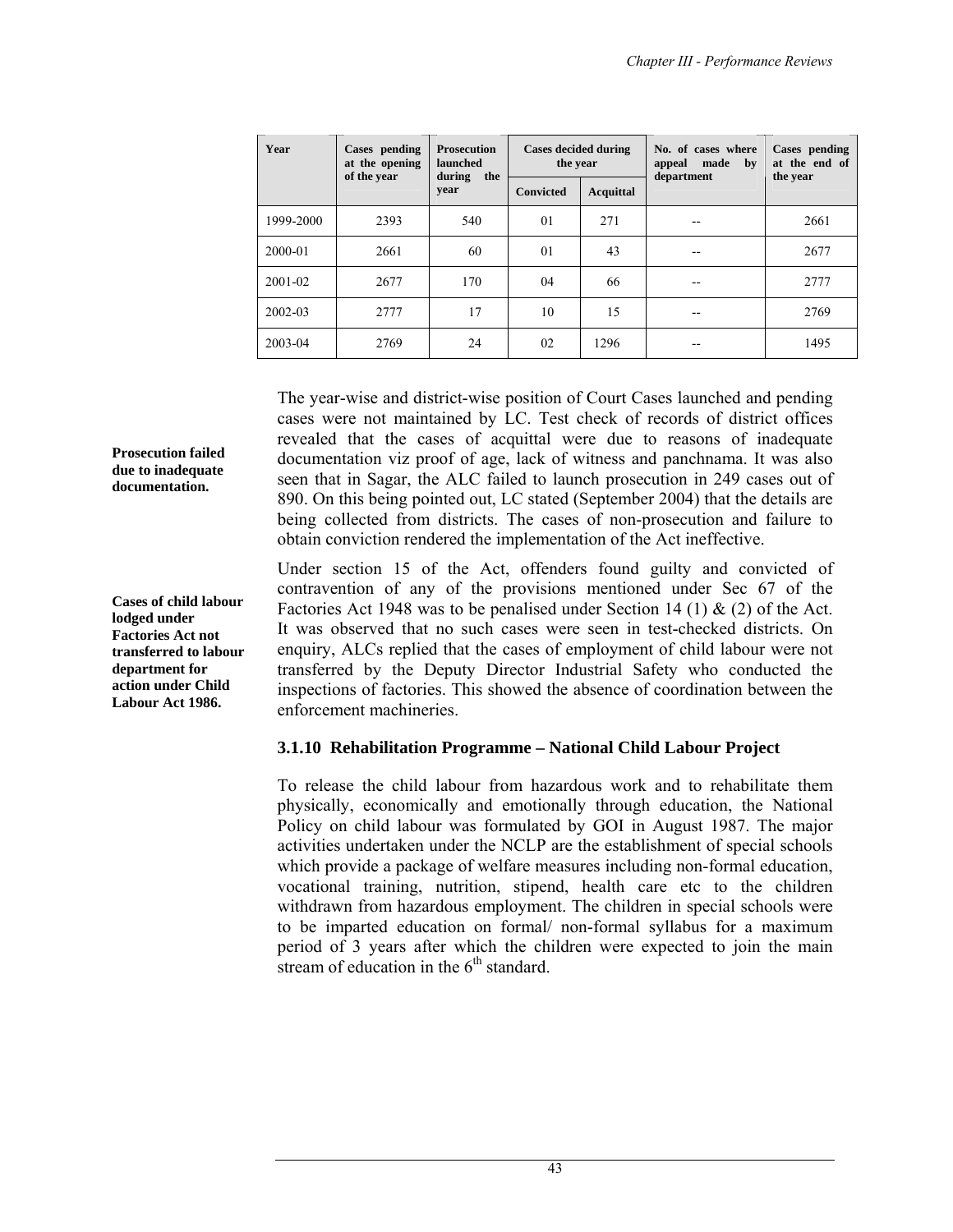**Districts of higher incidence of child labour were not selected for NCLP schools.** 

### ¾ **Districts with higher incidence of child labour not considered**

In MP, NCLPs were sanctioned for three districts and they started functioning in Mandsaur<sup>∗</sup> (May 1988), Gwalior∗ (March 2000), and Ujjain∗(January 2001). There was no relation between the number of child labour in hazardous occupations as identified during the survey in 1997 and the sanction of projects by GOI. The districts with higher incidence of child labour i.e. Damoh (4079), Raisen (1000), Sagar(890) and Tikamgarh(719) were not selected for inclusion in the action plan. A project level society under the chairmanship of District Collector was constituted to supervise the programme. The project director (secretary of the society) was to be invariably from the State Government on deputation. However, in Gwalior one retired Dy. Collector was appointed. In Ujjain, no regular project director was appointed, but the Superintendent of Nari Niketan was holding dual charge and was managing the office without any staff.

GOI clarified (November 1996) that the State Government and particularly the labour department would be responsible for implementation of projects in districts. For this purpose the labour department was to conduct regular survey, inspection and identification of hazardous establishments and withdraw the child labour where required and rehabilitate them in special schools. An adult member of the family of the child so withdrawn from hazardous work was to be provided with alternative job.

### ¾ **Improper identification of children for purpose of enrollment**

A test check of records of the NCLPs schools of Gwalior and Ujjain revealed that instead of labour department, the project societies conducted survey in urban areas and that too in a haphazard manner without recording the exact address of the occupier. The proof of age from medical officer was also not collected and the children were mostly found to be not covered within the meaning of section 3 of the Act. In fact, the children were found to be working with their parents and helping them in their jobs. Even the children already enrolled in regular schools were found to have been enrolled in special schools. The survey list was not even got verified by labour department and no action for rehabilitation of the families of the children was taken. On this being pointed out, LC stated (September 2004) that the surveys were neither conducted by them nor verified.

### ¾ **High drop out rate**

The year wise position of children enrolled in schools in the three districts where NCLPs were established was as follows:

 $\overline{a}$ 

**Labour department failed to withdraw child laboureres from prohibited occupations .** 

<sup>∗</sup> *Mandsaur: 19 Gwalior: 180, Ujjain: 18*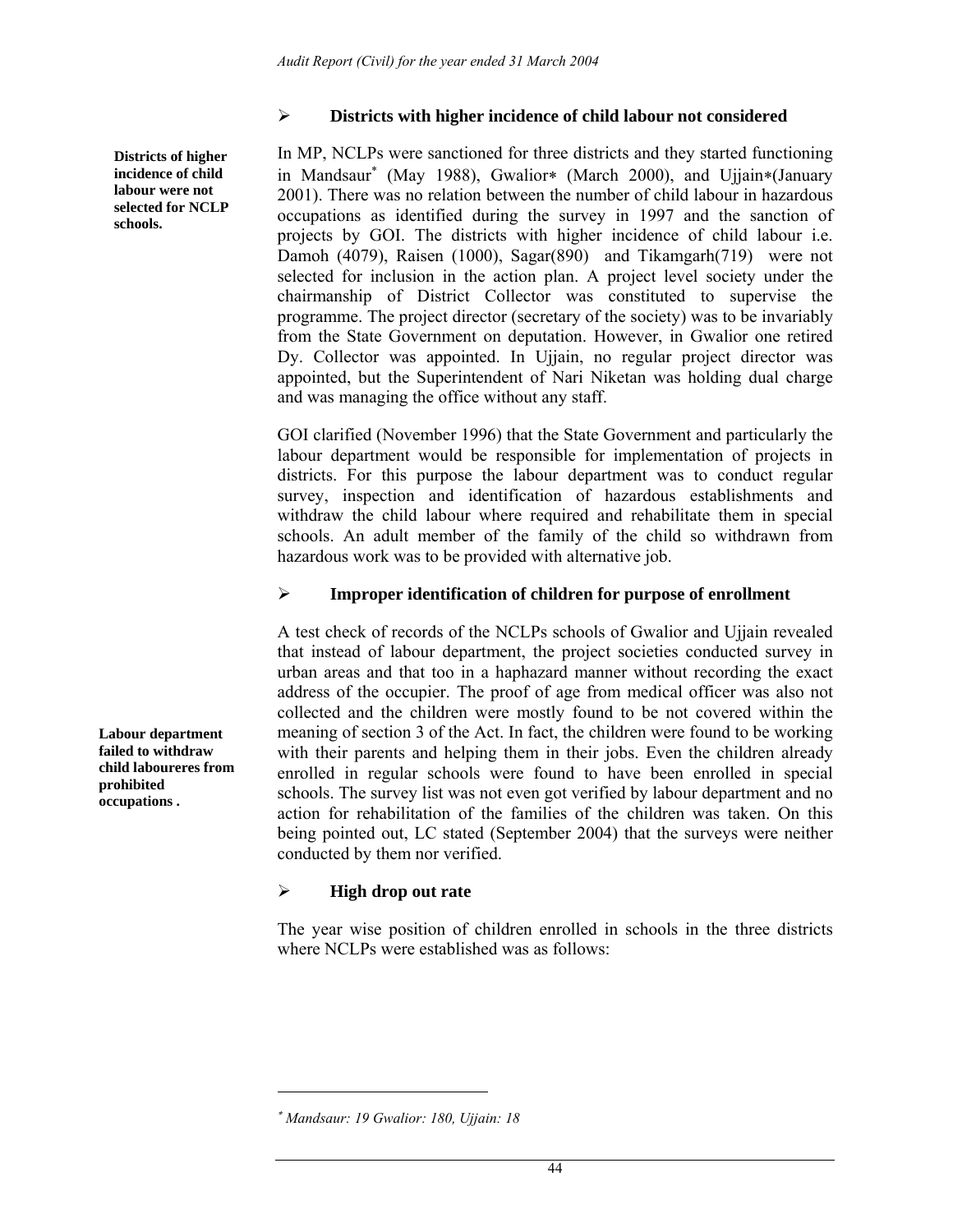| Name of the<br><b>District</b> | Year               | No of<br><b>Children</b><br>enrolled | No of<br><b>Children</b><br><b>Passed</b> | No. of drop out/<br>Percentage $(\% )$ | No. of children<br>admitted in<br>formal Schools | Percentage<br>of dropout/<br>failure |
|--------------------------------|--------------------|--------------------------------------|-------------------------------------------|----------------------------------------|--------------------------------------------------|--------------------------------------|
| 1.                             | 2.                 | 3.                                   | 4.                                        | 5.                                     | 6.                                               |                                      |
| <b>Gwalior</b>                 | 2000-01            | 1590                                 | --                                        | 50(3)                                  | $\overline{\phantom{a}}$                         |                                      |
|                                | 2001-02            | 1698                                 | 49                                        | 513 (30)                               | 49                                               |                                      |
|                                | 2002-03            | 1795                                 | 283                                       | 268(15)                                | 283                                              |                                      |
|                                | 2003-04            | 1820                                 | 359                                       | 454 (25)                               | 359                                              |                                      |
|                                | <b>Total</b>       | 6903                                 | 691                                       | 1285(19)                               | 691                                              | 90                                   |
| <b>Mandsaur</b>                | 1999-2000          | 282                                  | 55                                        | 27(10)                                 | 55                                               |                                      |
|                                | 2000-01            | 398                                  | 40                                        | 55 (14)                                | 38                                               |                                      |
|                                | 2001-02            | 404                                  | 50                                        | 46(11)                                 | 50                                               |                                      |
|                                | 2002-03            | 364                                  | 14                                        | 46(13)                                 | 14                                               |                                      |
|                                | 2003-04            | 325                                  | 27                                        | 64 (20)                                | 27                                               |                                      |
|                                | <b>Total</b>       | 1773                                 | 186                                       | 238(13)                                | 184                                              | 90                                   |
| Ujjain                         | 2001-02            | 1574                                 | 15                                        | 201(13)                                | 15                                               |                                      |
|                                | 2002-03            | 1575                                 | 263                                       | 185 (12)                               | 263                                              |                                      |
|                                | 2003-04            | 1575                                 | 356                                       | 113(7)                                 | 356                                              |                                      |
|                                | <b>Total</b>       | 4724                                 | 634                                       | 499 (11)                               | 634                                              | 87                                   |
|                                | <b>Grand Total</b> | 13400                                | 1511                                      | 2022(15)                               | 1509                                             |                                      |

**Dropouts from schools in Gwalior, Ujjain and Mandsaur ranged from 87 to 90 per cent.** 

From the above it is evident that failure/dropout cases were 90 per cent in Gwalior and Ujjain and 87 per cent in Mandsaur district. The reasons for dropout were migration of parents and withdrawal of children from schools by their parents. Therefore it was clear that careful selection of children was not made thus defeating the very object of the scheme.

# **3.1.11 Deficiencies in functioning of NCLP Schools**

The project at Mandsaur was started with effect from May 1988 and initially 1299 children, employed in slate pencil industry were identified and 8 schools were operated but presently only 4 schools are in operation. In these schools, the number of child labour was negligible as confirmed by the Collector and the children of the locality who are actually not child labour (within the meaning of section 3 of the Act) were admitted in these schools. Thus, the project was not fulfilling the purpose for which it was meant.

A test check during February 2004 to September 2004 revealed the following.

- $\triangleright$  In Ujjain and Mandsaur districts stipend at the rate of Rs.100 per month per child was stated to have been disbursed but valid vouchers/receipts were not obtained. Apart from this, the amount of stipend was also deposited in bank recurring deposit accounts and students were not allowed to withdraw the amount till leaving the school.
- ¾ Nutrition register was not maintained in the test-checked schools in Gwalior, Ujjain and Mandsaur districts. The actual distribution of supplementary feeding was never correlated with the attendance of children as per records when checked by the inspectors of the society.
- $\triangleright$  Individual profile of children was not maintained to ascertain the continuance of studies and further advancement.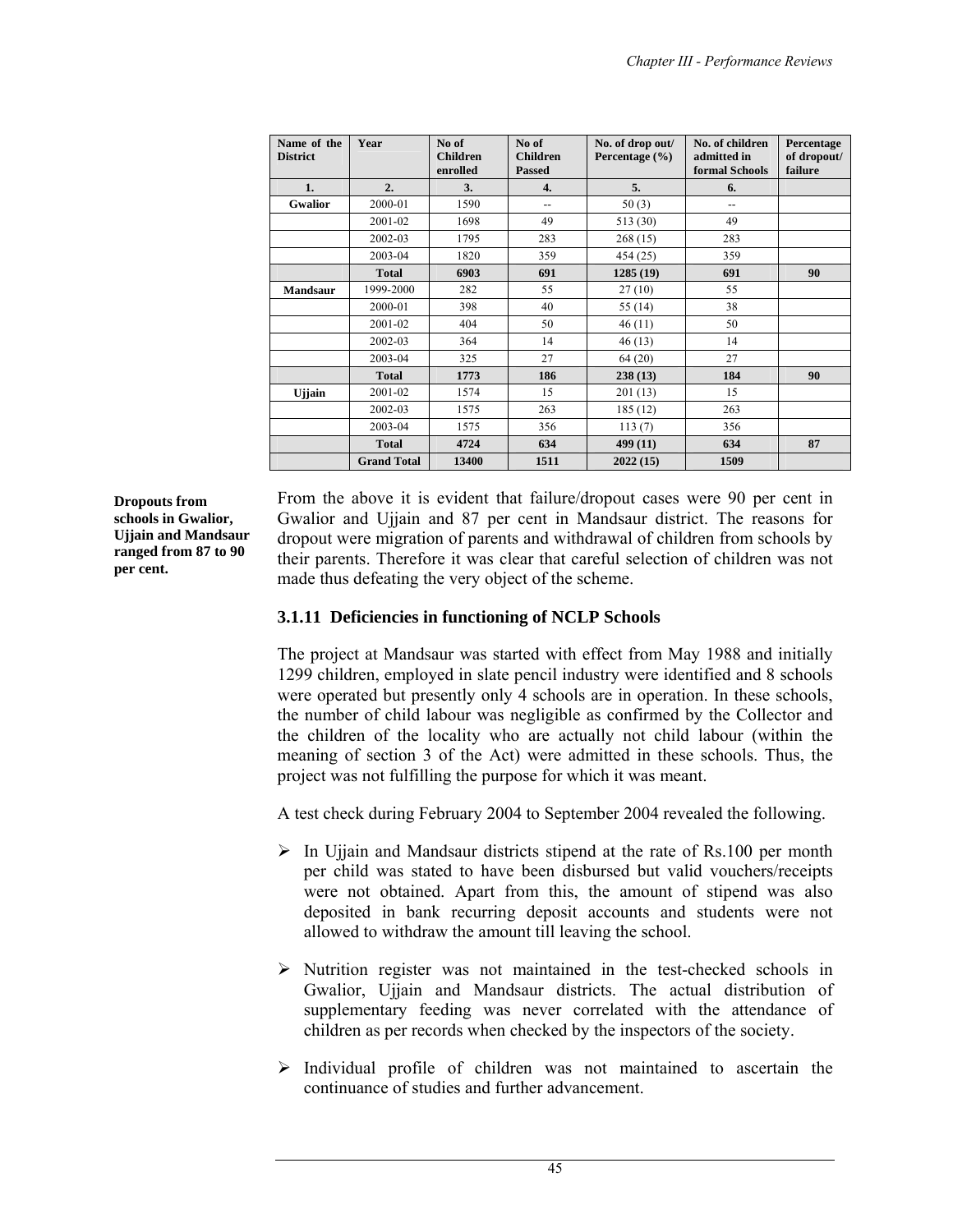- ¾ Books and stationery were either distributed late or were not distributed. Proper records of distribution were not maintained.
- $\triangleright$  Class wise attendance registers of children were not maintained.

Regarding implementation of rehabilitation package through NCLP, the entire effort in the state significantly deviated from the guidelines of GOI and the intended beneficiaries were not covered.

## **3.1.12 Monitoring & Evaluation**

A State Co-ordinating Committee under the Chairmanship of Principal Secretary was constituted in February 2001. The meeting was to be held quarterly each year. But only two meetings (1999 and 2002) were held. There was slow progress of prosecution cases in districts and of recovery of penalty was not undertaken by District Officers. Neither the Directorate nor the department prescribed monthly, half yearly or even yearly compilation of data regarding show cause notice issued and number of cases finally sent to prosecution. For monitoring the working of NCLP schools, no roster for inspection of Schools by officials of labour department and District Collectors was prepared.

# **3.1.13 Conclusion**

The Child Labour (Prohibition & Regulation) Act bans on engagement of child labour in hazardous establishment. Regular survey and inspection did not take place. Action plan to eradicate child labour from the state by 2005 was not finalised. Identification of hazardous establishments was not done. The conditions of work, health and safety of children in employments where they are not prohibited from working were also not found to be regulated. The Apex Court's directives to withdraw children from hazardous work and rehabilitate them were not followed in toto. The penalties from offending employers were not realised in most of the cases resulting in non formation of the corpus fund for the benefit of the families of working children. Prosecution was not successful due to reasons of inadequate documentation viz. proof of age, lack of witness and panchnama. The labour department did not have effective control over the activities of NCLP schools.

# **3.1.14 Recommendations**

- $\triangleright$  The machinery for enforcement requires strengthening by issuance of proper notification empowering other functionaries as designated authorities for ensuring regulation of the various provisions under this Act.
- ¾ Regular survey and inspection of industrial premises and processes are needed. The periodicity of inspections and quarterly, half yearly and yearly returns should be insisted upon for the purpose of proper monitoring.
- $\triangleright$  A time bound and regular survey for identification of child labour should be carried out so as to ensure proper focus for directing resources for their rehabilitation and mainstreaming of child labourers.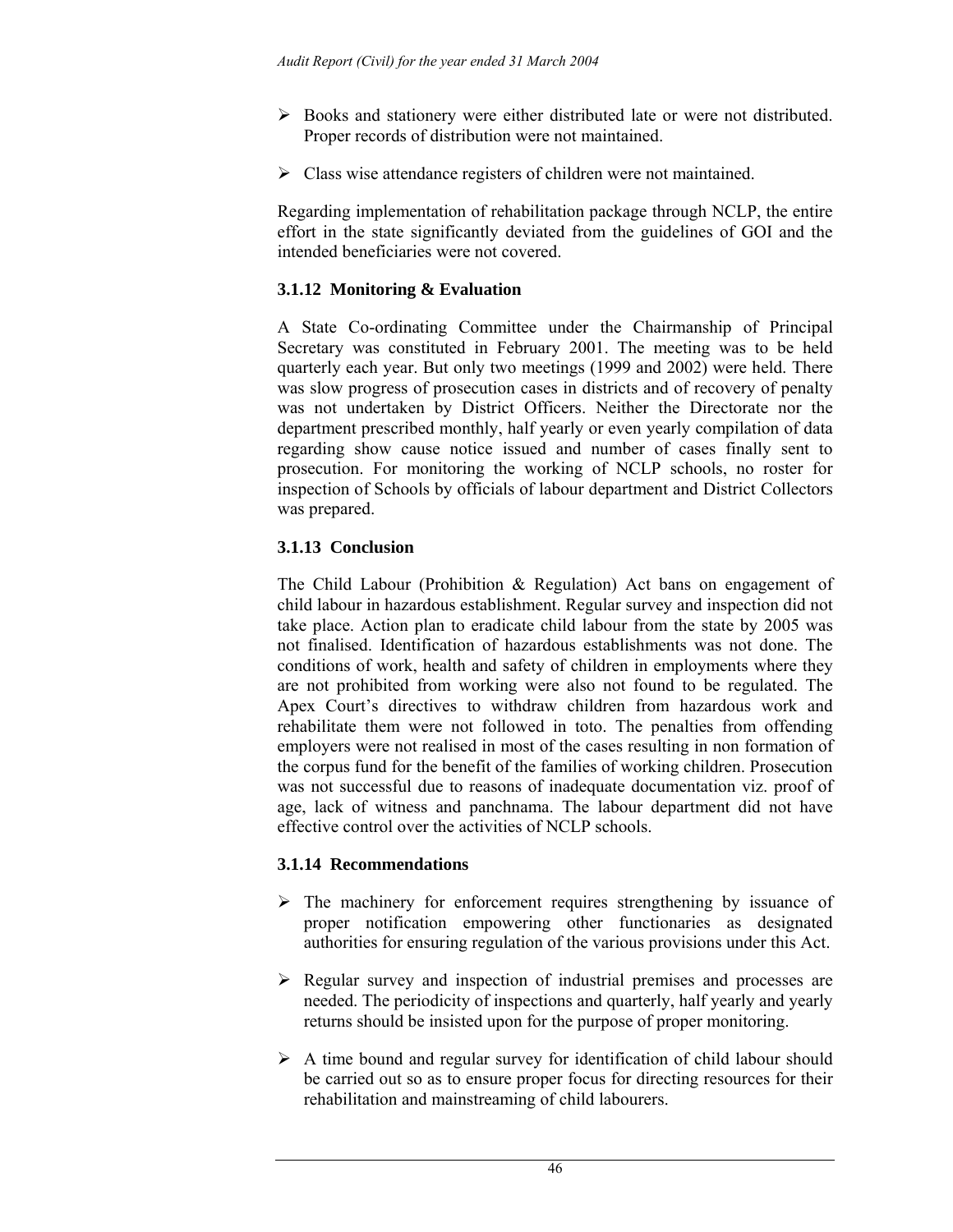$\triangleright$  Rules to be followed for enforcing the provisions of the Act should be framed and notified on priority.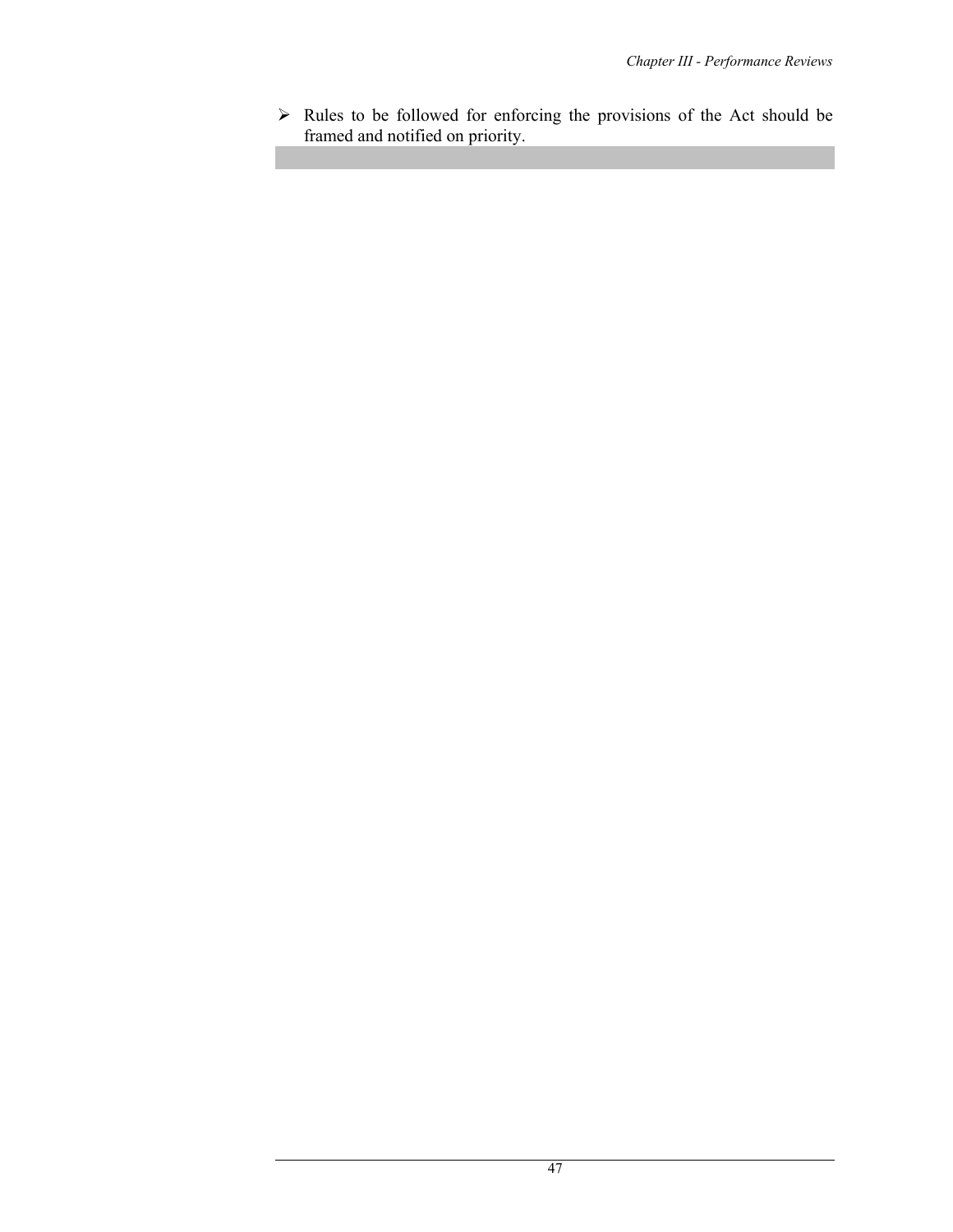# **Medical Education Department**

## **3.2 Indian System of Medicines and Homoeopathy**

## *Highlights*

*The Director of Indian System of Medicines and Homoeopathy was to implement various programmes and schemes of delivery of health services, imparting education, production of medicines etc. in the systems of Ayurveda, Homoeopathy & Unani with the assistance of District Ayurveda Officers, Principals of colleges and Superintendents of pharmacies in the State.* 

*The performance of hospitals and dispensaries in delivering health services to the patients was affected by non-availability of doctors in dispensaries, inadequacy of medicines, lack of indoor facilities and diet etc. The shortage of teaching staff in colleges had adverse impact on teaching and short supply of raw material brought down the production of medicines in the pharmacies.* 

*The important short comings noticed in the implementation of programmes and schemes were as follows.* 

**The expenditure on medicines, machinery and equipment was only one to three per cent of total expenditure under the Grant "Expenditure Pertaining To Medical Education Department" during 1999-2004.** 

### *(Paragraph 3.2.6)*

**Indoor facilities were not commissioned in Ayurveda hospital, Baihar (Balaghat) even after 12 years of sanction and were closed down in Tamia (Chhindwara), Damoh, Hoshangabad, Jhabua and Khargone.** 

### *(Paragraph 3.2.7)*

**Sanctioned bed strength was not provided ranging between 17 to 50 per cent in five and 67 to 100 per cent in eight hospitals.** 

### *(Paragraph 3.2.7)*

**Four dispensaries had not started functioning and 18 dispensaries were running without the supporting staff. In 193 (36 per cent) dispensaries treatment was given to 22.83 lakh patients during 1999-2004 by compounders and class IV staff in absence of doctors.** 

*(Paragraph 3.2.7)*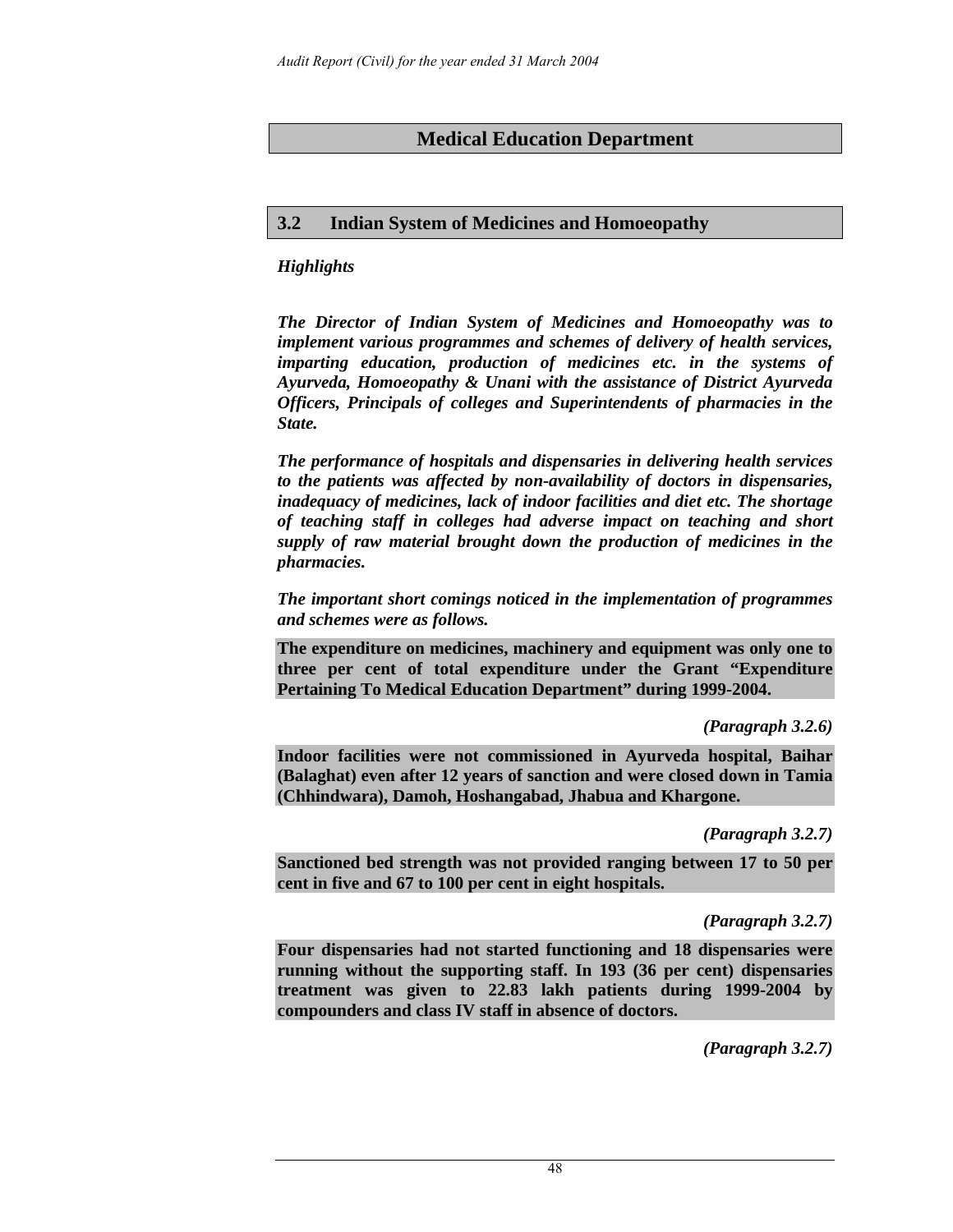### **Inadequate teaching staff adversely affected quality of teaching in colleges and affiliated hospitals were not up to CCIM/CCH norms.**

#### *(Paragraph 3.2.8)*

**The production of medicines was very low in the pharmacies. No production was done in Unani Pharmacy during 2003-04.** 

*(Paragraph 3.2.9)* 

**Department failed to ensure quality control in purchase of medicines worth Rs.5.10 crore.** 

*(Paragraph 3.2.9)* 

### **3.2.1 Introduction**

The Directorate of Indian System of Medicines and Homoeopathy (ISM&H) was established to implement the State programmes and the Centrally Sponsored Schemes of ISM&H in the State and functioned under the Medical Education Department of the State Government.

There were nine (Ayurveda-7, Unani-1 and Homoeopathy-1) colleges with eight (Ayurveda-7 and Homoeopathy-1) attached hospitals, 22 (Ayurveda-20 and Homoeopathy-2) indoor hospitals at district and tehsil levels, 1623 (Ayurveda-1427, Unani-50 and Homoeopathy-146) dispensaries in rural and urban areas, two (Ayurveda and Unani-one each) pharmacies and six (Compounder-4 and Dai-2) training centres. Besides, 28 non-Government (Ayurveda-7, Unani-3 and Homoeopathy-18) colleges and nine non-Government Dai Training centres were also running in the State.

### **3.2.2 Objectives**

The main objectives of the Medical Education Department in relation to ISM&H were as follows:-

- ¾ Providing health services for treatment of diseases through hospitals and Ayurveda, Unani and Homoeopathy dispensaries in the State.
- $\triangleright$  Imparting education through Ayurveda, Unani and Homoeopathy medical colleges.
- $\triangleright$  Arranging production, procurement and distribution of medicines.

### **3.2.3 Organisational set-up**

The Medical Education Department is headed by the Principal Secretary at Government level. The Director, as the apex field authority, was responsible for overall implementation of programmes. He is assisted by 45 Superintendent -cum-District Ayurveda Officers (DAOs) who exercise control over hospitals and dispensaries functioning in their respective districts, two Superintendents of pharmacies engaged in production of Ayurveda and Unani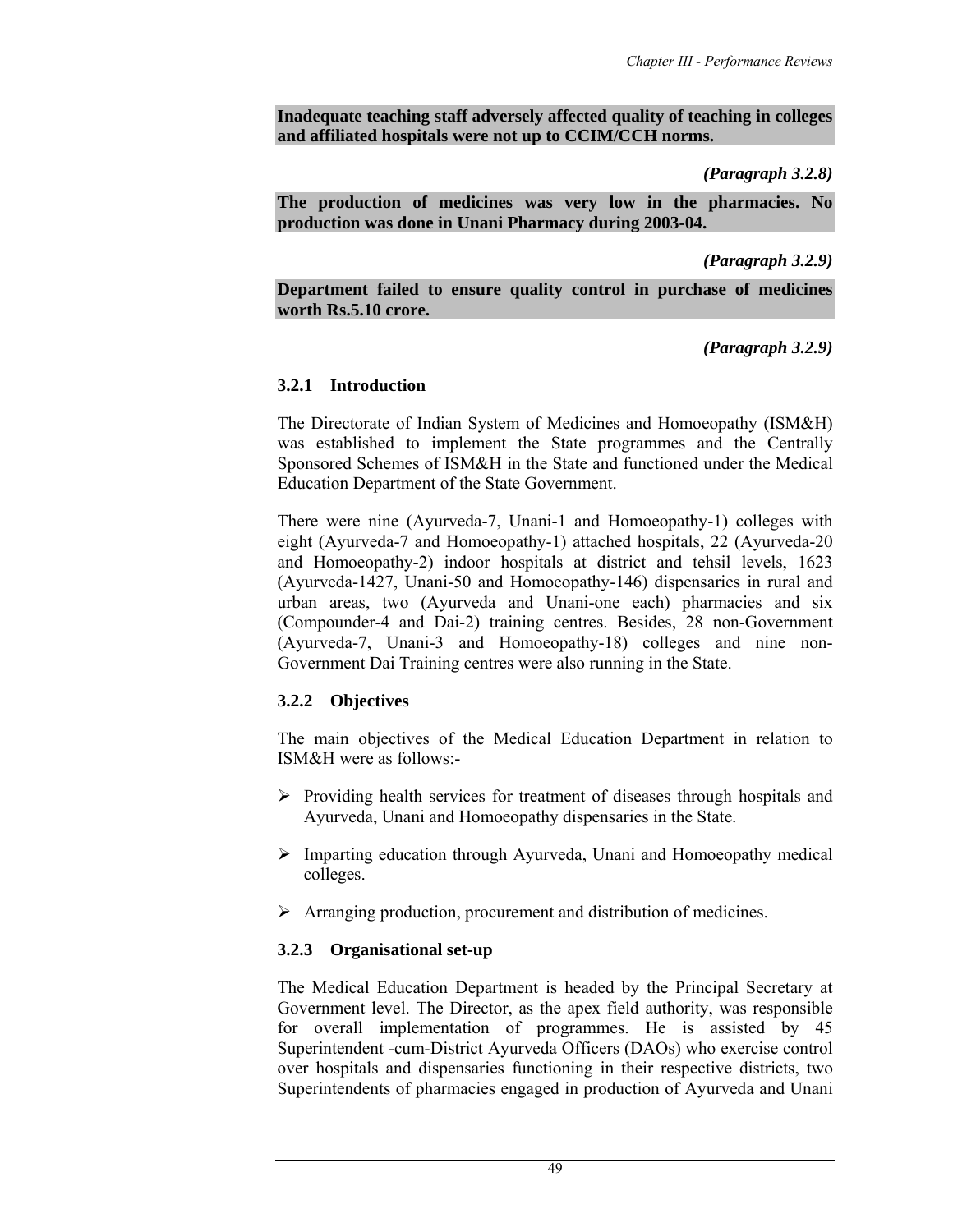medicines and nine Principals<sup>=</sup> of colleges who head the institutions imparting education under ISM&H.

## **3.2.4 Audit objectives**

The main audit objectives were to assess:-

- ¾ Whether health care services under State programmes and Centrally Sponsored Schemes pertaining to ISM&H were properly delivered in rural and urban areas.
- $\triangleright$  adequacy and utilisation of facilities and infrastructure for education and training in these systems of medicines.
- $\triangleright$  the economy and the efficiency in production and procurement of medicines.
- $\triangleright$  the monitoring and evaluation mechanism, for administering the ISM&H activities in the State.

## **3.2.5 Audit coverage**

Mention was made in paragraph 3.20 of the Report of the Comptroller and Auditor General of India for the year ended March 1998 on the working of the Directorate of Indian System of Medicines and Homoeopathy. It was discussed (August 2004) by the Public Accounts Committee (PAC). However, the recommendations of PAC were awaited (January 2005). Further review covering the period from 1999-2000 to 2003-04 was conducted through collection of information from the Directorate and test check of records of DAOs in 11<sup>\*</sup> districts out of 45, two pharmacies (Bhopal and Gwalior) and four colleges out of nine (Ayurveda-Bhopal and Gwalior, Unani and Homoeopathy-Bhopal) during February-September 2004. The points noticed are discussed in the succeeding paragraphs.

### **3.2.6 Financial management**

 $\overline{\phantom{a}}$ 

### ¾ **Budget allotment and expenditure**

The budget allotment, expenditure incurred thereagainst, expenditure on pay and allowances and wages vis-a-vis expenditure on medical facilities under the Grant "Expenditure Pertaining To Medical Education Department" reported by the Directorate were as under.

<sup>=</sup> *Ayurveda-Bhopal, Burhanpur Gwalior, Indore, Jabalpur, Rewa and Ujjain Unani and Homoeopathy-Bhopal* 

*<sup>\*</sup> 1. Balaghat. 2. Chhindwara 3. Damoh 4. Gwalior 5. Hoshangabad 6. Jhabua 7. Khargone 8. Mandla, 9. Morena 10. Shahdol and 11. Shajapur.*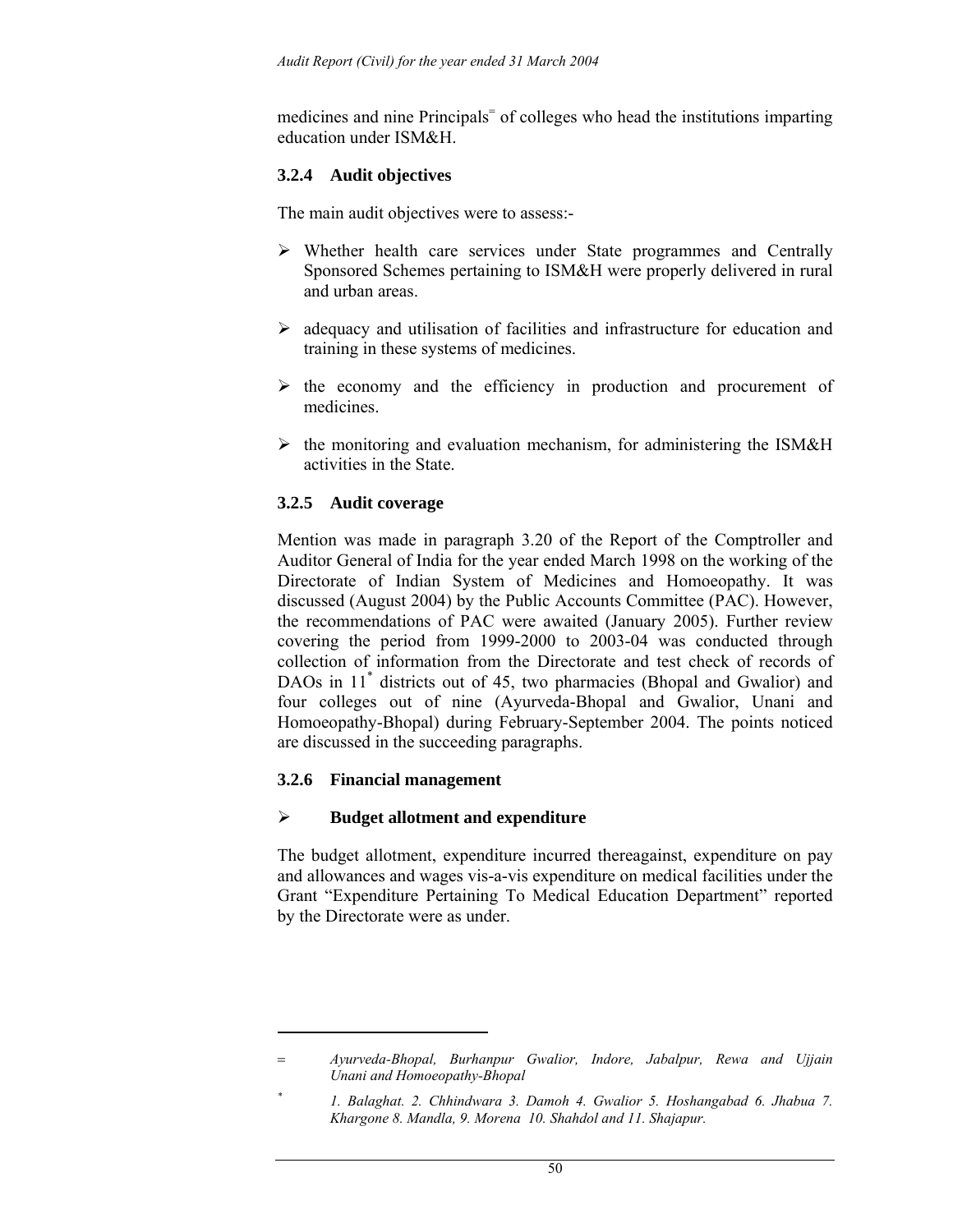**(Rupees in crore)** 

| Year         | <b>Budget</b><br>provision    | Expendi-<br>ture           | <b>Savings</b>          | allowances and wages | Expenditure on pay<br>and                | <b>Medicines, Machinery and</b><br>Equipment |                                             |  |
|--------------|-------------------------------|----------------------------|-------------------------|----------------------|------------------------------------------|----------------------------------------------|---------------------------------------------|--|
|              |                               |                            |                         | <b>Amount</b>        | As percentage<br>of total<br>expenditure | <b>Expenditure</b>                           | As<br>percentage<br>of total<br>expenditure |  |
| 1            | $\overline{2}$                | 3                          | $\overline{\mathbf{4}}$ | 5(a)                 | 5(b)                                     | 6(a)                                         | 6(b)                                        |  |
| 1999-2000    | 75.11                         | 74.38                      | 0.73                    | 70.18                | 94                                       | 1.08                                         | 1                                           |  |
| 2000-01      | 81.14<br>$^{+}$<br>$5.10^{1}$ | 74.70<br>$^{+}$<br>$5.10*$ | 6.44                    | 65.93                | 88                                       | 1.80<br>$^{+}$<br>$5.10*$                    | $\overline{c}$                              |  |
| 2001-02      | 70.28                         | 58.53                      | 11.75                   | 53.52                | 91                                       | 1.27                                         | 2                                           |  |
| 2002-03      | 67.55                         | 60.66                      | 6.89                    | 54.91                | 91                                       | 1.75                                         | 3                                           |  |
| 2003-04      | 70.06                         | 62.53                      | 7.53                    | 56.91                | 91                                       | 1.99                                         | 3                                           |  |
| <b>Total</b> | 369.24                        | 335.90                     | 33.34                   | 301.45               |                                          | 12.99                                        |                                             |  |

#### ¾ **Inadequate expenditure on medical facilities**

**Expenditure on medicines, machinery and equipment was only one to three per cent** 

Scrutiny revealed that the expenditure on medical facilities was only one to three per cent of the grant as compared to expenditure on pay and allowances and wages ranging between 88 and 94 per cent during 1999-2004. The total allotment of funds for medicines and equipment during the five years was Rs.17.59 crore and even this was utilised only to the extent of Rs.12.99 crore as shown in the above table. The main reason for this was the delay in finalising purchases.

#### ¾ **Control over expenditure**

To have proper watch over expenditure against budget allotment, the Directorate was required to compile monthly expenditure statements received from the subordinate units in the expenditure control register and to workout upto-date progressive expenditure. This was, however, not done properly and budget allotment and monthwise and progressive expenditure were not recorded in the register. Thus full utilisation of provisions and surrender of savings could not be ensured highlighting the lack of monitoring and proper control over expenditure.

#### **3.2.7 Programme management**

### ¾ **Delivery of health services**

 $\overline{\phantom{a}}$ \*

Health services were mainly provided through hospitals and dispensaries in the State.

Central assistance under Pradhan Mantri Gramodaya Yojana (PMGY) for purchase of medicines for dispensaries in rural areas.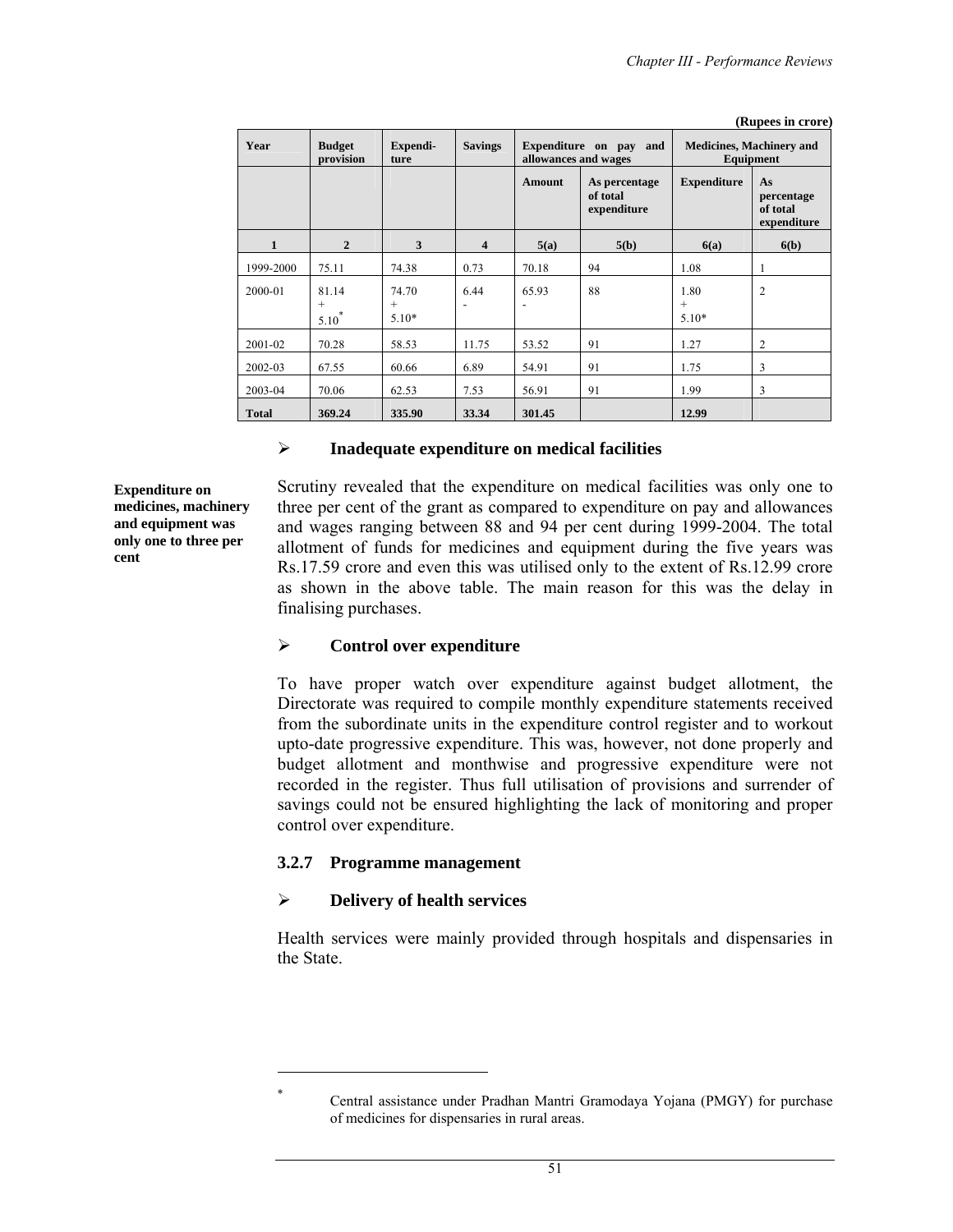# ¾ **Working of hospitals**

No new hospital was sanctioned during 1999-2004. There were 27 Ayurveda and three Homoeopathy hospitals in the State with a sanctioned strength of 990 beds. The position of sanctioned and available beds and actual utilisation of beds, staff and expenditure incurred during 1999-2004 in 14 test checked hospitals was as shown in **Appendix XXXI.** Analysis revealed that there had been shortage of staff and underutilisation of available bed capacity due to non-availability of essential facilities in the hospitals as discussed below.

# ¾ **Shortage of staff**

The Director did not furnish the overall staff position as of March 2004 in the hospitals in the State. In test checked hospitals, as against sanctioned posts of 61 doctors, 114 paramedical and 193 other staff, the posts of 9 doctors, 51 paramedical and 42 other staff respectively were vacant as of March 2004 which adversely affected the quality of health services. Lady doctors were not posted (as of March 2004) in the hospitals in Balaghat, Chhindwara (Tamia), Damoh, Mandla and Morena and specialists in Damoh, Hoshangabad and Mandla districts, though posts had been sanctioned. The Director stated (September 2004) that 20 posts of specialists sanctioned (May 1992) could not be filled due to non-inclusion of terms and conditions of appointment of specialists in recruitment rules. Thus the patients were deprived of the services of lady doctors and specialists.

# ¾ **Indoor facilities not commissioned and closed down**

The indoor facilities in 30 bedded Ayurveda hospital, Baihar (Balaghat) were not commissioned even after a period of 12 years from its sanction due to nonsupply of cots, mattresses, etc., by the Department. Such facilities were closed down in hospitals in Tamia (Chhindwara) (December 2002), Damoh (January 2000), Hoshangabad (January2002), Jhabua (1986) and Khargone (August 1995) due to shortage of nursing staff, space and basic facilities in buildings, etc. Despite closure of indoor facilities, the staff posted earlier continued there. Expenditure of Rs.15.67 lakh incurred (1999-2004) on wages of ward boys (7), sweepers (5), washer men (4) and water men (2) appointed on the rates fixed by Collector and Rs.4.47 lakh on pay and allowances of staff nurse (1) exclusively meant for indoor patients during the period covered in audit proved infructuous in the absence of any indoor facilities.

# ¾ **Shortfall in providing bed strength and its utilisation**

In five hospitals (Bhopal- Ayurveda and Homoeopathy, Gwalior, Jhabua and Shahdol) 17 to 50 per cent and in eight hospitals (Balaghat, Betul, Chhindwara- Ayurveda and Homoeopathy, Damoh, Hoshangabad, Mandla and Morena) 67 to 100 per cent of sanctioned bed strength could not be provided so far due to non-availability of sufficient accommodation, furniture,

**Services of Specialists and Lady doctors were not provided in hospitals** 

**Non supply of bedding etc. led to closure of indoor facilities in 6 hospital** 

**Inadequate facilities caused nonutilisation of available bed capacity in the hospitals**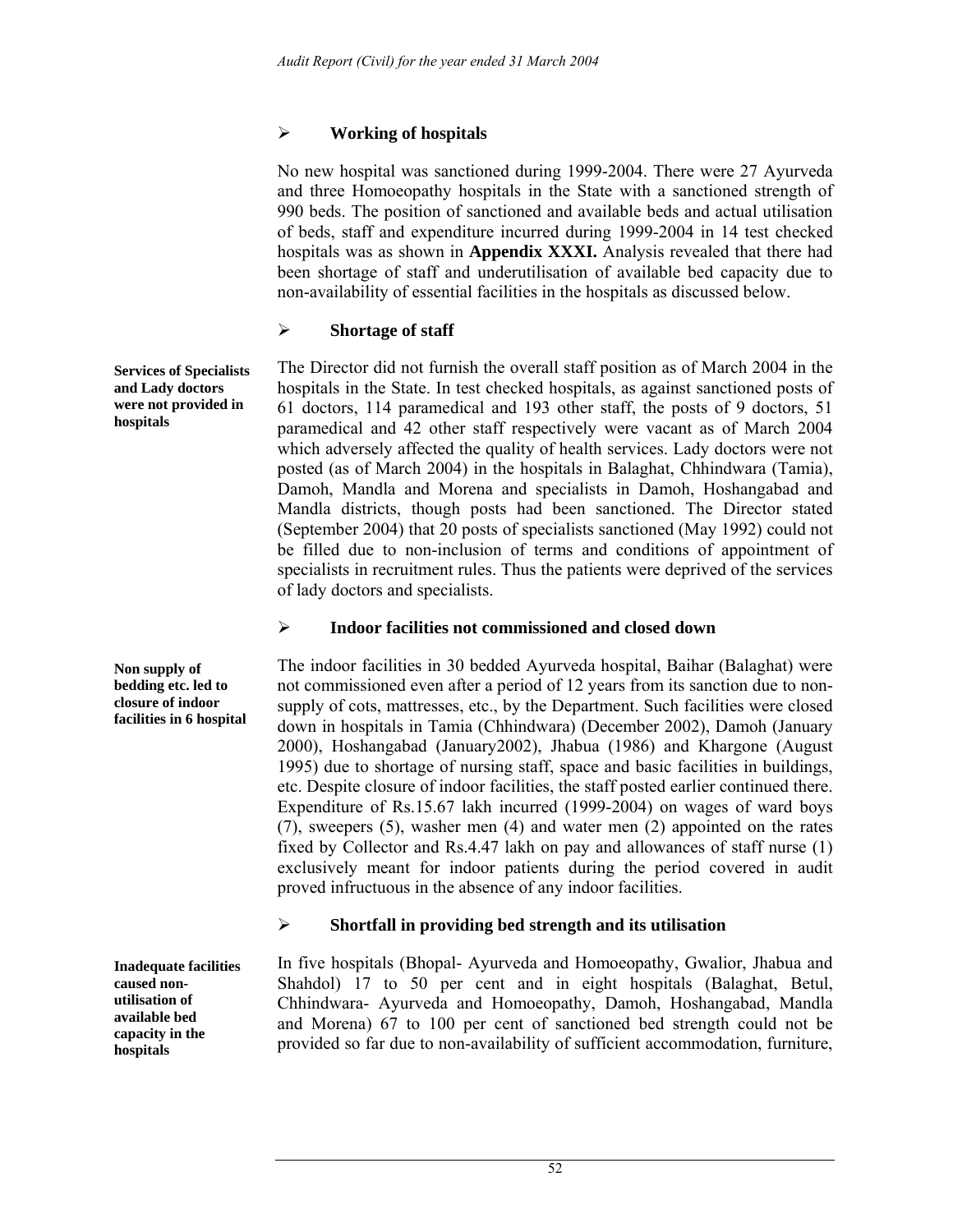etc. The available bed capacity in the hospitals was not utilised to the extent of 44 to 100 per cent due to inadequate medicines, nursing staff, nonavailability of clinical, laboratory, etc., facilities in the hospitals. This reflected poor facilities in the hospitals. No efforts were made to improve their condition.

#### ¾ **Non-extension of health care services**

In all 1623 (Rural:1471 and Urban:152) dispensaries were reported functioning in the State. No norms were laid down by the Department for opening new dispensaries. No dispensary was sanctioned by the State Government during 1999-2004 due to limited financial resources as reported by the Directorate. Even three homoeopathy dispensaries (Barwani:2-July 1999, Jhabua : 1-March 1986) and one Ayurveda dispensary (Seoni-September 1990) sanctioned earlier, had not started functioning due to nonposting of doctors and subordinate staff, though the Directorate had savings from budget provisions every year during 1999-2004. Thus health care service under this system was not extended during 1999-2004.

#### ¾ **Shortage and management of staff**

The staff position in the dispensaries in the State as of March 2004 was as under:

| SI.            | <b>Post</b>                       |                   | <b>Strength</b> | <b>Shortage</b> | <b>Percentage</b> |
|----------------|-----------------------------------|-------------------|-----------------|-----------------|-------------------|
| No.            |                                   | <b>Sanctioned</b> | In-position     |                 | of shortage       |
|                | Chikitsa Adhikari (CA)            | 1298              | 1140            | 158             | 12                |
| 2              | Assistant Chikitsa Adhikari (ACA) | 464               | 312             | 152             | 33                |
| 3              | Compounder                        | 1632              | 1365            | 267             | 16                |
| $\overline{4}$ | Dai                               | 1384              | 744             | 640             | 46                |
| 5              | Dawasai                           | 1562              | 1441            | 121             | 8                 |

**Despite shortages some dispensaries exceeded their sanctioned strengths**  Despite shortage of doctors (CA and ACA) in the State, 12 CA were posted in excess of the sanctioned strength in dispensaries located in six districts (Datia:1; Khandwa:1; Rewa:6; Sagar:1; Sidhi:1; and Tikamgarh:2). It was also observed that pay and allowances of a CA transferred (July 1998) from Hoshangabad to Tikamgarh were drawn by DAO, Hoshangabad from November 1999 upto June 2004 although the dispensary at Hoshangabad was running without a doctor since the date of transfer of the CA. The shortage and mismatching of staff affected adversely the performance of dispensaries in rendering health care services and reflected on the quality of manpower deployment and utilisation.

### ¾ **Irregular attachment of staff to other departments**

**In three districts 14 personnel were attached irregularly to other departments**  The Government in General Administration Department issued (January 2000) instructions for termination of the practice of attachment of staff to other Departments. It was noticed that despite shortage of staff in the Department,

**Four dispensaries sanctioned earlier have not started functioning**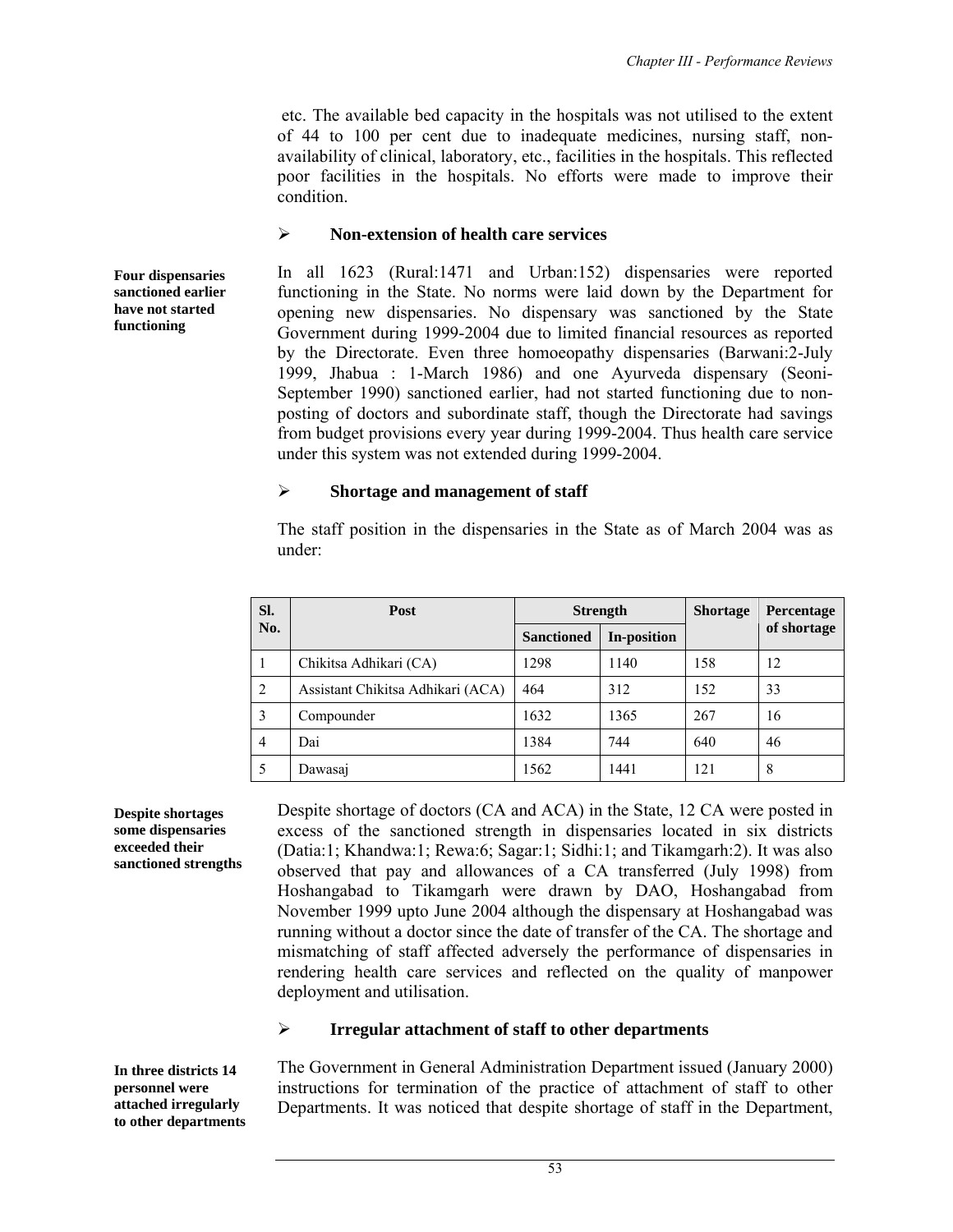14 personnel (Compounders:3, Dawasaj/Aushdhalaya Sewak:4, Cook:1, Cook-servant:1, Waterman :3, Staff Nurse:1 and Driver:1) in three (Chhindwara, Hoshangabad and Morena) districts, were attached to other Departments namely Panchayat, Revenue, Tribal Welfare and Public Health and Family Welfare during 1999-2004, involving expenditure of Rs.17.46 lakh on their pay and allowances. Their continued attachment for long periods needed review.

### ¾ **Ayurveda dispensaries running without supporting staff**

**18 dispensaries were without supporting staff** 

According to norms for running of ayurveda dispensaries, one post of CA, Compounder, Dai, Aushdhalaya sewak and PTS for each dispensary were required to be sanctioned. It was observed that only the post of CA was sanctioned for 18 ayurveda dispensaries (Balaghat : 12 and Hoshangabad : 6) taken over from Janpad Panchayat by the State Government during 1988-89. These dispensaries thus were running without sanction of any supporting staff.

### ¾ **Treatment by unauthorised /unqualified persons**

The PAC in their 300<sup>th</sup> Report recommended in respect of para 3.24 of Report of the Comptroller and Auditor General of India for the year ended March 1999-Government of Madhya Pradesh No. 3 (Civil) that the posting of doctors where needed should be ensured in the Health Centres of Public Health and Family Welfare Department. Scrutiny of reports revealed that doctors were not posted in 414 (Rural: 391 and Urban: 23) out of  $1561^\circ$  dispensaries as of September 2003. Thus these dispensaries were running without doctors. In the test checked districts (11) and Unani pharmacy, Bhopal out of 486 dispensaries, 170 (Rural: 157 and Urban: 13) (35 per cent) were running without doctors as of March 2004 with the result that treatment was given by Compounder (class III) and "Aushdhalaya sewak/ Dawasaj" Dai, PTS (class IV) though they were not authorised or qualified to do so. In 152 dispensaries treatment was given to 17.97 lakh patients by Compounders and medicines worth Rs.48.56 lakh were issued to the patients. Further, in  $18^{\psi}$  (Rural: 16 and Urban :2) dispensaries treatment was given to 2.79 lakh patients by class IV employees and medicines worth Rs.5.90 lakh were issued during the period 1999-2004 when doctors were not posted. In Betul district, treatment to 1.86 lakh and 0.21 lakh patients respectively was given by compounders  $(17)$ dispensaries) and class IVth employees (6 dispensaries) and medicines worth Rs.5.98 lakh and Rs.1.23 lakh were issued by them to patients in the absence of doctors.

Out of 170 dispensaries in 11 test-checked district, that were without doctors (March 2004), doctors were not posted for one to five years in 96 dispensaries, for five to 10 years in 38 dispensaries and for more than 10 years in 9 dispensaries; the remaining 27 dispensaries were running without doctors for less than one year.

**In 13 districts 193 dispensaries were running without doctors** 

 $\overline{a}$ 

*<sup>@</sup> Information made available only of 1561 out of total 1623 dispensaries.* 

*ψ Balaghat:2, Bhopal:1, Chhindwara:4, Damoh:1, Khargone:3, Mandla:1, Morena :1 and Shajapur:5*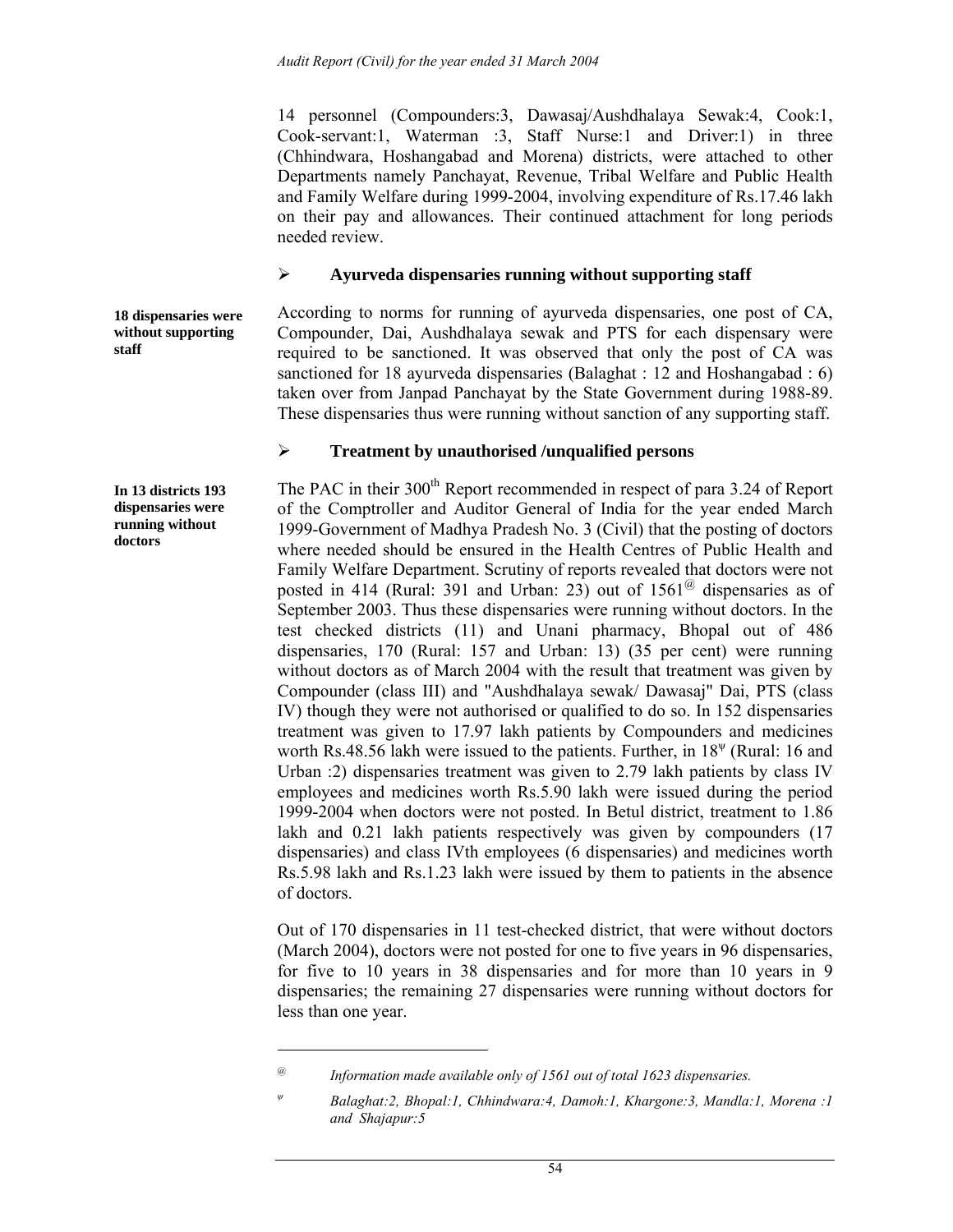The Director stated (September 2004) that proposals of recruitment of doctors had been sent to State Government from time to time.

### ¾ **Non-availability of essential facilities**

Of 1623 dispensaries, 622 were housed in Government, 596 in Panchayat/free/donated and 405 (25 per cent) in rented buildings. The number of dispensaries housed in rented building underlined the need of strengthening infrastructure. Dispensaries (486) in test checked districts lacked essential facilities like electricity (331), water (378), and clinical equipments like stethoscope (463), thermometer (464) and BP apparatus (454).

### ¾ **Absence of efforts to popularise ISM&H**

To popularise ISM&H, the Director issued (January 2001) instructions for inspecting at least five dispensaries in rural areas in a month by the DAO, organising four medical camps in *Hats\** in rural areas in a month and arranging lectures on ISM&H in schools by doctors. In test check it was observed that the Superintendent Unani pharmacy, Bhopal and the DAO, Khargone did not carry out inspection of dispensaries at all and the short fall was 81 per cent in other districts during 2000-2004. Medical camps were not organised by the Superintendent Unani pharmacy, Bhopal and the DAOs of Balaghat and Hoshangabad. The short fall was 52 per cent in other districts. Lectures were also not arranged in schools during 2000-2004. The shortcomings were attributed to non-availability of vehicle and funds by the units.

# ¾ **Survey of fake doctors not conducted**

State Government issued (August 1997) instructions to conduct survey of unregistered doctors and holders of fake and false degrees to prevent unauthorised persons from practicing medicine and to take action against them under law. Scrutiny revealed that no survey was conducted during 1999-2004 in the State excepting Shahdol district where survey of 113 doctors was conducted during 1999-2000 and 13 unregistered and 75 fake and false degree holders were found engaged in medical profession. However, no action was taken against them. The Directorate attributed (October 2004) non conducting of survey to paucity of funds.

# **3.2.8 Teaching activities**

Education on ISM&H was imparted through colleges of Ayurveda (7), Unani (1) and Homoeopathy (1). The colleges and their affiliated hospitals were declared (March 1997) as autonomous institutions to be managed and controlled by registered societies.

**Efforts were lacking to popularise adoption of ISM&H** 

**Survey of false doctors not undertaken** 

**Survey of one district found thirteen unregistered and 75 fake and false degree holder** 

 $\overline{a}$ *\**

**Dispensaries were lacking essential facilities and clinical equipments** 

*Weekly market in a village.*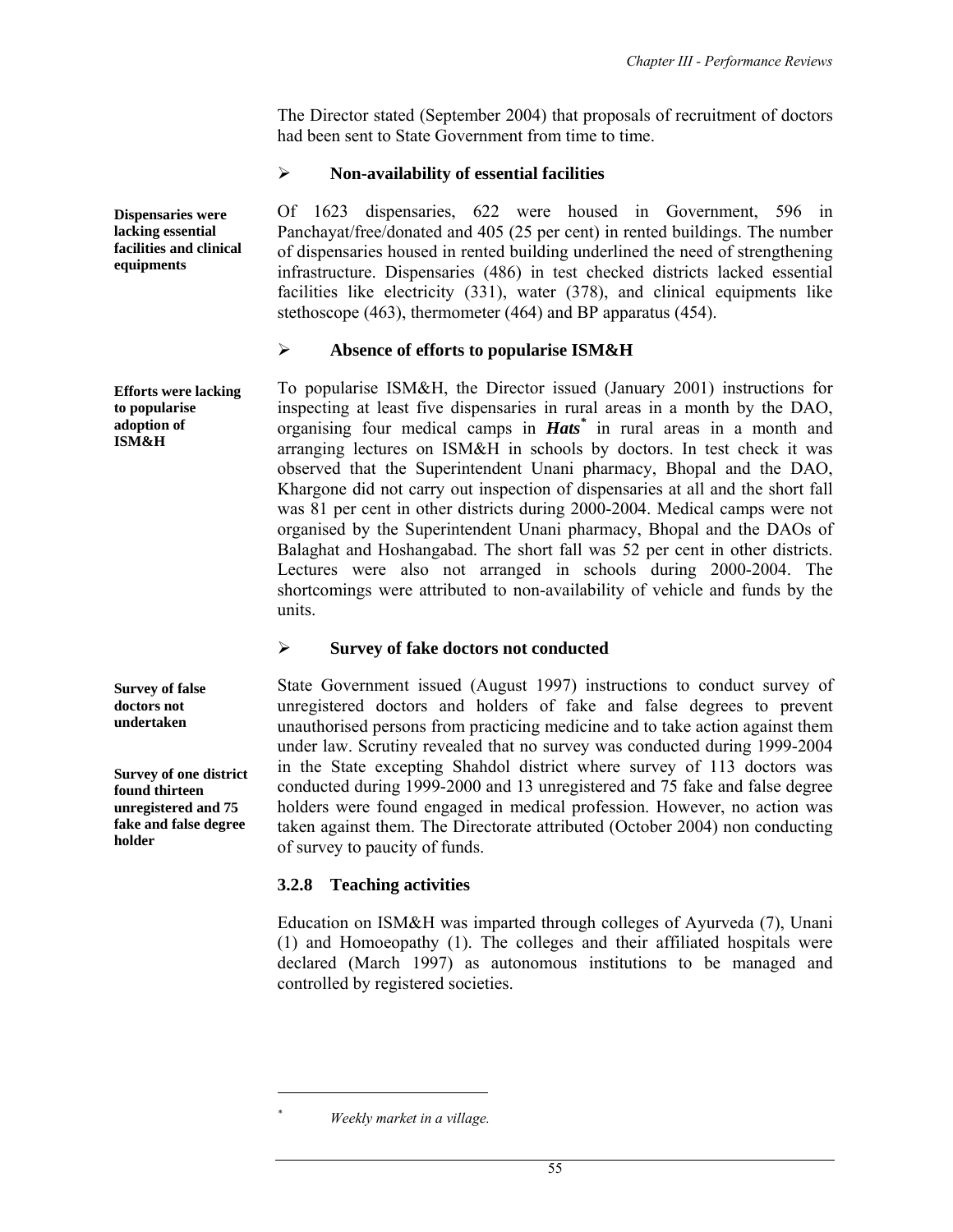# ¾ **Shortage of teaching staff**

Sanctioned and working strength of teaching staff in colleges as of March 2004 was as below:

| Post         | <b>Strength</b>   |                    | <b>Shortage</b> |
|--------------|-------------------|--------------------|-----------------|
|              | <b>Sanctioned</b> | <b>In-position</b> |                 |
| Principal    | q                 |                    | 2               |
| Professor    | 31                | 22                 | 9               |
| Reader       | 55                | 31                 | 24              |
| Lecturer     | 117               | 77                 | 40              |
| Demonstrator | 67                | 41                 | 26              |
| <b>Total</b> | 279               | 178                | <b>101</b>      |

**Shortage of teaching staff had adverse effect on teaching imparted** 

In the test checked colleges, as against sanctioned four posts of Principal, 19 Professors, 26 Readers, 61 Lecturers and 43 Demonstrators, vacant posts as of March 2004 were one, nine, seven, 25 and three respectively. The shortage had adverse impact on teaching. This was also admitted by the Principals of Ayurveda and Unani colleges, Bhopal. In Ayurveda colleges Bhopal and Gwalior 17 CA and two ACA were deployed against posts of Lecturer (5) and Demonstrator (14); one ACA out of these was actually working in Ayurveda dispensary" Vidhansabha Parisar, " Bhopal and his pay and allowances were drawn from the college (Bhopal). Most of above doctors were transferred at their request to colleges, whereas many dispensaries particularly in rural areas were being run without doctors.

### ¾ **Affiliated hospitals not up to CCIM/CCH norms**

As per CCIM norms, the student-bed ratio should be 1:2 up to intake of 50 students in an Ayurveda college and the bed occupancy in the affiliated hospital should not be less than 60 per cent in any case. As per norms of the Central Council of Homoeopathy (CCH), the student-bed ratio should be 1:1.

The sanctioned intake of students in Ayurveda colleges, Bhopal and Gwalior and Homoeopathy college, Bhopal was 50, 45 and 50 respectively. The affiliated hospitals were not up to CCIM/CCH norms as in the hospitals attached to Ayurveda Colleges, Bhopal and Gwalior 25 and 48 beds were available against the requirement of 100 and 90 respectively and bed occupancy was 13 and 17 per cent respectively as against the requirement of 60 per cent. In the hospital of Homoeopathy College, Bhopal, 25 beds were available though 50 were required.

# ¾ **Setting up of herbal garden**

**Herbal garden was incomplete in Bhopal despite utilisation of full grant** 

**Bed occupancy in affiliated hospital was as low as 13 and 17** 

**per cent** 

GOI sanctioned and released (March 2001) Central assistance of Rs.5 lakh under the Central scheme for development and cultivation of medicinal plants to Principal PKS Ayurveda college, Bhopal for setting up a medicinal plants garden. The Principal utilised the grant on the work of fencing, construction of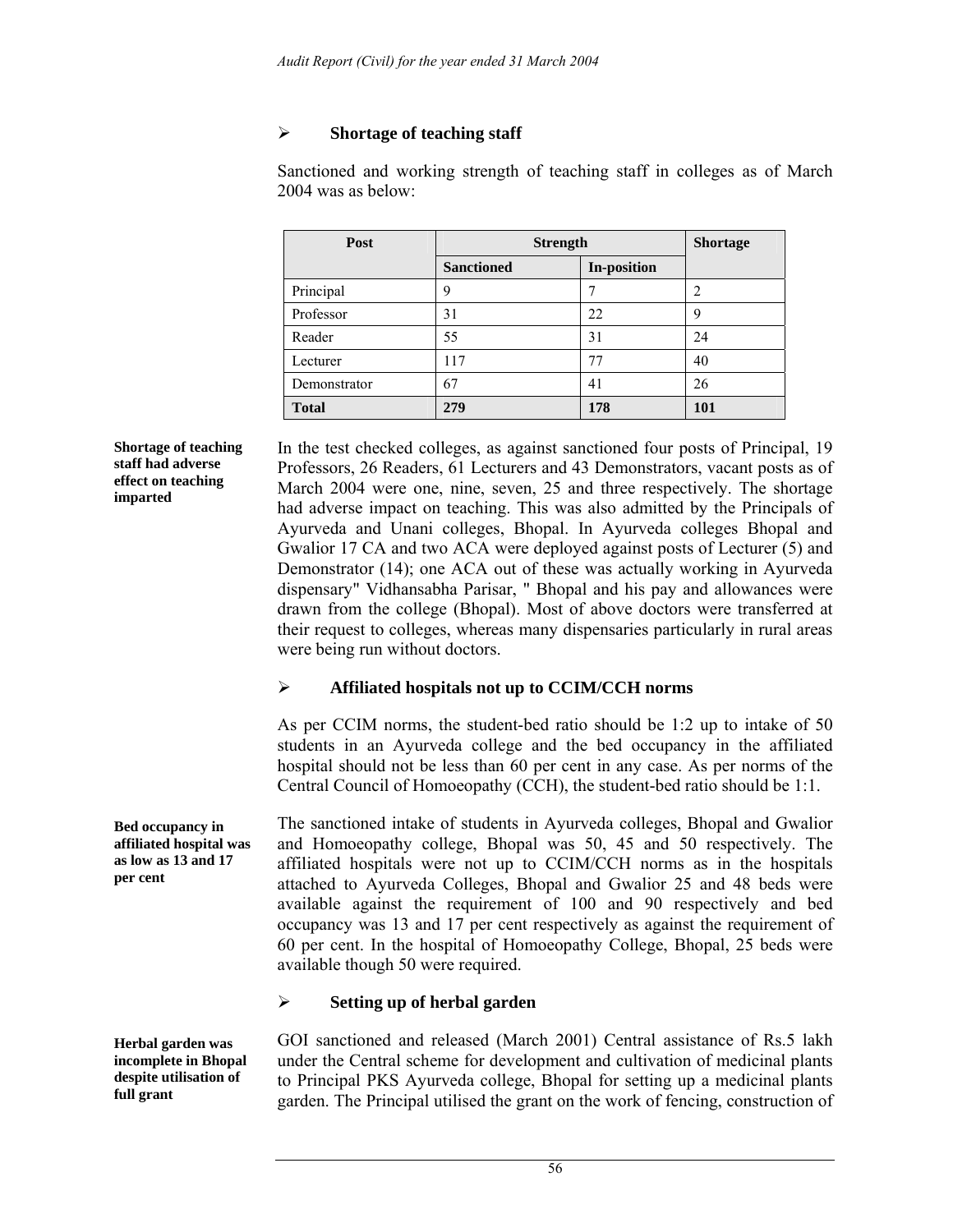shed, installation of tube well, etc. But the electricity connection to the tube well was wanting and the fencing of the garden was also destroyed, alongwith 141 out of 171 plants. Thus the utilisation of grant was largely unfruitful.

Similarly GOI sanctioned (March 2002) and released (April 2002) Central assistance of Rs.3.70 lakh to the Principal, Ayurveda college, Gwalior for setting up the garden of medicinal plants. The assistance was to be utilised during 2002-03. The garden was, however, not set up (December 2004).

### **3.2.9 Production of medicines and quality control**

### ¾ **Deficiencies in functioning of pharmacies**

The Department has one Ayurveda pharmacy at Gwalior and one Unani pharmacy at Bhopal for manufacturing 'Shastrokta' medicines. The Director was to purchase the raw material required for manufacturing medicines. The Directorate did not schedule the medicines to be manufactured or fix any targets of production. The Superintendents of the pharmacies sent annual work plan (AWP) to the Directorate proposing targets of production of medicines and requirement of raw material. The approval of the Director for the proposed targets was, however, not given.

It was seen that the production in both the pharmacies was very low compared to the targets proposed in AWP. There was no production during 2003-04 in the Unani pharmacy Bhopal. The shortfall in production was attributed to old machines and short supply of raw material and ingredients during 2002-03 by the Directorate. The Directorate stated that raw material was purchased according to availability of budget. Reply of the Directorate was not acceptable as there was saving of funds in the pharmacies under "medicine".

# ¾ **Abnormal delay in strengthening of pharmacy**

GOI sanctioned (March 2001) grant-in-aid of Rs.90 lakh (Building-Rs.25 lakh and Machinery/Equipment Rs.65 lakh) and released (April 2001) first instalment of Rs.75 lakh each for strengthening Ayurveda pharmacy, Gwalior and Unani pharmacy, Bhopal. The project was to be completed within one year. A sum of Rs.50 lakh was paid to the Public Works Department (PWD) during October 2001 to March 2004 for renovation of buildings of both the pharmacies and Rs.99.02 lakh (November 2003) to Hospital Services<br>Consultancy Corporation India, Noida (HSCC) for supplying Consultancy Corporation India, Noida (HSCC) for supplying machinery/equipment to these pharmacies. The machinery/equipment worth Rs.91.93 lakh were received from HSCC during November 2003 to March 2004. The machines were not installed (December-2004) in Ayurveda pharmacy, Gwalior due to incomplete work of building and electrification. The Superintendent, Ayurveda pharmacy, Gwalior intimated (December 2004) that an amount of Rs.8.36 lakh was required for completing the renovation. Progress reports of the project and utilisation certificate (UC) were not sent to GOI by the pharmacies, though required. Thus the strengthening of the pharmacy at Gwalior was delayed.

**Production of medicines was very low in pharmacies.** 

**Strengthening of pharmacy not achieved despite availability of grant**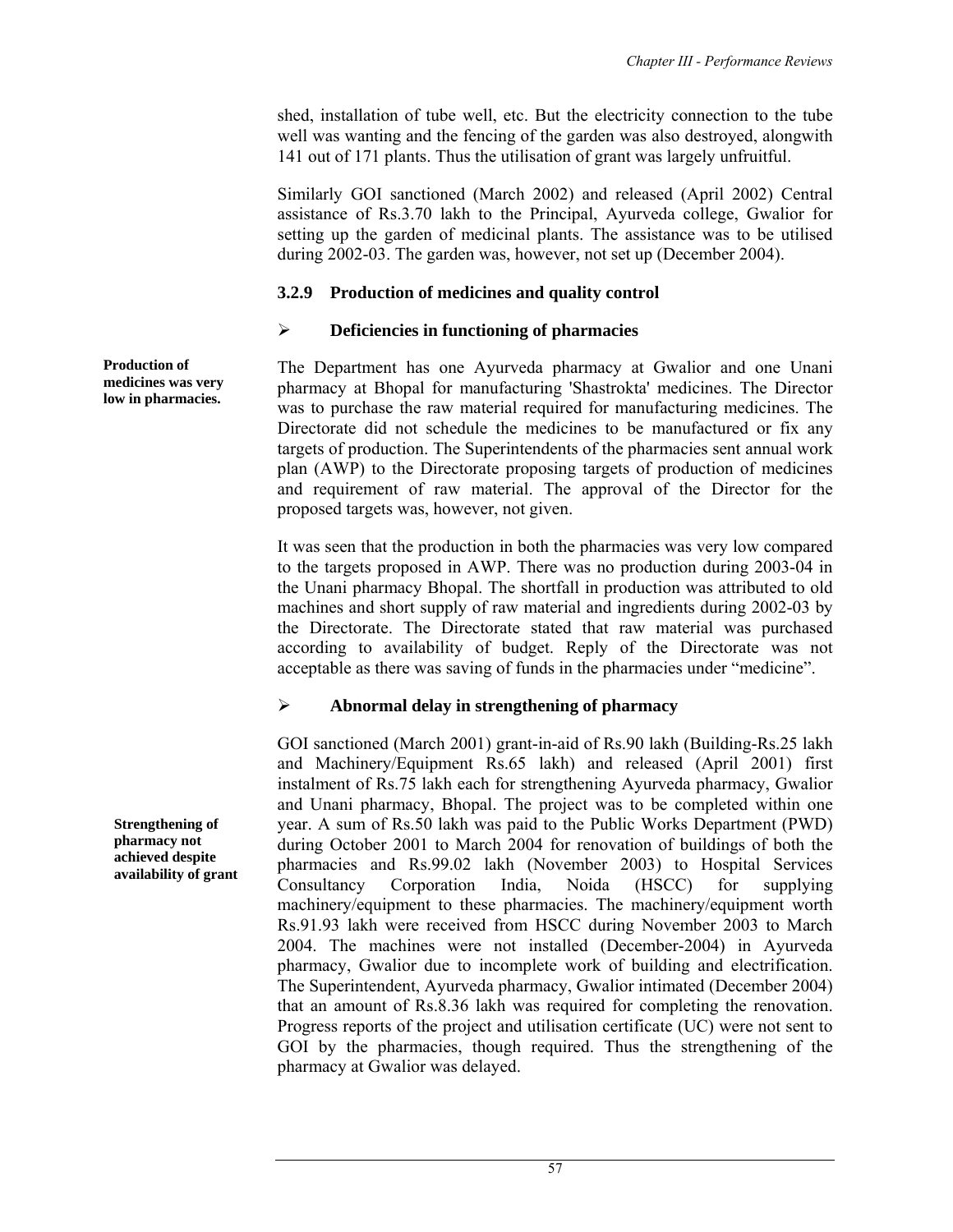The Superintendents of the pharmacies replied that UC would be sent to GOI after work is completed.

## ¾ **Delay in commissioning Drug Testing Laboratory (DTL) and deficient system of quality control.**

GOI sanctioned (March 2002) grants-in-aid of Rs. one crore (Building-Rs.25 lakh, Machinery/Equipment-Rs.65 lakh and Manpower Rs.10 lakh) under the Centrally sponsored scheme of strengthening DTL and released (March 2002) Rs.95 lakh as first instalment to Director for DTL at Gwalior with condition to complete the project within one year and make it functional. The scheme envisaged deployment of prescribed technical manpower in DTL by the State Government and testing of 500 samples of drugs per year.

The Director paid Rs.22.44 lakh (November 2002) to PWD for renovation of the building of the Ayurveda pharmacy, Gwalior where DTL was to be established and Rs.57.36 lakh (November 2003) to HSCC for supply of machinery/equipment. The machinery and equipment worth Rs.52.37 lakh received from HSCC during December 2003-July 2004, were not installed. The renovation work of building was incomplete as of December 2004. The prescribed manpower was also not sanctioned by the State Government. Progress reports of the project were not sent to GOI, though required. Thus DTL was not commissioned (December 2004) though required to be completed by March 2003.

The Drugs and Cosmetics Act 1940 (Act) envisaged testing of samples of ISM&H drugs to ensure quality. The DAO and ex-officio Ayurveda Drug Inspector was responsible for ensuring quality of ISM&H drugs in the district. It was observed in the test checked districts that samples of the drugs were not taken for any testing.

# ¾ **Lack of quality control while purchasing medicines**

The Director paid Rs.5.10 crore (Rs.2.50 crore October 2003 and Rs.2.60 crore February 2004) to MPLUN for purchase of Ayurveda, Unani and Homoeopathy medicines. Committees constituted for different regions were to physically inspect the medicines being supplied and to check them with the samples already approved. Some samples were also to be got tested from the laboratories. The Committee constituted for Gwalior region took 23 samples of Ayurvedic medicines and handed over the same to MPLUN instead of sending them to a laboratory for testing. The Principal, Government Ayurveda College, Gwalior, the head of the Committee, agreed that the samples were not up to the quality of the approved samples. It was observed that Rs.9.23 lakh worth of the sampled medicines had been actually supplied in eight testchecked districts by the supplier. In Bhopal region too, 74 samples were taken by the Committee but further information about their testing, if any, was not on record.

The Directorate replied that the collected samples were retained with MPLUN and if necessary, would be got analysed by them. The reply indicated total

**Quality control not ensured in purchase of medicines worth Rs.5.10 crore.** 

**DTL was not functioning even after more than two years of release of** 

**grant**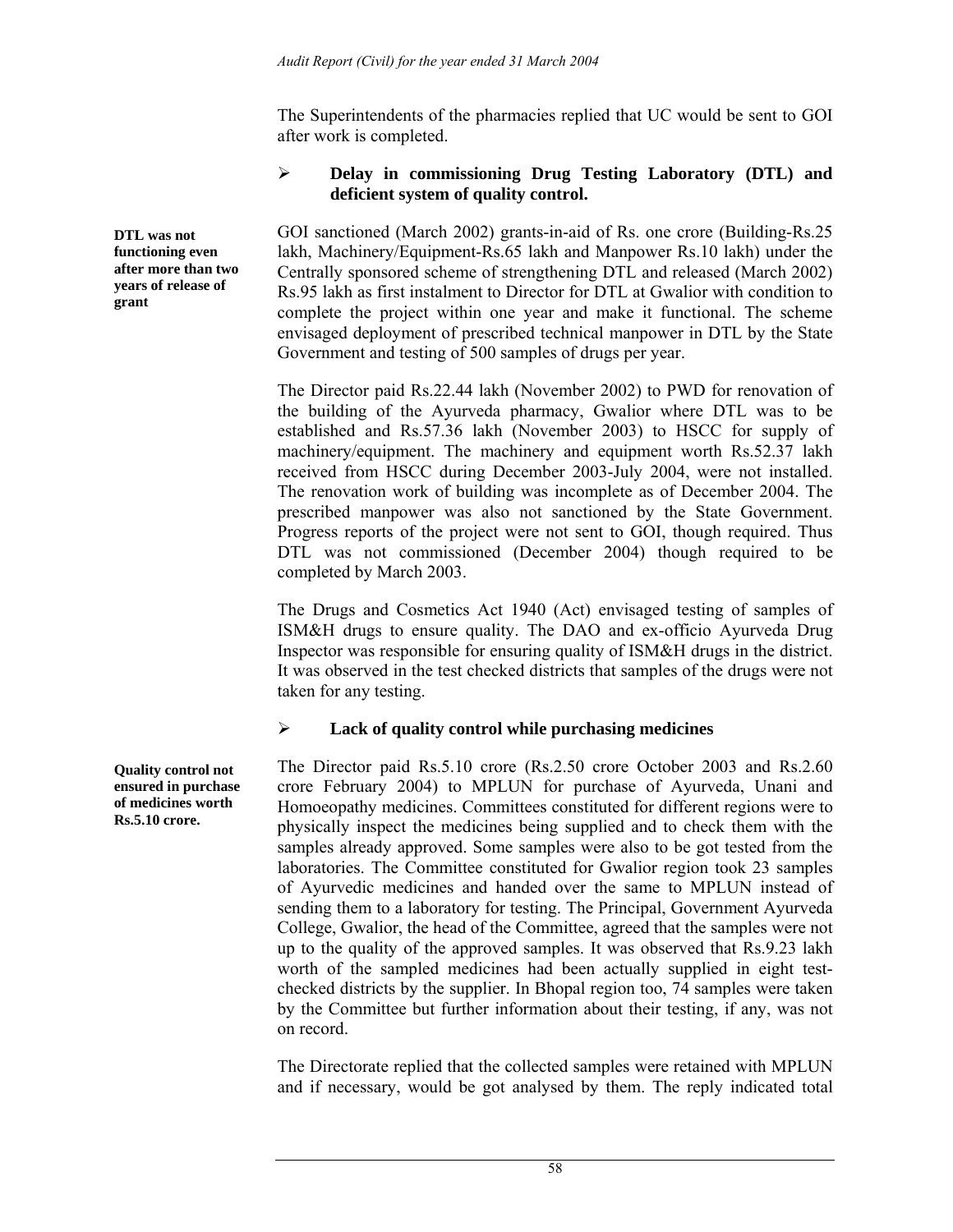absence of any quality assurance exercise on the part of the Directorate in purchasing the medicines.

### **3.2.10 Monitoring and evaluation**

There was no monitoring cell in the Directorate to monitor the performance of hospitals, dispensaries, pharmacies etc. and no system of monitoring the execution of programmes through periodical reports was evolved with the result that impact on the health care system in the State was not evaluated. Though the internal audit wing was constituted, targets were not fixed and only 18 units were audited during 1999-2003. As against target of 56 units, only eight units were audited during 2003-04 which showed shortfall of 86 per cent.

Inspection of subordinate units was not carried out by the Director during 1999-2002. As against target of 58, only 12 units were inspected by the Director during 2002-04. In-conducting inspections and shortfall (79 per cent) was attributed to administrative reasons.

### **3.2.11 Conclusion**

The delivery of health services to the patients through hospitals and dispensaries was insufficient due to inadequate medicines, absence of proper indoor facilities, diet and non-availability of doctors in dispensaries in rural areas. The shortage of teaching staff in colleges had adverse impact on teaching. The affiliated hospitals of colleges were not upto CCIM/CCH norms. The production of medicines in pharmacies was very low. Quality of medicines was not ensured as the samples of drugs were not taken and got tested by the drug testing laboratory.

### **3.2.12 Recommendations**

The following recommendations are made:-

- $\triangleright$  The utilisation of funds provided for medicines, machinery and equipment should be ensured.
- $\triangleright$  Hospitals and dispensaries should be strengthened by providing adequate clinical facilities, furniture, equipment etc.
- $\triangleright$  Deployment of doctors in dispensaries where the dispensaries are running without doctors particularly in rural areas should be done on priority.
- $\triangleright$  Medicines need to be tested to ensure quality and DTL should be brought to function.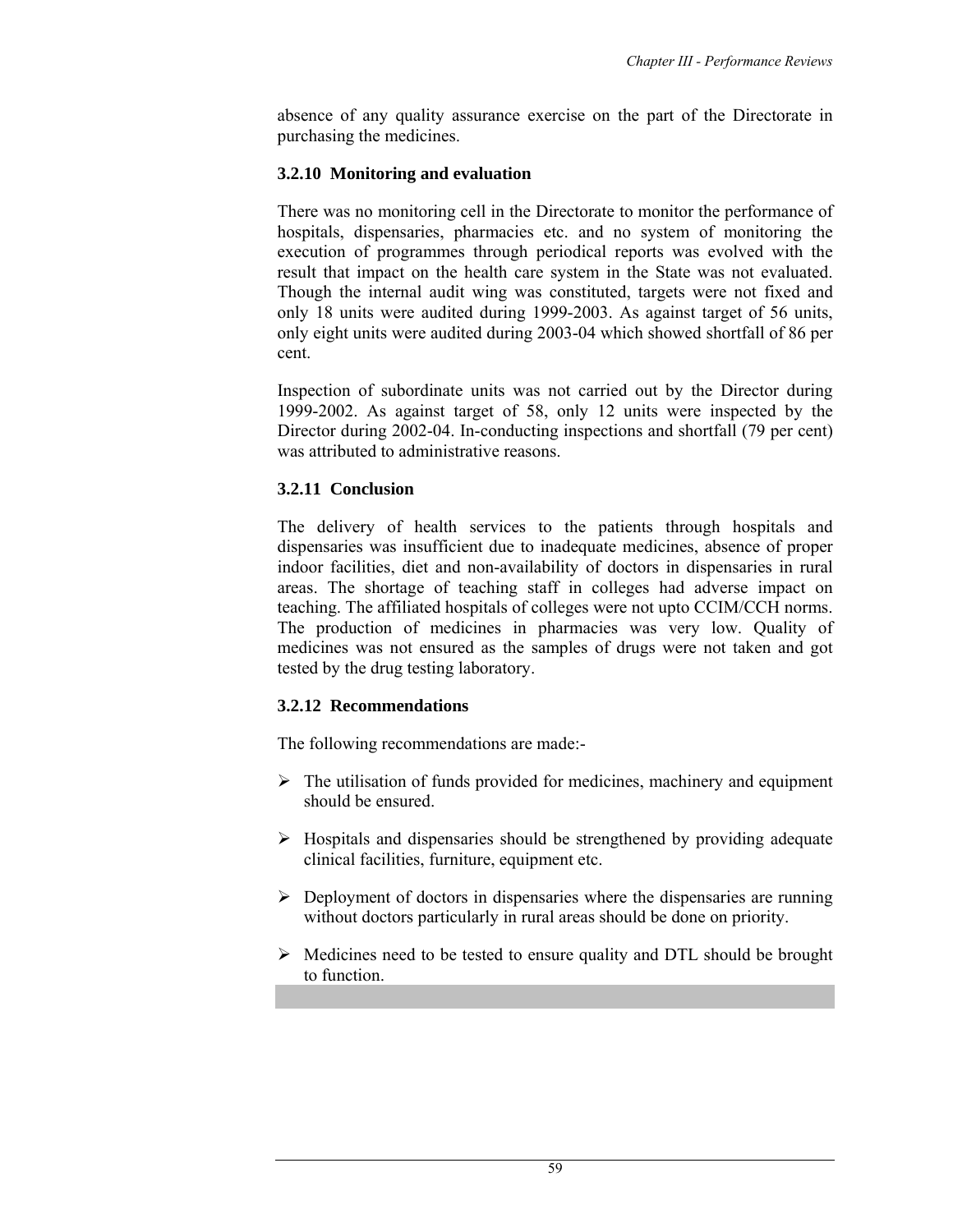# **Public Health and Family Welfare, Public Health Engineering, Rural Development and Mahila Evam Bal Vikas Departments**

# **3.3 Health Care, Drinking Water Supply and Employment Generation Schemes in Betul District**

# *Highlights*

*Betul district, situated in the central southern part of the state covered an area of 10043 sq. km. of which more than 53 per cent was arable land. Of 13.95 lakh population, more than 81 per cent was rural and 50 per cent belonged to SC and ST. Most of the villages in the district did not have easy access to medical facilities. Shortage of doctors and paramedical staff further added to already insufficient medical facilities available in district. Supply of potable drinking water remained a dream to the inhabitants of 665 villages of the district as these villages were not covered under any of the drinking water supply schemes launched by the Government of India and the State Government. Government could not provide the minimum employment of 100 mandays per year per family as envisaged under any of the Employment Generation Programmes.* 

**There was shortage of 90\* Health Centres in the District. Even the existing Health Centres were functioning with inadequate infrastructure like buildings and equipment etc. Some centres did not have even the basic necessities like water and electricity.** 

*(Paragraphs 3.3.6)* 

**About 37 per cent of posts of specialist / clinical specialists and PGMO were vacant which affected normal functioning of health centres.** 

*(Paragraphs 3.3.6)* 

**Potable drinking water was not available in 665 villages / habitations, while availability in all five towns and 757 villages / habitations was less than the norms. Due to non-closure of 1256 water sources having unsafe water, 1.88 lakh people were allowed to consume contaminated water.** 

*(Paragraphs 3.3.9)* 

**Spray of ineffective pesticides could not control spread of malaria which claimed 30 lives and rendered expenditure of Rs.3.49 crore incurred on spray unfruitful.** 

*(Paragraph 3.3.7)* 

 *CHC, SHC & PHC.* 

 $\overline{a}$ *\**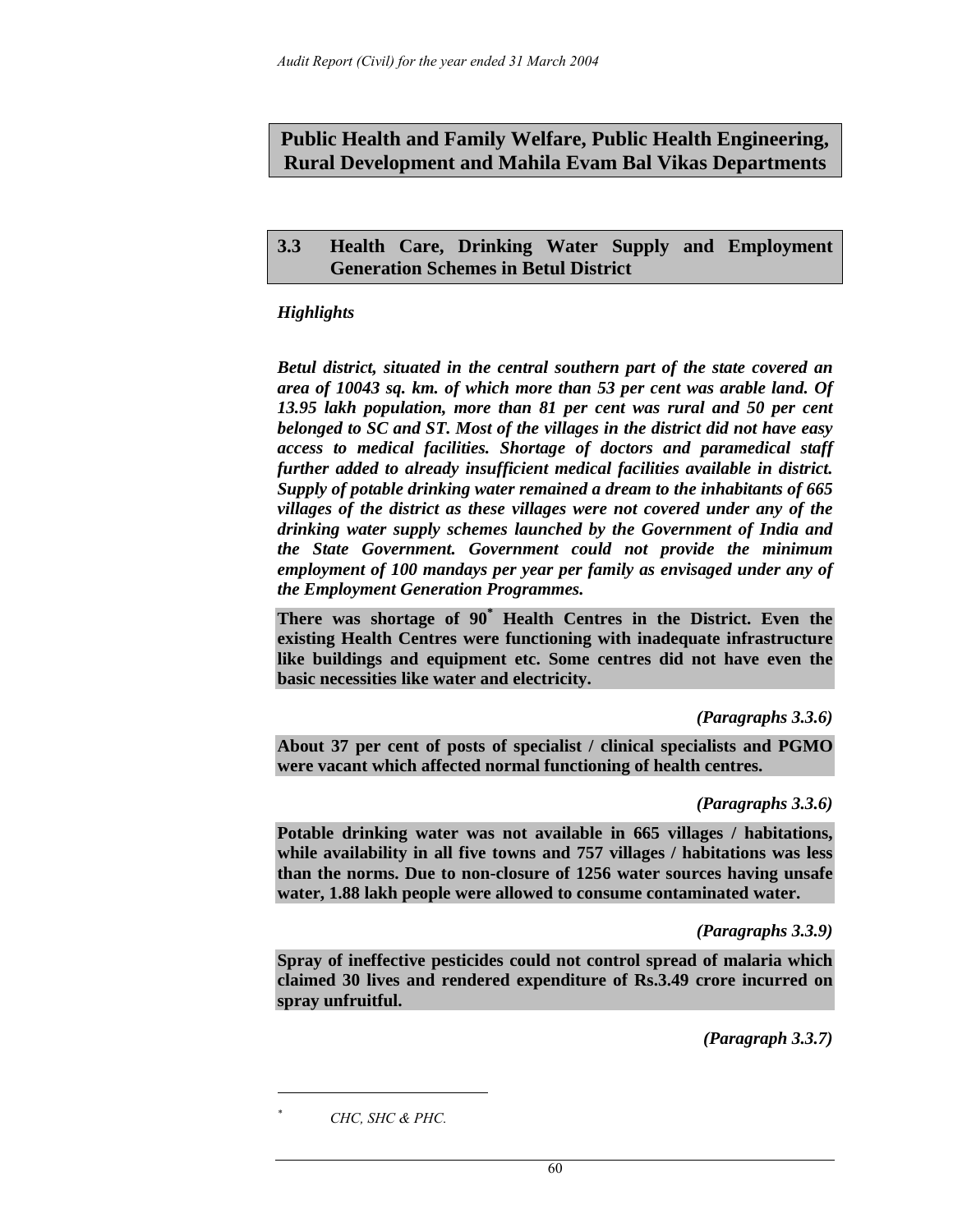**Inspite of spending of Rs.99.85 crore during 1999-2004, average employment generated was merely 17 days against the target of 100 days per BPL family per year.** 

*(Paragraph 3.10)* 

**Irregular expenditure of Rs.1.11 crore was incurred on repairs of dwelling units, wells and construction of drains under Sampoorna Gramin Rozgar Yojana.** 

### *(Paragraph 3.3.12)*

**Eight watershed projects (cost:Rs.1.27 crore) under the Draught Prone Area Programme remained incomplete even after five years.** 

*(Paragraph 3.3.13)* 

### **3.3.1 Introduction**

District Betul is situated in the central southern part of the State along the border of Maharashtra with an area of 10043 sq. km. Out of the total area of 1007800 hectares (ha), 399406 ha (40 per cent) is under cultivation. Area covered by forest is 113211 ha (11 per cent), while 495183 ha (49 per cent) is other type of land. Out of the land under cultivation, area irrigated by all sources during 2002-03 was 99305 ha (less than 25 per cent).

Out of the total population of 13.95 lakh (census-2001) of the district, 50 per cent belonged to scheduled tribes (ST) and scheduled castes (SC), and more than 81 per cent population resided in rural areas.

### **3.3.2 Organisational set up**

The District Collector is the principal administrative authority in the district, responsible for the co-ordination of all plan schemes being implemented in the district. The District Rural Development Authority (now Zila Panchayat) headed by a Chief Executive Officer (CEO) is also responsible for the implementation and co-ordination of a number of plan schemes for which funds are routed through it. The works are, however, executed by the concerned functional departments.

### **3.3.3 Audit objectives**

Audit of the district Betul was taken up to assess

- $\triangleright$  the quality of health care facilities available in the district,
- $\triangleright$  the availability of safe drinking water in towns and villages, and
- $\triangleright$  the extent of coverage of various schemes of gainful employment generation.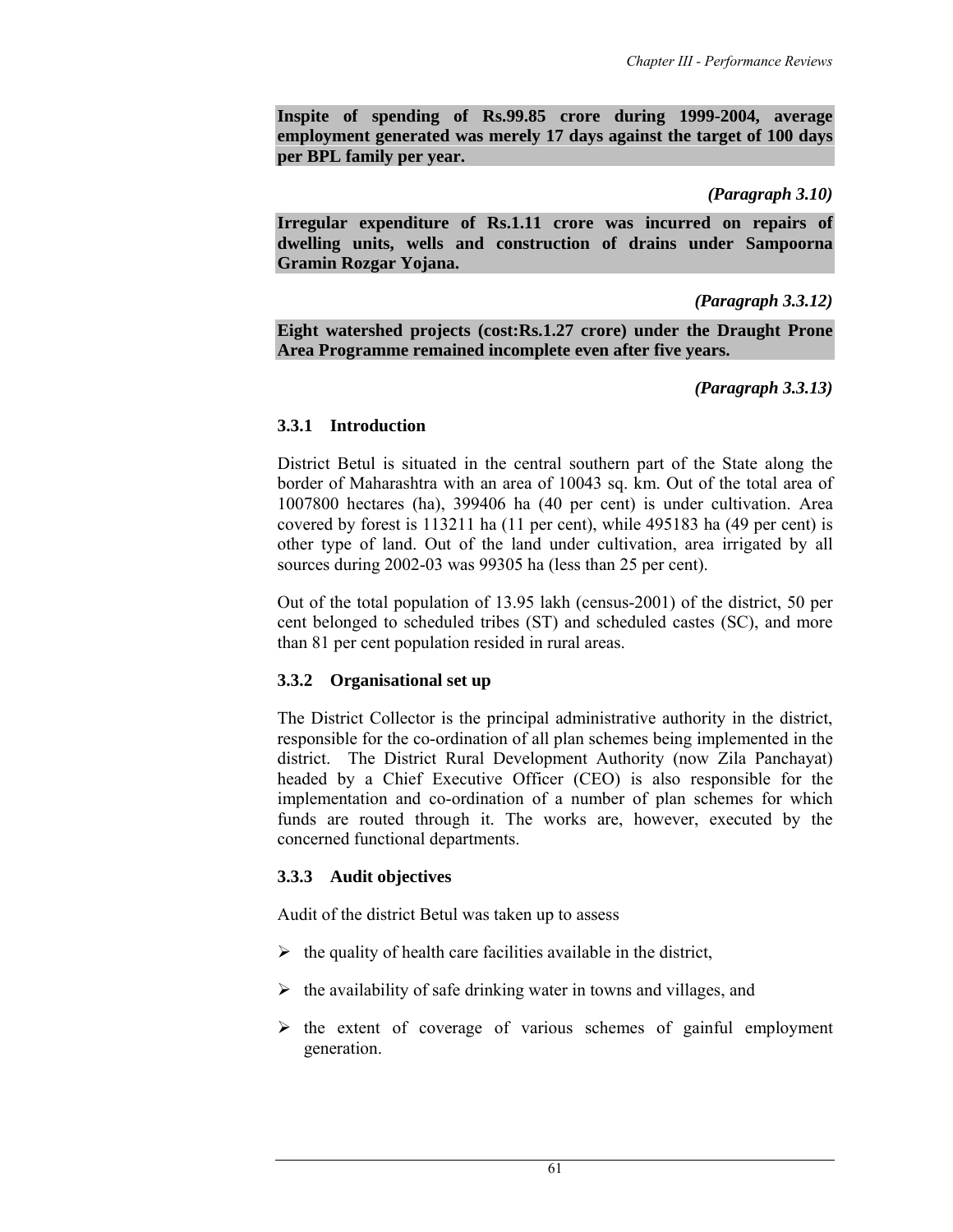# **3.3.4 Audit Coverage**

The review covered inter alia the quantum of investment, programmes, activities undertaken during 1999-2004 in the fields of health care, drinking water supply and employment generation. A study was conducted during February to September 2004 in various offices<sup>\*</sup> of Betul district.

## **3.3.5 Programme management**

Funds allocated and expenditure incurred during 1999-2004 for health care facilities and nutritional support to children and women are given below:-

*(Rupees in lakh)* 

|                  |                                     |                  |                                  |                  | (Kupees in шкп)    |  |  |  |  |
|------------------|-------------------------------------|------------------|----------------------------------|------------------|--------------------|--|--|--|--|
| Sl. No.          | <b>Department</b>                   |                  | 1999-2004                        |                  |                    |  |  |  |  |
|                  |                                     |                  | <b>Total Plan &amp; Non Plan</b> | Plan             |                    |  |  |  |  |
|                  |                                     | <b>Allotment</b> | <b>Expenditure</b>               | <b>Allotment</b> | <b>Expenditure</b> |  |  |  |  |
| 1.               | 2.                                  | 3.               | 4.                               | 5.               | 6.                 |  |  |  |  |
|                  | Public Health and<br>Family Welfare | 67.22            | 47.52                            | 39.09            | 24.45              |  |  |  |  |
| $\overline{2}$ . | Mahila Evam Bal<br>Vikas            | 15.05            | 13.73                            | 14.42            | 13.25              |  |  |  |  |
|                  | <b>Grand Total</b>                  | 82.27            | 61.25                            | 53.51            | 37.70              |  |  |  |  |

Zila Panchayat incurred Rs.99.85 crore during 1999-2004 for employment generation under various central as well as state schemes as shown in *Appendix-XXXII*. As regards drinking water supply, two schemes had been undertaken in urban areas while for the rural areas, the Accelerated Rural Water Supply Programme had been operated.

# ¾ **Implementation**

District plan for 2002-03 and 2003-04 was prepared by the District Planning Committee for integrated development of Betul district.

Different developmental schemes as well as programmes for welfare were implemented by various line departments in the district. The activities were analysed under (a) health care facilities, (b) nutritional support to children and women, (c) safe drinking water; and (d) poverty alleviation and employment generation schemes.

# **3.3.6 Health care facilities**

 $\overline{\phantom{a}}$ *\**

Health care facilities were extended by Public Health and Family Welfare, Medical Education and Women and Child Development departments.

*Chief Medical and Health Officer, Betul, Civil Surgeon, Betul, District Malaria Officer, Betul, District Programme Officer, Women and Child Development, Betul, Chief Executive Officer, Zila Panchayat, Betul, Project Officer, Integrated Child Development Scheme, Bhainsdehi, Betul and Executive Engineer, Public Health and Engineering, Betul.*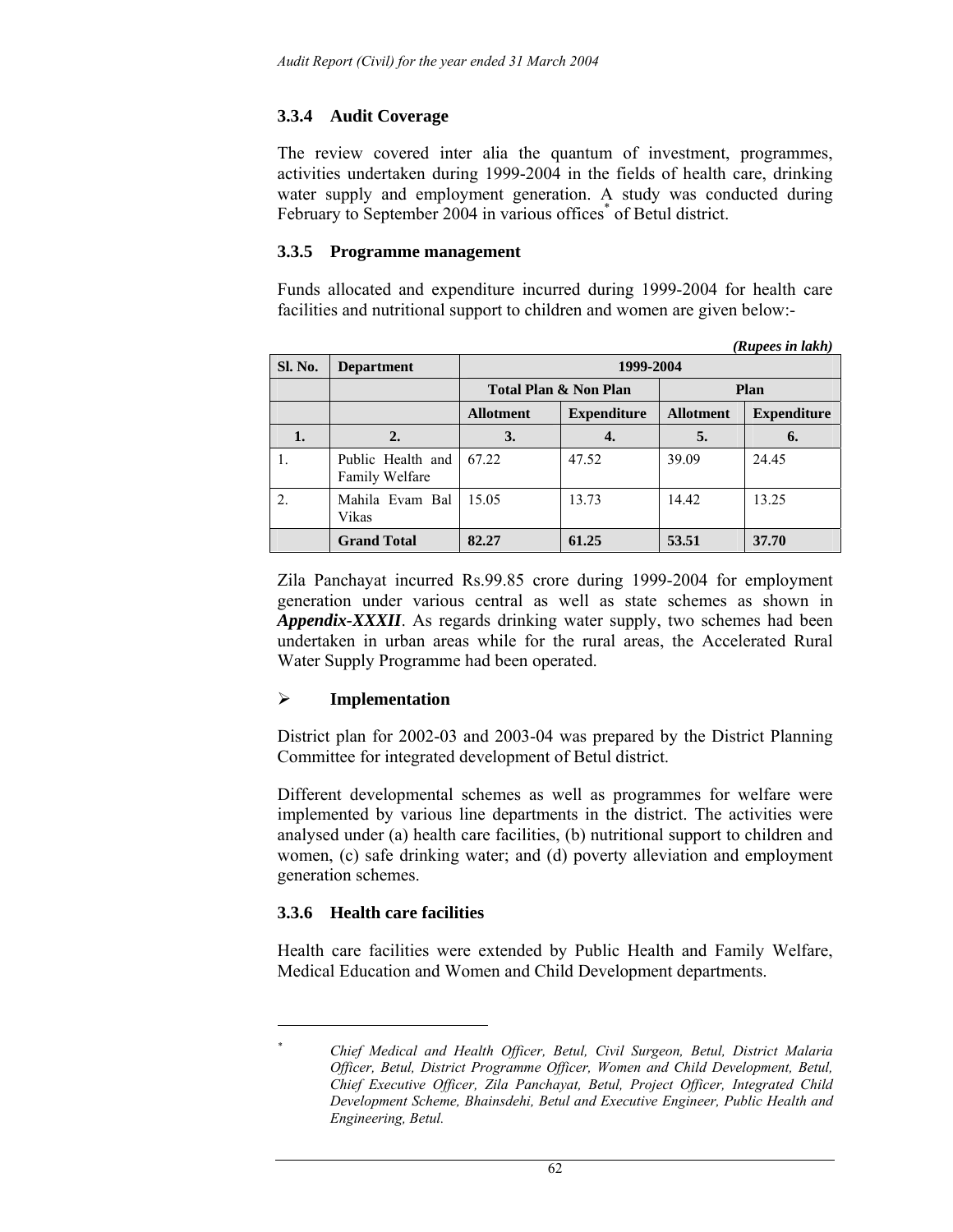## ¾ **Inadequate number of health care institutions**

According to norms laid down by Government of India (GOI), one Sub Health Centre (SHC) for every 5000 population (3000 in tribal and hilly areas), one Public Health Centre (PHC) for 6 SHCs i.e. for every 30,000 population (20000 in tribal and hilly areas) and one Community Health Centre (CHC) for every 80,000 to 1.20 lakh population were required to be established. A CHC was actually meant to serve as a referral institution for 4 PHCs. Betul district had 301 such units (2003-04) for medical and health care which included 6 CHCs, 34 PHCs and 261 SHCs against the requirement of 328 SHC, 41 PHC and 12 CHC. Thus, there was a shortage of 67 SHCs, 17 PHCs and 6 CHCs. Due to lack of transport facilities and non-connectivity of more than 90 per cent villages, people living in interior areas were unable to utilise the services of these units when required. Chief Medical and Health Officer (CMHO) Betul intimated (February 2004) that SHCs and PHCs were opened according to the demand of Zila Panchayat (ZP). However, most of the villages of the district did not have free access to medical facilities.

## ¾ **Availability and occupancy of beds**

**20 to 50 patients were forced to use floor due to inadequacy of beds in D.H.** 

**67 SHCs, 17 PHCs and 6 CHCs were short as per norms.** 

> According to the recommendations of the Working Group in VII five year plan, there should be at least 100 beds for one lakh population; out of these, the CHC and the DH should have 30 and 40 beds respectively. Thus, against the requirement of 1400 beds for a population of 13.95 lakh, there was shortage of 1174 beds. Inspite of increasing the beds from 150 to 160 in 1999, there was shortage of beds in the district hospital due to which about 20 to 50 patients per day were not being provided with beds and were forced to avail of alternate means including staying on floors. Inspite of overcrowding of indoor patients in DH, no efforts were made to increase the availability of beds.

# ¾ **Non-availability of facilities for major diseases**

A building was constructed by the Public Works Department (PWD) in 1991 in district hospital and handed over in March 1992. Though provision of Rs. 7 lakh was made in the budget estimate for 1995-96 for purchase of equipment and establishment of intensive care unit (ICU), but neither the equipment/instruments were purchased nor was ICU established. Similarly, the facilities for the treatment of major diseases viz. Heart diseases, Kidney, Cancer, AIDS were not available in the district. The patients suffering from these diseases were referred to Bhopal for treatment.

# ¾ **Inadequate infrastructure for health care**

Out of 34 PHCs and 261 SHCs, 11 PHCs and 186 SHCs did not have their own buildings and PHCs were functioning in hired buildings, Panchayat buildings, etc. and SHCs even in the residence of workers. A PHC building costing Rs.9.65 lakhs having facilities for 10 beds was constructed at Saikheda (Multai) during 2001-2002 but the building remained unutilised as of August 2004 for want of sanction for opening of PHC. Further, 9 PHCs did not have even electricity facility while drinking water facility was not available in 15 PHCs and 62 SHCs. There was shortfall in the facilities of X-ray (25),

**Buildings, electricity, drinking water, and clinical facilities were not available in health care units.**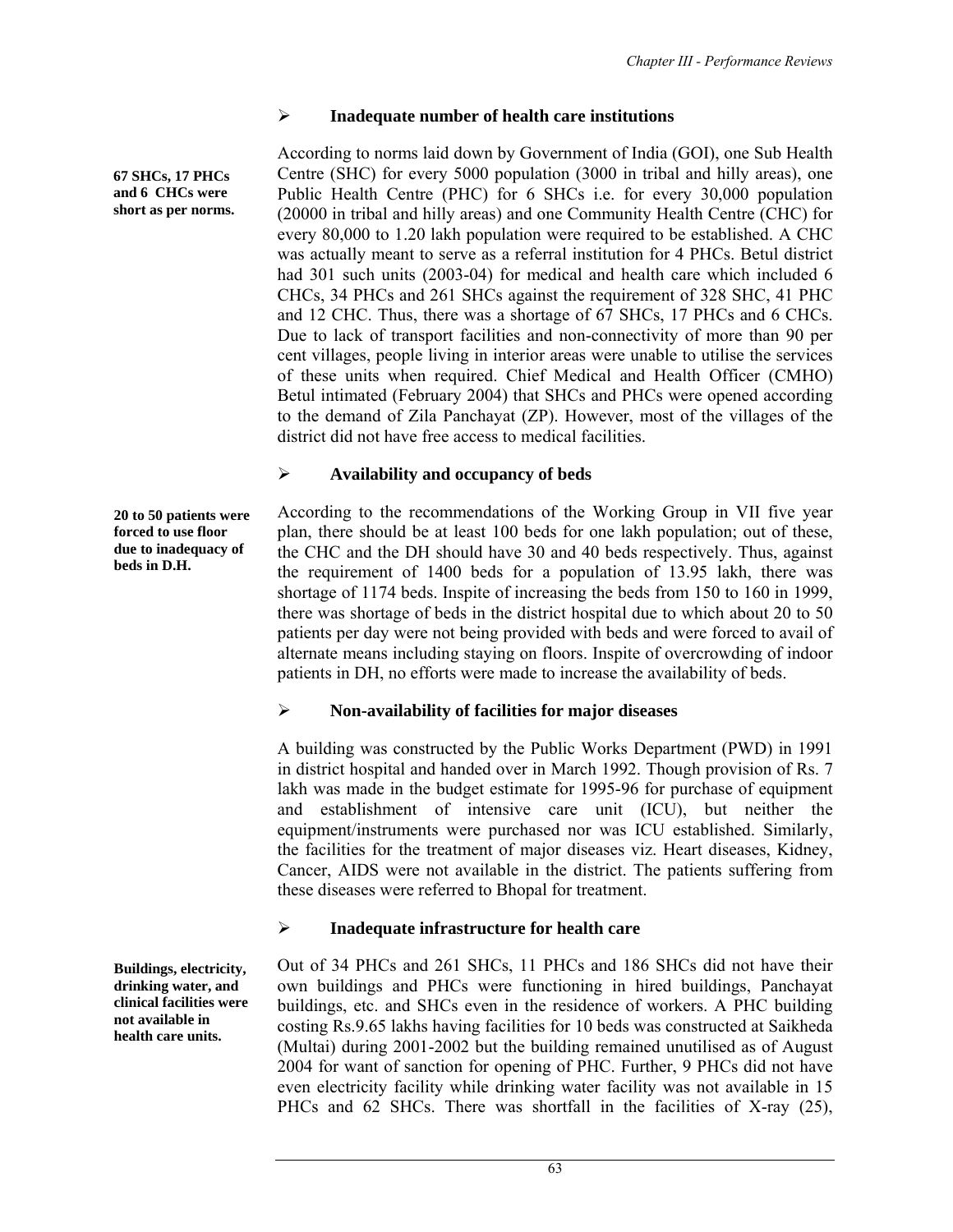operation theatre (21), labor room (19), delivery room (21) and essential equipment (23) for use and application in PHCs. Six X-ray machines purchased and installed at a cost of Rs. 8.08 lakh in two CHCs and four PHCs between March 1972 and June 1998 were lying idle due to non-sanction of the posts of radiographers in three cases and non-posting of radiographers in three cases. Thus because of inadequate infrastructure, the population of the district was deprived of the required medical facilities.

## ¾ **Shortage of Clinical Specialists and Medical Officers**

Of 10 posts of Specialists sanctioned for DH, three posts remained vacant during 1997-2004. Further, out of 22 sanctioned posts of Post Graduate and other Medical Officers, 10 posts were vacant. Similarly, against 14 PGMOs required to be posted in six CHCs, four posts of PGMOs were vacant since 1992. Thus against 46 sanctioned posts of Specialists, PGMOs and Clinical Specialists, there was a shortage of 17 posts (37 per cent). Persistence of vacancy of doctors and specialists affected the functioning of the health centres. The Department failed to address to the acute shortage of doctors and specialists. Audit further observed that under the Minimum Needs Programme, nine PHCs<sup>\*</sup> were functioning without doctors for periods ranging between three and seven years. The compounders were stated to be providing treatment to patients in the absence of doctors, which was neither authorised nor dependable. Hence expenditure of Rs.46.23 lakh incurred on pay and allowances of supporting staff such as compounders, dressers, wardboy, peon, etc. during April 1997 to January 2004 was largely unfruitful.

# ¾ **Deployment of supporting staff**

The supporting staff sanctioned and deployed in six CHCs and 34 PHCs was not according to norms laid down by GOI as given in *Appendix-XXXIII* and *XXXIV*. While some posts which were not provided in the norms, were sanctioned and filled in there was a dearth of specialists in the centres. Due to non-posting of specialists and non-availability of indoor beds and other facilities according to norms in these CHCs, the expenditure on salary of supporting staff was largely unfruitful. Due to inadequacy of health care institutions, indoor beds, clinical facilities, clinical specialists, medical officers, paramedical and supporting staff, etc., the rural poor could not be freed of the problem of treatment by unqualified medical practitioners.

 $\overline{\phantom{a}}$ 

**37 per cent posts of clinical specialists were vacant in DH and CHCs.** 

**Nine PHCs were running without doctors.** 

**Strength of supporting staff in CHCs and PHCs was not as per norms.** 

<sup>♣</sup> *Barvi (4/01), Dhanora (4/97), Dunawa (4/03), Hidli (10/02), Hirapur (4/02), Khedikot (4/97), Mandvi (4/97), Mohata (4/97), Vishnoor (4/98),*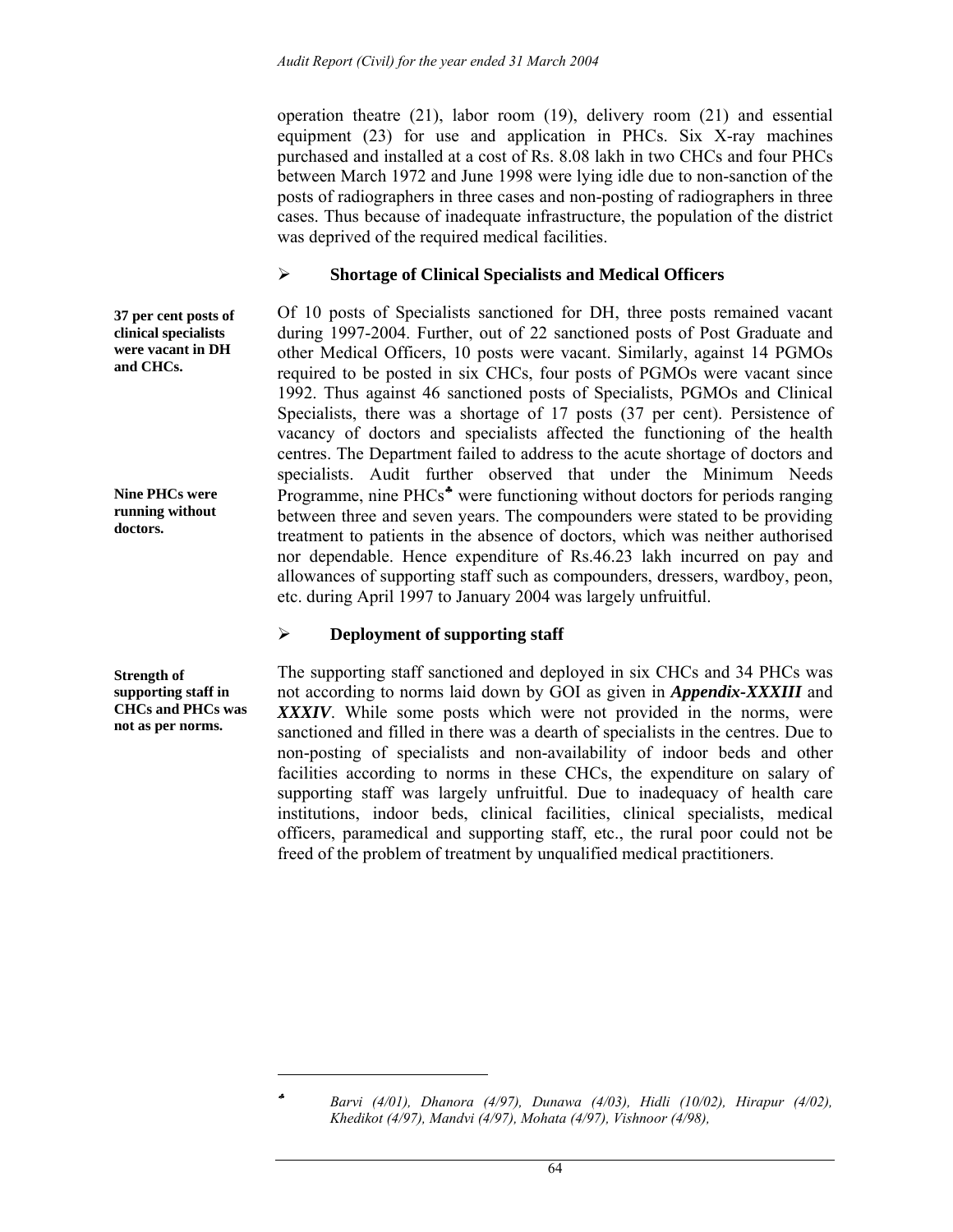# **3.3.7 Malaria Control**

# ¾ **Spray of ineffective insecticide**

According to the work plan for 1999 for control of malaria, population under high risk area of 901 villages of the district was estimated at 8.82 lakh and the requirement of insecticides/pesticides was assessed at 1.323 tonne for spray in two rounds at a cost of Rs.18.98 lakh. Though Rs.61.65 lakh were spent on spray of DDT 50% during 1999-2001 as many as 16764 positive cases of malaria were detected during 2000-01. Thirty persons died of malaria during August-December 2000. Positive cases noticed during 2001-02 rose to 18440. CMHO replied (June 2004) that DDT 50% was not so effective. Thus, spray of DDT (50%) during 1999-2001 without ascertaining its effectiveness had not only failed to control malaria, but had also resulted in unfruitful expenditure of Rs.61.65 lakh.

# ¾ **Spray of ineffective insecticide (Deltamelathrine 2.5%)**

**Spray of ineffective insecticides resulted in unfruitful expenditure of Rs.2.87 crore.** 

Director Health Services (DHS) requested (July 2002) GOI for allotment of Deltamalathrine insecticide 10% instead of 2.5% demanded previously. This was on account of bio-assay test which revealed that Deltamelathrine 2.5% was ineffective. However, 35 tonnes of Deltamelathrine 2.5% (valuing Rs.2.86 crore) was received from GOI of which 17.70 tonnes was also sprayed in six blocks as of September 2002. In the meeting of the District Planning Committee held on 30<sup>th</sup> September 2002, public representatives communicated their severe dissatisfaction about the ineffectiveness of insecticides. Accordingly CMHO, Betul requested the DHS to change the insecticide. In the mean time DMO, Betul further utilised 16.16 tonnes of Deltamelathrine 2.5% (valuing Rs.1.32 crore) for spray up to October 2003. Expenditure of Rs.10.67 lakh was also incurred on payment of wages for spray. Thus, the total expenditure of Rs.2.87 crore incurred on spray of ineffective insecticide was unfruitful. The DMO, Betul intimated (March 2004) that this insecticide was utilised for spray during 2003-04 due to non-receipt of any instructions from the DHS for use of Deltamelathrine 10% instead of 2.5%.

# **3.3.8 Nutritional support to children and women**

The scheme of Integrated Child Development Services was implemented in the district through 10 projects. The objectives were to improve the nutritional and health status of children in the age group upto six years, laying the foundation for proper psychological, physical and social development of the children, reducing the incidence of mortality, morbidity, malnutrition and school dropouts and enhancing the capability of the mothers.

# ¾ **Inadequate coverage of beneficiaries**

The number of beneficiaries identified (I) and assisted (A) during 1999-2004 were as under:-

**effectiveness resulted in unfruitful expenditure of Rs.61.65 lakh.** 

**Spray of DDT without ascertaining**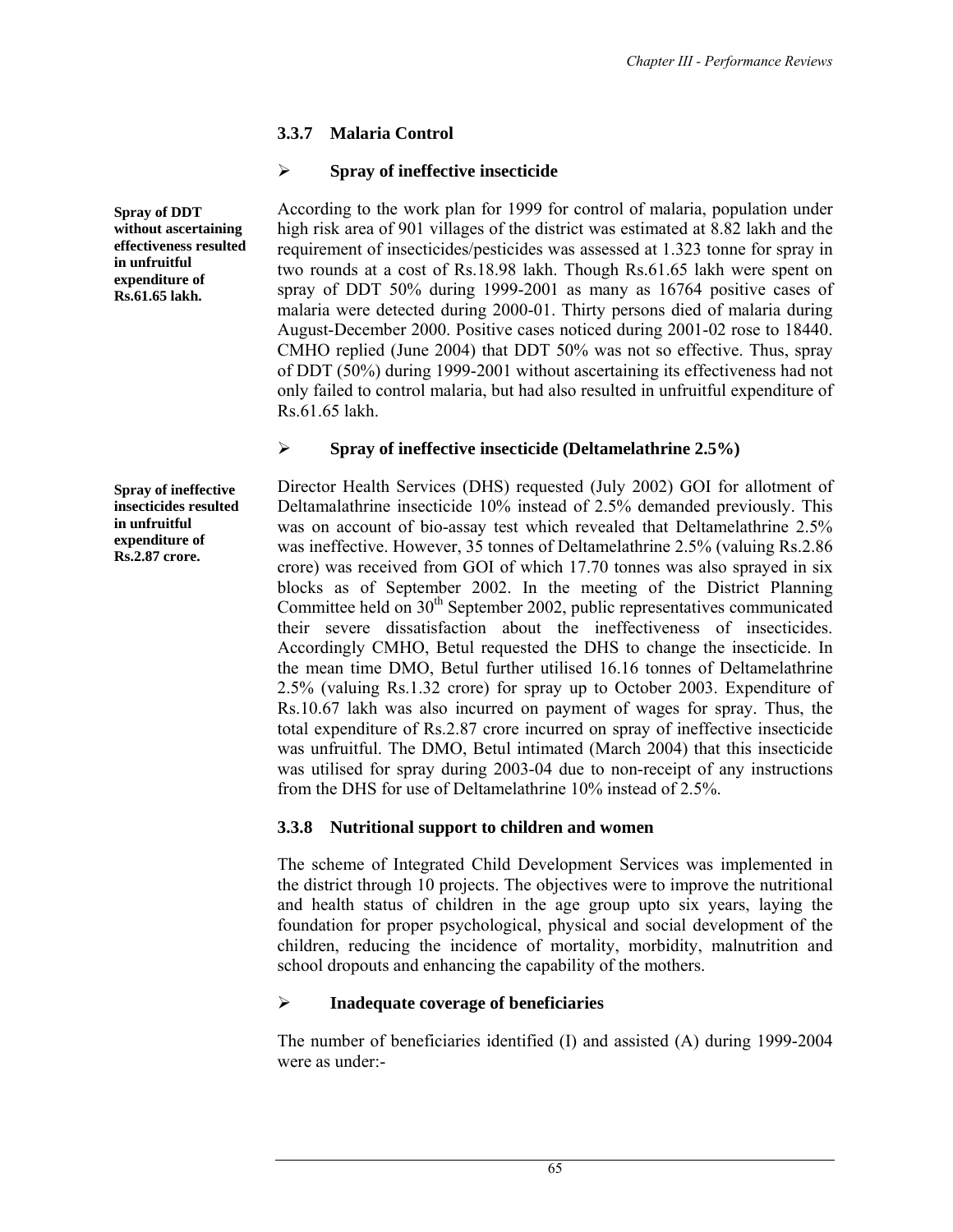| Category                         | 1999-2000 |              | 2000-01 |              | 2001-02 |              | 2002-03 |              | 2003-04 |              |
|----------------------------------|-----------|--------------|---------|--------------|---------|--------------|---------|--------------|---------|--------------|
|                                  | 1         | $\mathbf{A}$ | I       | $\mathbf{A}$ |         | $\mathbf{A}$ | I       | $\mathbf{A}$ | I       | $\mathbf{A}$ |
| Children -0-6 Years              | 1.21      | 0.61         | 1.34    | 0.87         | 1.30    | 0.87         | i.29    | 0.89         | 1.28    | 0.91         |
| Percentage of<br>Shortfall       |           | 50           |         | 35           |         | 33           |         | 31           |         | 29           |
| Expectant and<br>nursing mothers | 0.24      | 0.11         | 0.24    | 0.15         | 0.24    | 0.16         | 0.26    | 0.18         | 0.23    | 0.18         |
| Percentage of<br>shortfall       |           | 54           |         | 37           |         | 33           |         | 31           |         | 22           |

*(Number in Lakh)* 

Reasons for shortfall in assisting beneficiaries were not intimated by the District Programme Officer (DPO), Betul.

### ¾ **Providing of Panjiri to infants**

Supplementary nutrition containing 300 calories and 10 grams of protein per child, 500 calories and 15-20 gms of protein per pregnant woman/ nursing mothers and 600 calories and 20 gms of protein per severely malnourished child was to be provided to beneficiaries subject to the ceiling of Rs.two per day per pregnant woman/ nursing mother and malnourished child and Re.one per day per child in all other cases. It was noticed that instead of providing weaning food to the infants (upto one year of age), 1361 tonnes (80 gm panjiri per day per infant) of Rs.1.70 crore was shown to be provided to 56723 children in all projects during 1999-2004. Consumption of panjiri by infants was neither advisable nor feasible. The DPO, Betul intimated (June 2004) that though it was not justified, panjiri was distributed to the children in compliance of orders of Government. Since consumption of Panjiri by infants was not justified, the expenditure (Rs.1.70 crore) was improper and wasteful.

### **3.3.9 Safe drinking water**

### ¾ **Inadequate planning for supply of drinking water to the towns**

GOI launched (1993) the Centrally sponsored "Accelerated urban water supply programme" for towns with population less than 20000 (1991 census). Towns with supply of water of less than 70 litre Per Capita Daily (LPCD) were to be given priority. The towns with population in excess of 20000 with supply of less than 135 LPCD were to be taken up under the Urban Water Supply Schemes by the State Government. According to 1991 census, there were five towns (excluding Sarni where drinking water supply was maintained by Madhya Pradesh State Electricity Board (MPSEB) and the Western Coal Fields Limited) in the district with population ranging between 9605 and 63694 with availability of drinking water between 25 LPCD to 42.50 LPCD as shown in *Appendix-XXXV*. The availability of potable water in all the towns during 2004 ranged between 21 and 68 LPCD. Drinking water supply schemes (costing Rs.7.70 crore) were taken up at Multai (Rs.5.75 crore) and Bhainsdehi (Rs.1.95 crore) in 1995 and 1997 respectively. It was observed that Rs.1.35 crore (Multai Rs.0.90 crore and Bhainsdehi Rs.0.45 crore) were spent up to March 2004 mainly on procurement of materials and advance payment. The physical progress of both the schemes was nil even after lapse of about 8

**Panjiri (1361 tonne) valuing Rs.1.70 crore was provided to infants.**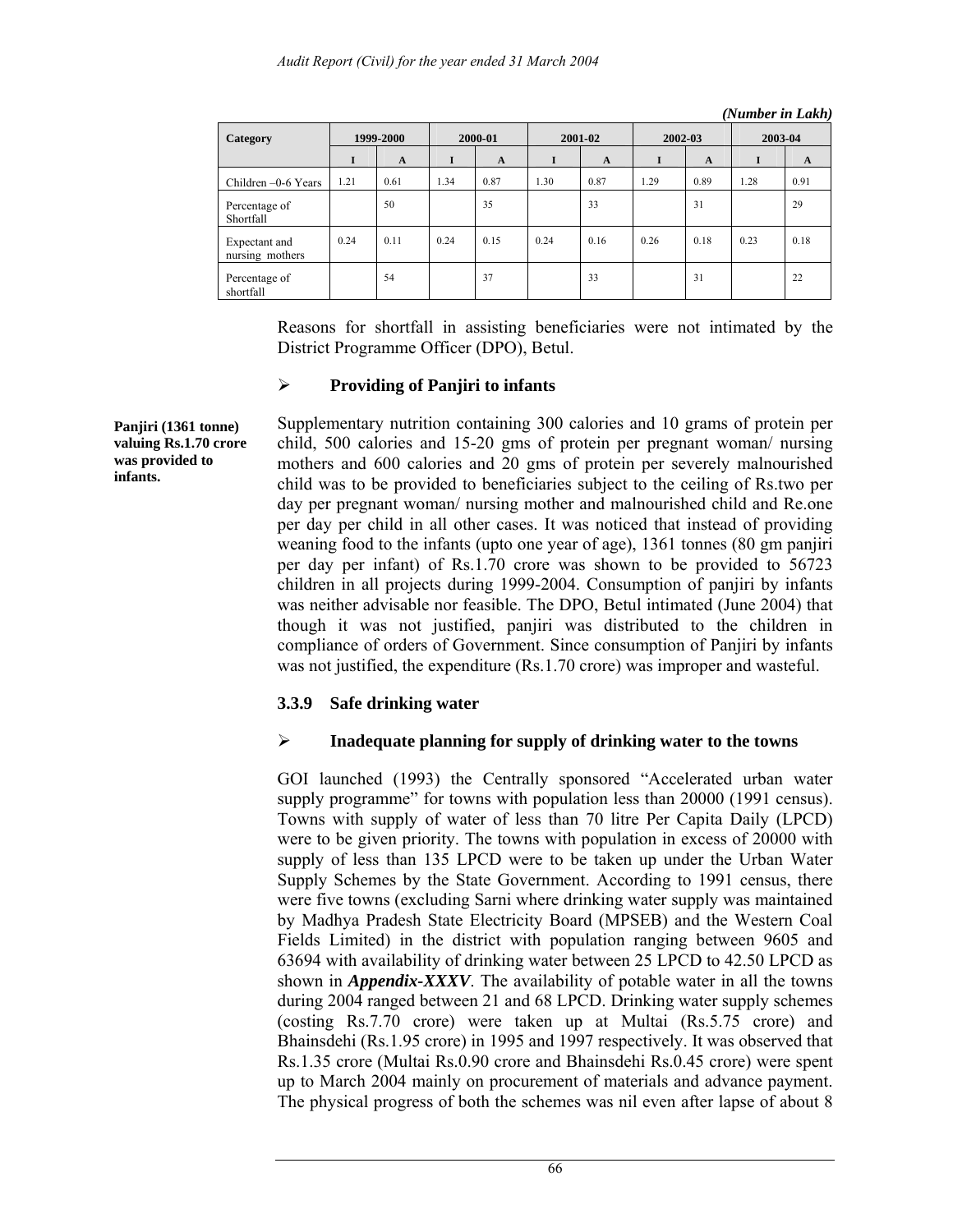to 10 years. Thus defective planning and execution by the department had deprived 1.60 lakh urban population of adequate potable water.

## ¾ **Non-prioritization of villages for potable water**

GOI launched (February 1986) the National Drinking Water Supply Mission to cover the ongoing Centrally sponsored scheme of Accelerated Rural Water Supply Programme (ARWSP) to provide safe and potable water of 40 LPCD to all villages and habitations. Though 1528 villages were covered during 1996-2004, 1422 remained to be covered as of March 2004. Information was not made available to show the names of villages and habitations already covered, to be covered, and new additions. Thus, 1422 villages and habitations with 7,38,380 population (census 2001) including 665 in the category of not covered were still awaiting facility of 40 LPCD potable water due to defective implementation of the schemes.

## ¾ **Non testing and non closure of water sources having unsafe water**

The progress report (June 2004) revealed that testing of 7812 water sources out of 7868 was done during July 1990 to June 2004 in the District of Betul. The balance of 56 sources were not tested. Further, of 1274 sources of water found unsafe for drinking in the tests in the departmental laboratory, only 18 sources were closed. The inhabitants were consuming contaminated water from 1256 sources of water which was hazardous to health. Executive Engineer, PHE, Betul stated (July 2004) that the water sources would be closed after alternate arrangements are made. **1256 sources of water** 

### **3.3.10 Anti poverty and employment generation programmes**

The Rural Development Department was implementing various Centrally sponsored schemes in rural areas for providing gainful wage employment<sup>#</sup> for poverty alleviation. Rs.99.85 crore were spent on various schemes during 1999-2004 vide details given in *Appendix-XXXII*. ZP was the nodal agency for implementation, release of funds and monitoring of various schemes. Out of 195935 families living in rural areas in the district, 87148 families (44.48 per cent) were below the poverty line (BPL) out of which, 56981 families (more than 65 per cent) belong to SC/ ST. Employment generated in five schemes during 1999-2004 was 73.10 lakh mandays i.e. 17 days per year per BPL family against the prescribed 100 days as detailed in *Appendix-XXXII*.

# **3.3.11 Swarnajayanti Gram Swarojgar Yojana (SGSY)**

GOI launched (April 1999) SGSY with the objective that the rural poor families living below poverty line would be able to earn a net monthly income of at least Rs.2000 within three years with the help of income generating assets to be provided with loan and subsidy and aimed to cover 30 per cent of the poor families of each block in a period of five years. The funds (shared by the Central and the State Government in the ratio of 75:25) were to be utilised

**Due to nonprioritization, 7.38 lakh inhabitants of 1422 villages were deprived of minimum potable water.** 

**with contamination were not closed.** 

**Employment generated under rural development schemes was only 17 days per BPL family per annum.** 

 $\overline{a}$ 

*<sup>#</sup> Providing 100 days during lean agriculture season in manual work to all adult in rural areas who were in need of work.*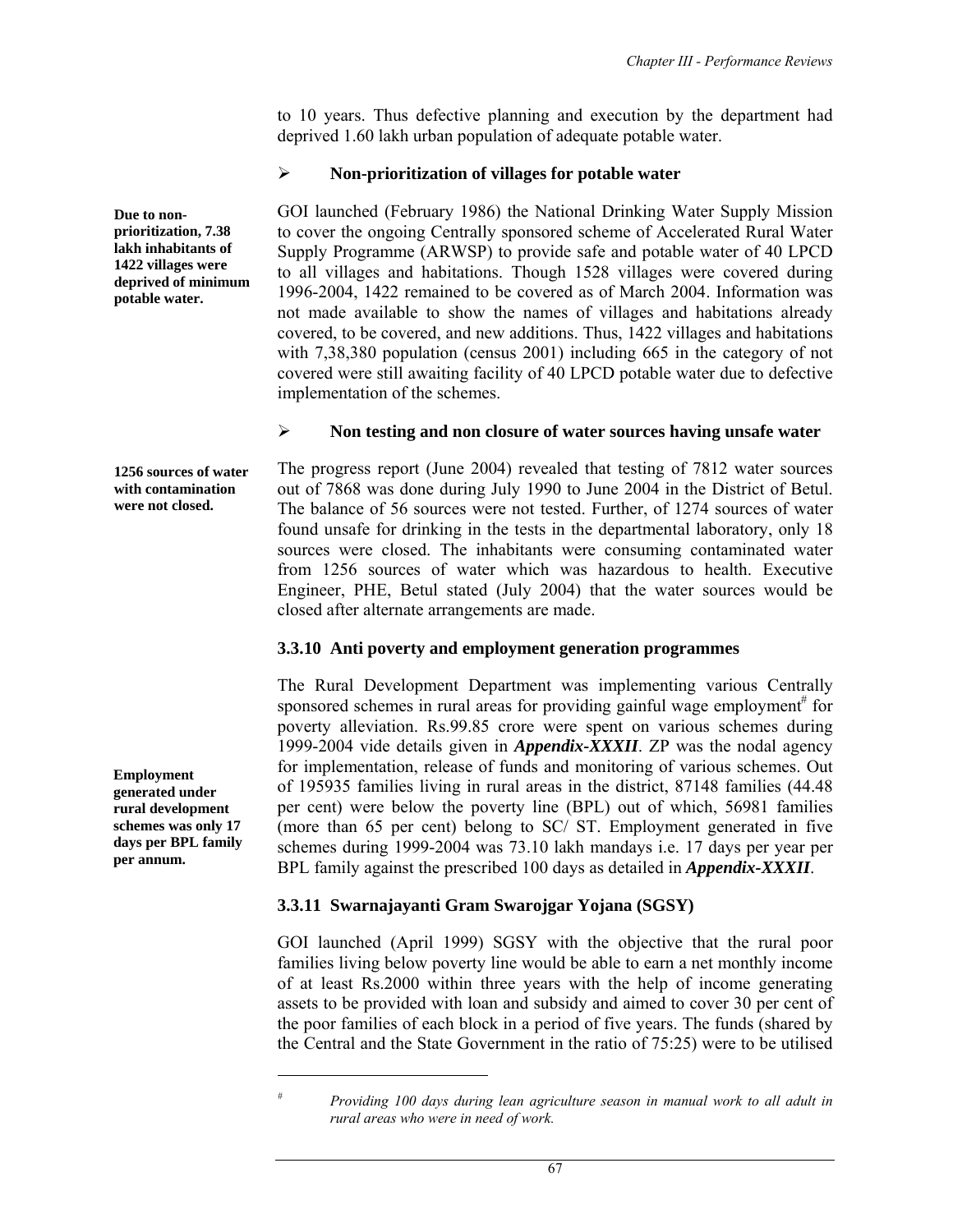on subsidy (59 per cent), infrastructure (20 per cent), training (10 per cent), revolving fund (10 per cent) and risk fund (1 per cent). Against the available funds of Rs.10.77 crore, Rs.10.46 crore were spent during 1999-2004.

Against 26145 families (30 per cent of 87148 BPL families), required to be assisted during 1999-2004, only 7748 families (30 per cent of target) were assisted, out of which 38 per cent were women and 1 per cent of the disabled category against the targets 40 and 3 per cent respectively laid down in the scheme. The CEO, ZP, Betul intimated (August 2004) that beneficiaries were covered/ assisted according to funds made available. **Only 30 per cent of targeted beneficiaries were assisted.** 

Against the funds of Rs.1.05 crore received for training during 1999-2004, only Rs.22 lakh were spent on imparting training to all 7748 beneficiaries where as according to reports sent to Government, training was given only to 6659 beneficiaries at a cost of Rs.11.04 lakh. It was also noticed that as per the annual accounts of SGSY for the year 2001-02, Rs.13.75 lakh were utilised on administrative/office expenses from funds earmarked for training. **underspending of Rs.13.75 lakh were** 

An amount of Rs.29 lakh was paid to Dugdha Mahasangha, Bhopal during 1999-2000 for establishing a chilling centre which was not established and the swarojgaris were deprived of the benefit. CEO intimated (August 2004) that Dugdha Mahasangha was requested to establish the centre or refund the amount with interest. **Chilling centre was not established.** 

### **3.3.12 Sampoorna Gramin Rozgar Yojana (SGRY)**

SGRY was implemented during 2002-04 at a cost of Rs.23.40 crore with the objectives of providing additional wage employment to all rural poor in need of wage employment, food security, improving nutritional levels, creating durable community, social and economic assets and promoting infrastructural development in rural areas. The scheme was financed by Central and State Government in the ratio of 75:25. Employment provided during 2002-04 was 26.48 lakh mandays. Against central share of Rs.17.84 crore received during 2002-04, state share of Rs.5.70 crore was released, which fell short of the states due share by Rs.0.25 crore

#### ¾ **Taking up of works in disregard of the scheme guidelines**

Of 1200 works executed at a cost of Rs.7.94 crore during 2002-04 under stream I\* , the details of expenditure on various works were not available. The CEO intimated (August 2004) that verification of actual expenditure was under progress with completion reports. The reply indicated that expenditure was reported to the authorities without actual verification and showed ineffective monitoring. According to the guidelines works of soil and moisture conservation, minor irrigation, rejuvenation of drinking water resources and augmentation of ground water, traditional water harvesting structures, desiltation of village ponds /tanks were to be executed on priority basis, under stream I. The work of construction of rural link roads, farm roads, drainage,

**Of 1200 works, 546 works were executed in contravention of guidelines and expenditure of Rs.7.94 crore was reported without actual verification.** 

**There was** 

**Rs.83 lakh on training while** 

**misutilised.** 

 $\overline{a}$ *\**

*Rojgar Ashwashan Yozna (implemented upto 31-03-2002), now known as Stream I.*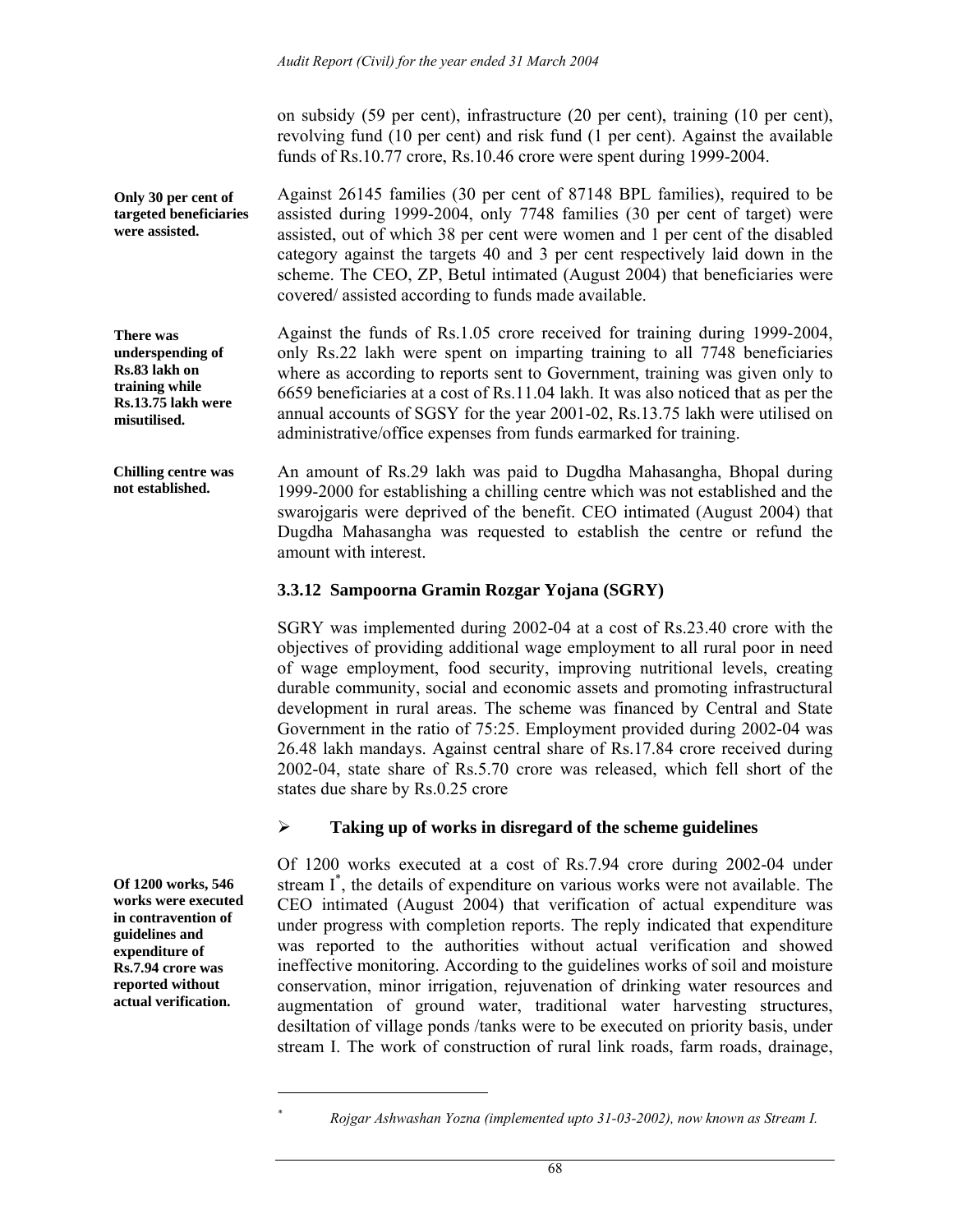etc. did not enjoy that priority works. However, 1200 works executed during 2002-04 included 500 works relating to construction of roads and culverts which were not priority items. Further, 46 works executed related to renovation of canals which were required to be financed out of State resources and showed diversion of SGRY resources. CEO intimated that works were sanctioned by the General Body of ZP and renovation of canals was done as the SGRY resources include state share. Reply was not tenable as the works were to be sanctioned as per guidelines.

#### ¾ **Insufficient coverage of individual beneficiary schemes**

Under stream I, annual allocation to the extent of 22.5 per cent, inclusive of food-grains was to be earmarked for individual beneficiary schemes for SC/ST persons living below the poverty line. Out of total expenditure of Rs.4.80 crore during 2002-03 expenditure under individual beneficiary schemes for SC/ST was Rs.81.31 lakh (16.94 per cent) only which was short by Rs.26.68 lakh. Out of the total expenditure of Rs.2.66 crore on individual beneficiary schemes for SC/ST during 2002-04, Rs.1.11 crore (42 per cent) were spent on repairs of dwelling units, wells and construction of drains which were not provided under the scheme while expenditure of Rs.26.86 lakh (10 per cent) was incurred on construction of latrines which was to be taken up only in exceptional circumstances. The CEO intimated (August 2004) that the proper percentage of expenditure could not be maintained during 2002-03 as it was a new scheme and expenditure on repairs of wells and dwelling units and construction of latrines were incurred due to the willingness and desire of beneficiaries.

#### ¾ **Need based infrastructure not created**

Under stream  $II<sup>S</sup>$ , minimum 50 per cent of the allocation inclusive of food grains was to be earmarked for creation of need based village infrastructure in SC/ST habitations. Against the total expenditure of Rs.4.82 crore during 2002- 03, no expenditure was incurred on need based infrastructure in SC/ST habitations. Out of the total expenditure of Rs.7.98 crore during 2003-04, expenditure on need based infrastructure in SC/ST habitations was Rs.5.23 crore (66 per cent) but details of works executed were not maintained. Gram Panchayats were permitted to spend upto a maximum 15 per cent of funds of Rs.7.98 crore on maintenance of public assets created under wage employment programmes. Rs.1.71 crore were spent on maintenance of assets against the permissible amount of Rs.1.20 crore during 2003-04. This excess expenditure of Rs.0.51 crore did not have proper authorisation under the scheme.

#### ¾ **Misutilisation of funds earmarked for wages**

Though wages were payable in the shape of foodgrains and cash to the labourers, expenditure of Rs.74 lakh was incurred on purchase of hybrid seeds and spray pumps for 5000 beneficiaries through Madhya Pradesh Agro

**Expenditure of Rs.1.11 crore was incurred on inadmissible items of works.** 

**While no expenditure was incurred during 2002-03, details of works of Rs.5.23 crore executed during 2003-04 were not available.** 

**Excess expenditure of Rs.0.51 crore on maintenance of assets.** 

**Purchase of seed and spray pumps of Rs.74 lakh from cash part of labourers.** 

 $\overline{a}$ 

*<sup>\$</sup> Jawahar Gram Samridhi Yozna (implemented upto 31-03-2002) now known as Stream-II.*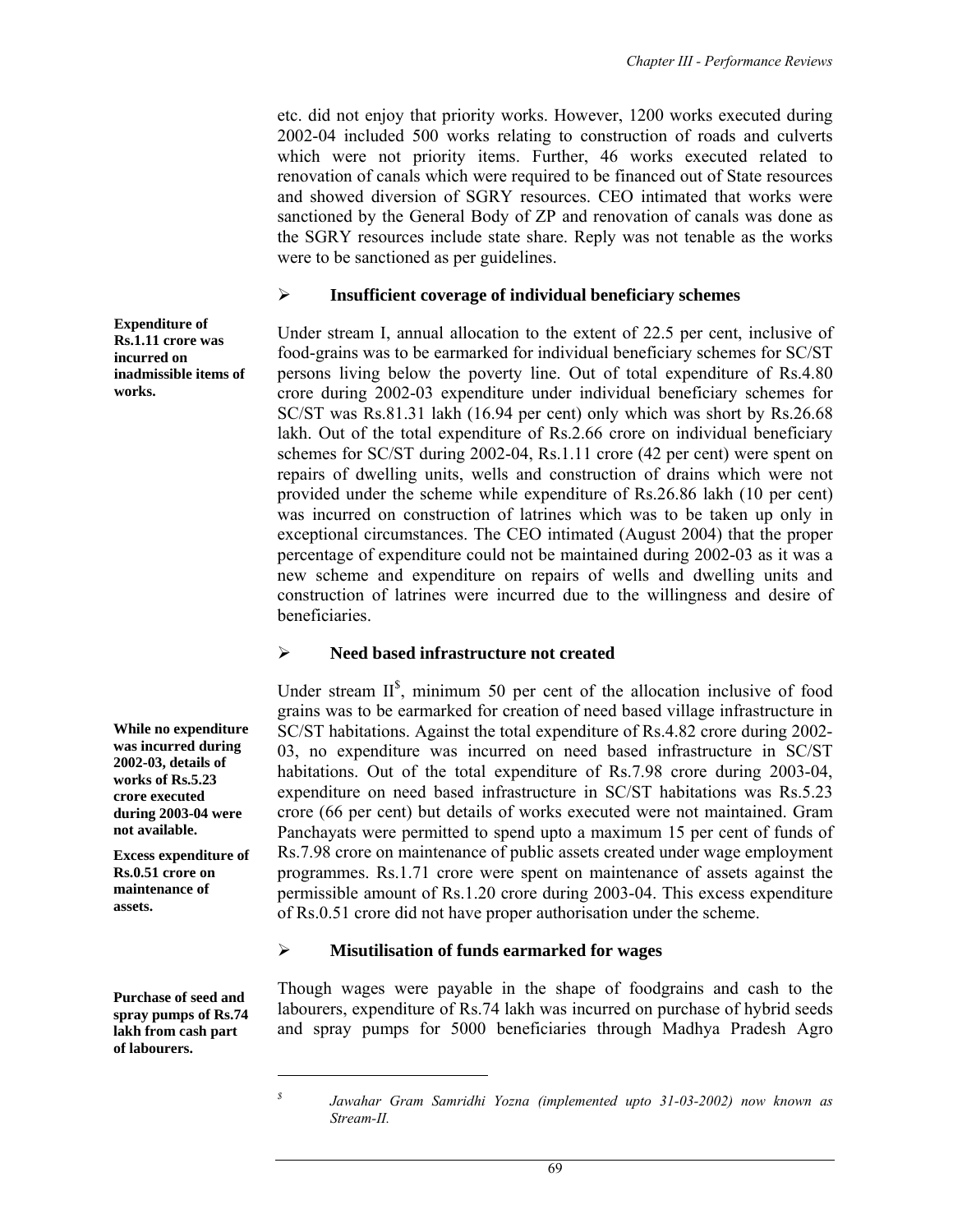Industries Development Corporation, Betul which were reportedly substandard. It was irregular to purchase seeds and spray pumps from the cash part of the wages of labourers. Relevant records were also not made available to audit for scrutiny. The CEO intimated (August 2004) that relevant records were submitted to Government for investigation about the sub standard quality of seeds and sprayers and the issue was pending with Government. Thus the beneficiaries were deprived of the benefits of employment of 1.33 lakh mandays.

## **3.3.13 Drought Prone Area Programme (DPAP)**

Watersheds of approximately of 500 hectares each in every village was to be identified and developed. These were to be taken up in a phased manner and batches over a period which should not ordinarily exceed four years. According to the prescribed funding pattern, funds were to be released in instalments in the first year (25 per cent), the second year (40 per cent), the third year (25 per cent) and one instalment in the fourth year (10 per cent). Funds provided under the project were divided amongst the project components of watershed treatment/development (80 per cent), community organisation (5 per cent), training (5 per cent) and administrative overheads (10 per cent). Out of allotted fund of Rs.20.61 crore during 1999-2004, expenditure of Rs.19.44 crore was incurred under the programme. Audit observed:

## ¾ **Non completion of work and release of funds against norms**

Eight watershed projects (area : 3830 ha) sanctioned during November-December 1997 (Rs.1.27 crore) could not be completed even in five years. The CEO intimated that these watersheds could not be completed due to general elections. The reply was not tenable as these projects were to be completed in four years. It was further observed that Rs.7.49 crore were released to Project Implementation Agencies and watershed committees during 2001-04 in one instalment for executing of works selected for six to eight batches against the norm of release of funds in instalments. The CEO intimated that releases were made due to availability of sufficient funds. The reply was not tenable as it was in disregard of the norms laid down by GOI.

### ¾ **Non refund of unspent amounts and excess expenditure**

Against sanctioned project cost of Rs.11.53 crore for watershed development under phase I, total expenditure incurred was Rs.10.87 crore. Thus there was a saving of Rs.0.66 crore which was to be refunded to ZP but the same was not done (September 2004). Further it was also observed that against permissible limit of Rs.9.22 crore for watershed treatment activities, expenditure incurred was Rs.10.51 crore i.e. excess was of Rs.1.29 crore while the area treated was 36623 ha i.e. 1486 ha less than the target of 38109 ha. No reasons for non refund and less coverage of area were advanced.

**Saving of Rs.0.66 crore not refunded to ZP and excess expenditure of Rs.1.29 crore on watershed treatment.**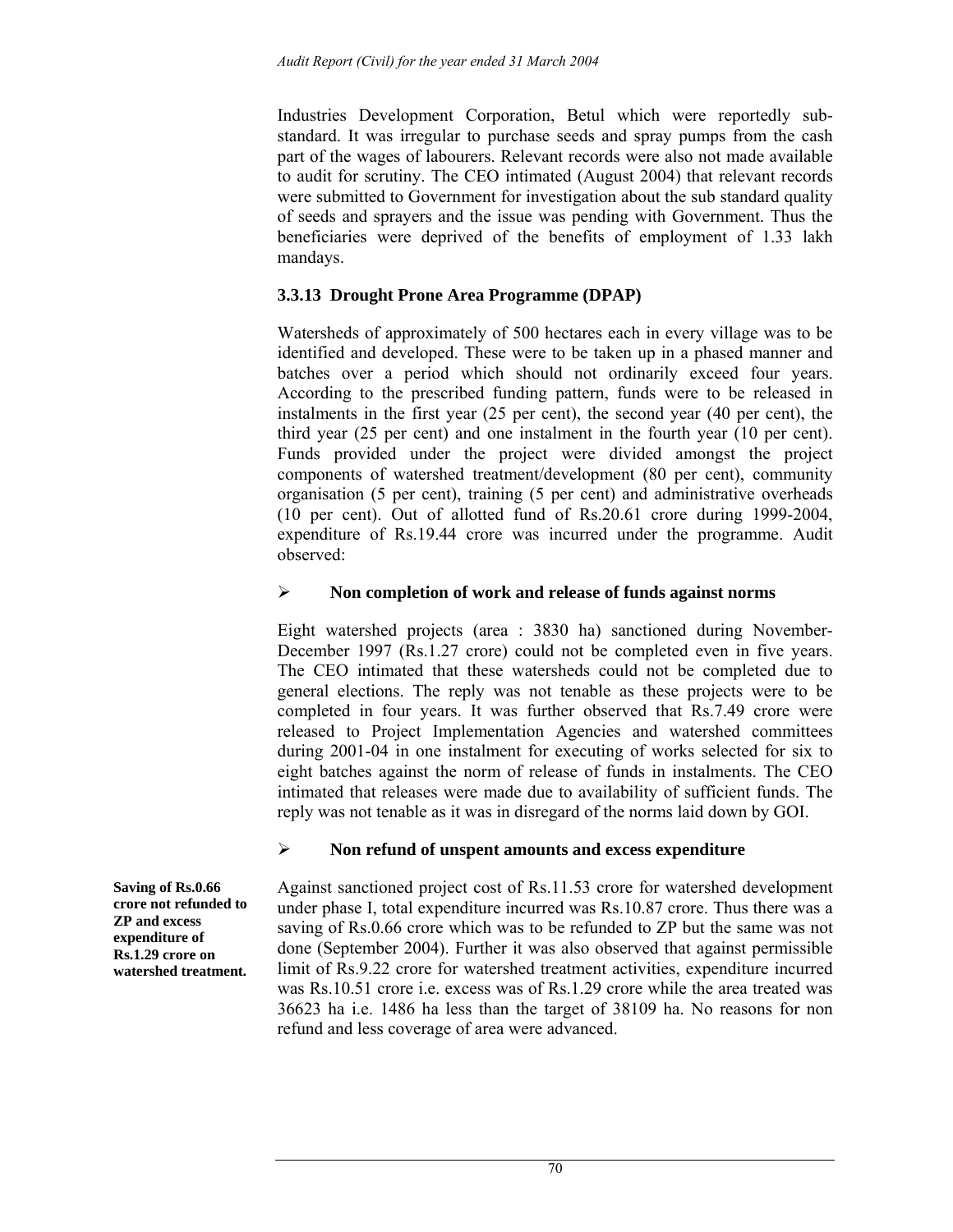# **3.3.14 Conclusion**

Due to inadequacy of health care institutions, indoor beds, clinical facilities, clinical specialists, medical officers, paramedical and supporting staff, inhabitants of rural areas were deprived of proper health care facilities. Identified beneficiaries (2.70 lakh) were not provided nutritional support. Neither urban nor rural population of the district could be provided safe drinking water as per norms. Towns with supply of less than 70 litre per capita water daily were not given priority under the Accelerated Urban Water Supply Programme. Rural Development Department could provide employment of merely 17 days per BPL family per annum against the norm of 100 days. Funds of Rs.74 lakh earmarked for wages was misutilised for purchase of hybrid seed and spray pumps depriving the beneficiaries of employment.

# **3.3.15 Recommendations**

- $\triangleright$  Deployment of clinical specialists and doctors as per staffing pattern to provide adequate health care to the patients need immediate action. Facilities in the district hospital need to be improved by construction of additional wards.
- $\triangleright$  Sufficient funds need to be provided to extend nutritional support to all identified beneficiaries for health care facilities.
- $\triangleright$  Alternative arrangement for supply of drinking water needs to be made so that the existing unsafe drinking water sources could be closed at the earliest.
- $\triangleright$  Under various drinking water supply scheme launched by Government of India and State Government, priority needs to be given to the villages/ habitations still awaiting facility of minimum potable water.
- $\triangleright$  Guidelines of the schemes for providing gainful wage employment needs to be followed and steps initiated to ensure that the funds earmarked for wages are not misutilised.
- ¾ Maintenance of proper records of infrastructure and assets created out of the scheme funds should be ensured.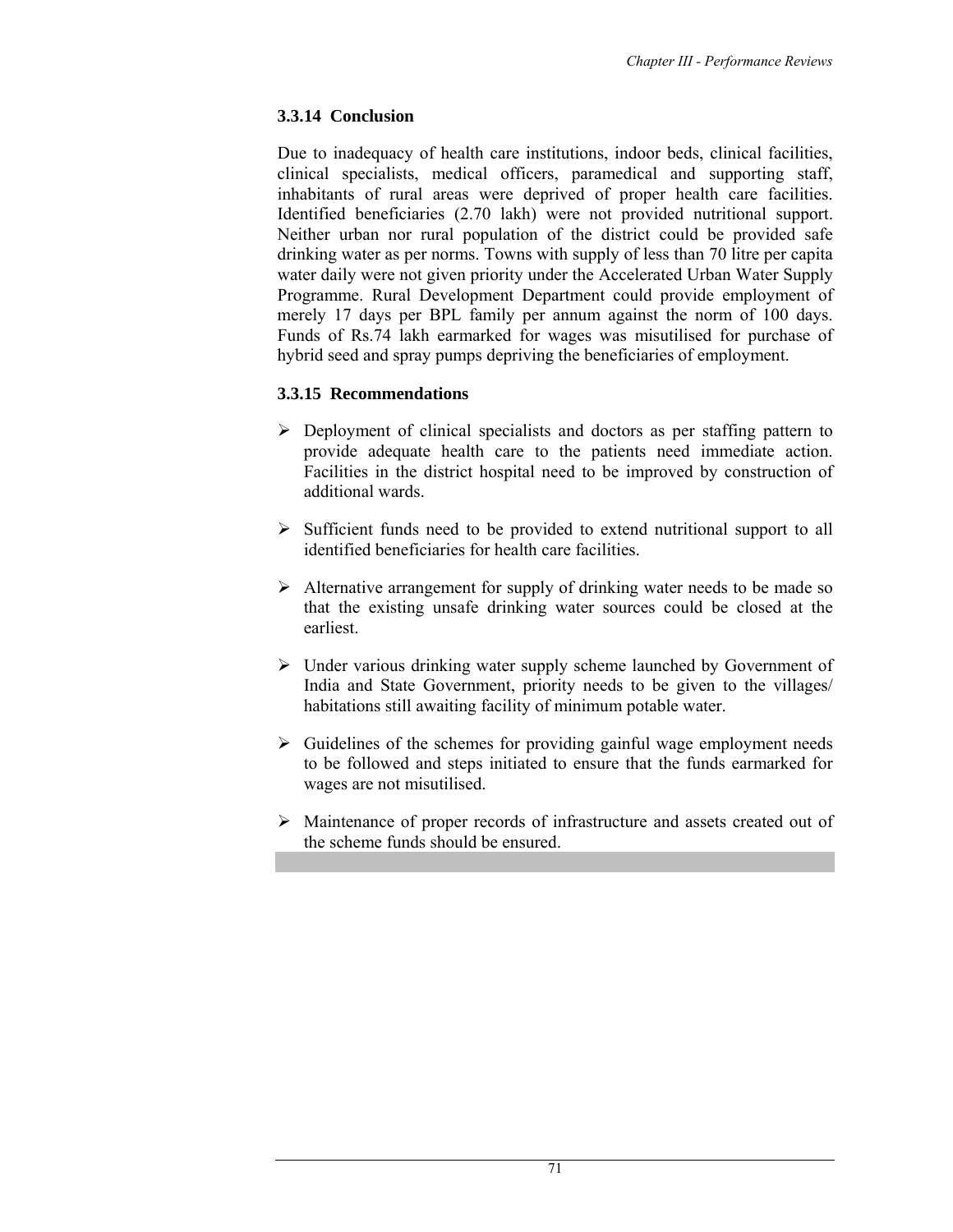## **Rural Development Department**

### **3.4 Pradhan Mantri Gram Sadak Yojana**

### *Highlights*

*The Pradhan Mantri Gram Sadak Yojana (PMGSY) was launched by Government of India (GOI) on the 25th December 2000 with the object of providing connectivity by way of all weather roads (AWRs) to unconnected rural habitations with a population of 1000 persons or more and between 500 and 999 persons by the end of March 2003 and 2007 respectively. For implementation of the scheme in the State, the Government of Madhya Pradesh (GOMP) established (23 December 2000) Madhya Pradesh Rural Road Development Authority (MPRRDA). GOI released Rs.1206.93 crore during March 2001 to March 2003 against the sanctioned amount of Rs.2065.38 crore to provide connectivity for 3367 unconnected habitations. After a period of more than four and half years the MPRRDA could provide new connectivity to 1159 habitations only by incurring expenditure of Rs.1088.31 crore as of July 2004. The dismal performance was mainly due to poor planning & implementation, incorrect selection of roads and ineffective monitoring.* 

*Some important findings of the review are given below:* 

**MPRRDA received only Rs.1206.93 crore as against sanctioned Additional Central Assistance (ACA) of Rs.2065.38 crore due to short fall in expenditure (Rs.531.15 crore) during 2001-03.** 

*(Paragraph 3.4.4)*

**An expenditure of Rs.143.39 crore was incurred on the works under 33 packages as against sanctioned amount of Rs.125.27 crore resulting in unauthorised expenditure of Rs.18.12 crore.**

*(Paragraph 3.4.6)*

**Payment of advances without any provision in agreements constituted undue financial aid to contractors worth Rs.9.36 crore.** 

*(Paragraph 3.4.7)*

**Incorrect selection of roads for construction/upgradation under phases I & II against the criteria of the guidelines resulted in diversion of ACA for Rs.200.48 crore and blocking of funds of Rs.9.36 crore.** 

*(Paragraph 3.4.9)*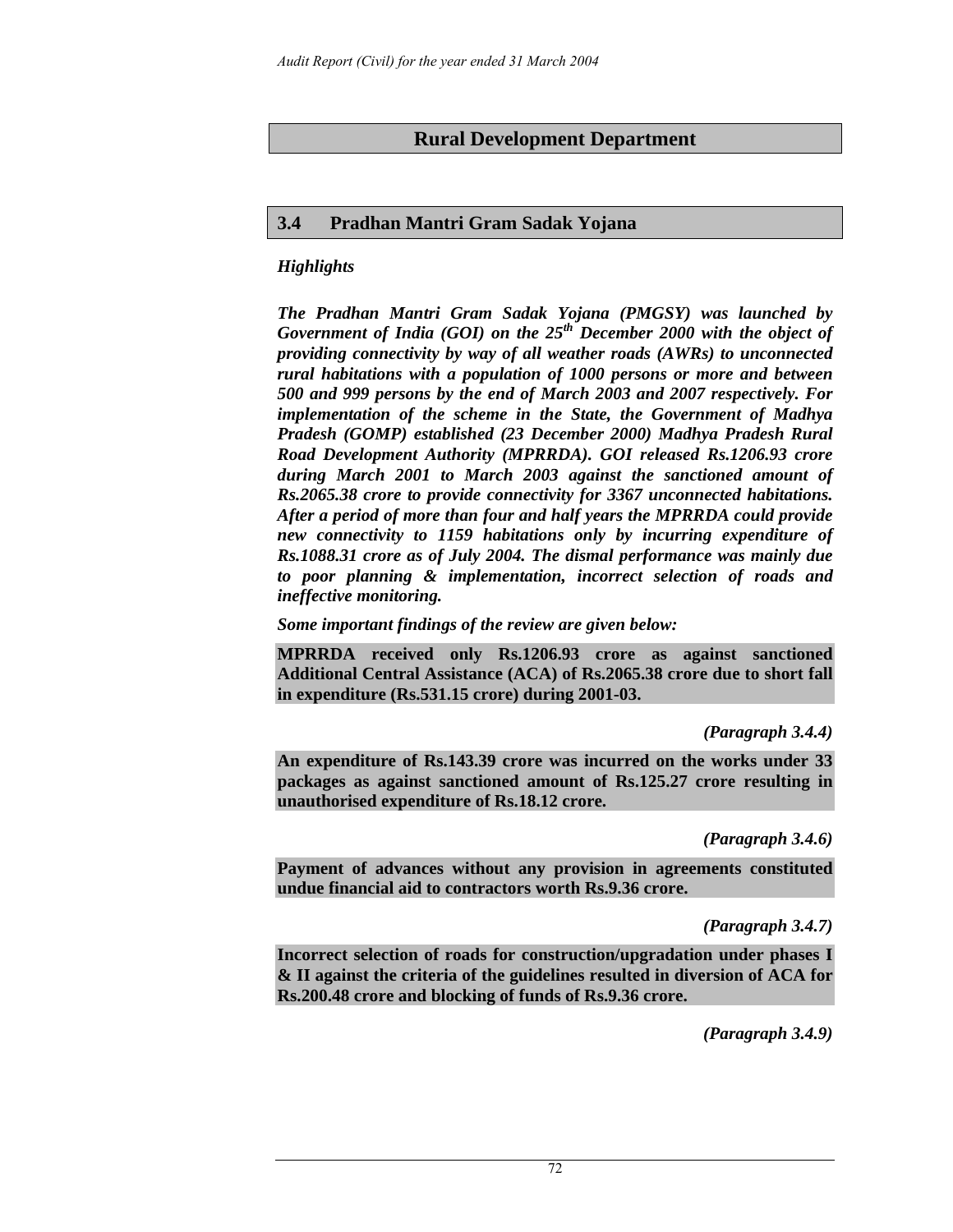**Execution of extra thickness of crust due to adoption of incorrect design criteria for rural roads resulted in avoidable cost of Rs.2.56 crore.** 

### *(Paragraph 3.4.11)*

**Extra cost of Rs.22.24crore due to execution of primer coat without assessing its requirement and adoption of higher specification for tack coat and CD work.** 

### *(Paragraph 3.4.11)*

**Extra cost of Rs.2.70 crore was incurred due to unauthorised execution of costlier earth work.** 

### *(Paragraph 3.4.11)*

**Excess/inadmissible payment of Rs.3.46 crore was made and undue financial aid of Rs.2.69 crore was extended to contractors due to incorrect computation, incorrect application of rates and award of additional work at higher rates.** 

## *(Paragraph 3.4.10,11,12)*

## **3.4.1 Introduction**

Rural road connectivity is a key component of rural development in promoting access to economic and social services and thereby generating increased agricultural income and productive employment opportunities as 40 per cent of the habitations in the country are still not connected by all weather roads. With a view to redressing this situation, Government of India (GOI) launched  $(25<sup>th</sup> December, 2000)$  a cent per cent Centrally Sponsored programme named "Pradhan Mantri Gram Sadak Yojna" (PMGSY); fifty per cent of the cess on High Speed Diesel was earmarked for this programme.

In Madhya Pradesh the total length of roads is meagre as compared to the national standard. As against the national average of 74.90 km per 100 sq km, it is 45.10 km per 100 sq km. The average of Water Bound Macadam - class-I and Bituminous roads are 18.71 km and 8.48 km per 100 sq km against the national average of 35.55 km and 21.4 km per 100 sq km respectively.

# **3.4.2 Organisational Set up**

Ministry of Rural Development (MORD), GOI assisted by National Rural Road Development Agency (NRRDA), is the prime authority and the co-ordinating Ministry to frame the policy and guidelines for implementation of the programme. The planning and implementation of the individual schemes is the responsibility of the State Government. Government of Madhya Pradesh (GOMP) established (23 December 2000) an Executive Agency named Madhya Pradesh Rural Road Development Authority (hereinafter referred to as the Authority) registered under MP Society Registration Act 1973, headed by a Chief Executive Officer (CEO) who is assisted by 2 Chief General Managers (CGM). At the field level, the construction of road works is being executed through 27 Project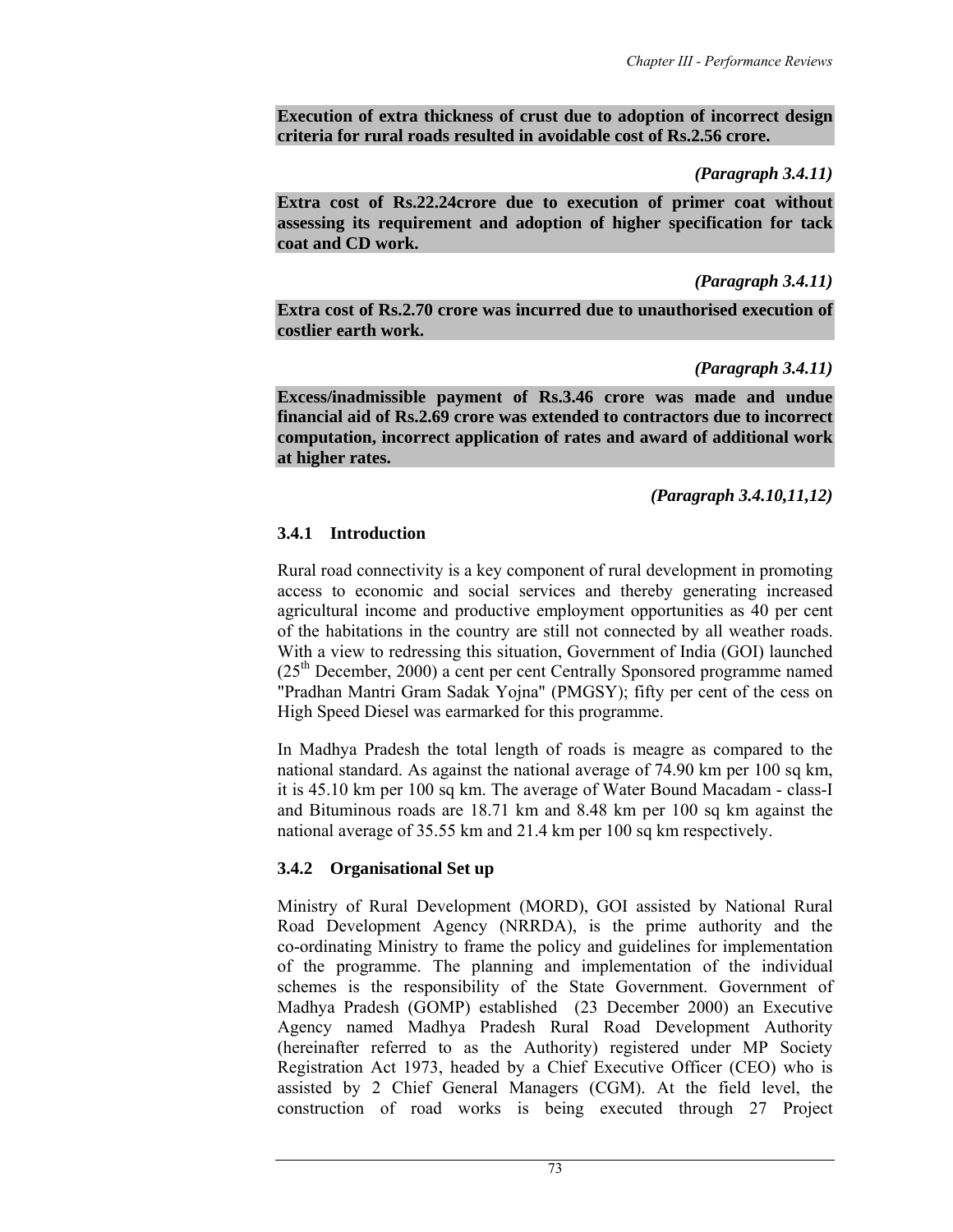Implementation‡ Units (PIUs) each headed by a General Manager (GM). The Authority also engaged consultancy services for (i) survey/investigation and preparation of detailed project reports (DPRs) and (ii) supervision and quality control of civil works.

As per guidelines, the GM was required to be not below the rank of Executive Engineer (EE). However, 18 Assistant Engineers (AE) of various Departments were posted as Assistant General Manager (AGM) and heads of PIUs. Of these, two had experience of work less than 8 years<sup>§</sup> as AE against the required experience of more than 15 years as prescribed (18 June 2002) by the Empowered Committee, headed by Chief Secretary.

In reply Government accepted (February 2005) the fact and stated that 2 AEs having less experience would be replaced as soon as EEs and AEs of requisite experience are available.

## **3.4.3 Objective and scope of Audit**

The audit objective was to make an assessment of:

- $\triangleright$  the methodology of selection of roads
- $\triangleright$  efficacy of the planning and implementation process
- $\triangleright$  the extent to which specifications for construction of rural roads had been followed and
- $\triangleright$  effectiveness of system of supervision, quality control and monitoring.

The review is based on test check of records of 13 PIUs<sup>\*\*</sup> out of 33 relating to the period 2000-04, conducted during February 2004 to September 2004 and December 2004 to January 2005. Information and data were also collected from the office of the CEO, MPRRDA.

# **3.4.4 Financial Outlay and expenditure**

Funds for execution of works under PMGSY were provided by GOI as cent per cent Additional Central Assistance (ACA). However, the cost of implementation of the programme viz. establishment & administrative expenses, formulation of block /district-wise Master Plan, DPRs, work of supervision and quality control, cost over run, if any, and tender premium etc was to be borne by the GOMP.

The ACA was to be released in suitable installments. The position of funds received from GOI and expenditure incurred by the Authority between 2000- 2004 is detailed below:-

 $\overline{\phantom{a}}$ 

*<sup>‡</sup> There are 33 PIUs since July 2004.* 

*<sup>§</sup> AGM, PIU Chhatarpur-7 years & 4 months; AGM, PIU Mandla-7 years & 6 months.* 

*<sup>\*\*</sup> Ujjain, Dewas, Hoshangabad, Biaora, Guna, Chhindwara, Seoni, Shahdol, Sagar, Dhar, Jhabua, Bhopal and Shivpuri.*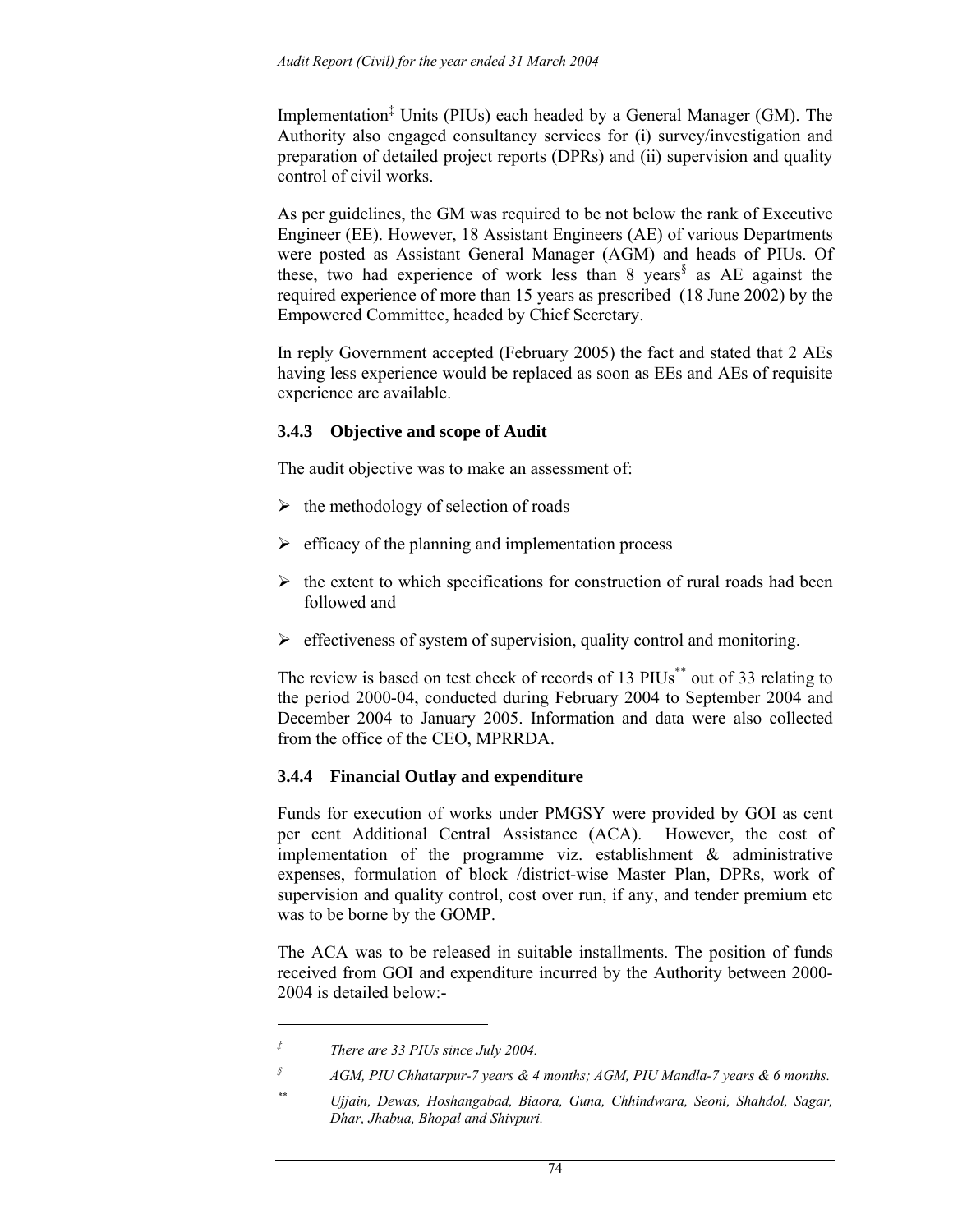*(Rupees in crore)* 

|              |                   |                      |                            |                           |                                   |                   | им <i>р</i> еез ни стотет      |
|--------------|-------------------|----------------------|----------------------------|---------------------------|-----------------------------------|-------------------|--------------------------------|
| Year         | Phase*            | ACA                  |                            | <b>Receipt</b>            |                                   | <b>Cumulative</b> | Percentage                     |
|              |                   | sanctioned<br>by GOI | <b>Released by GOI</b>     | <b>Interest</b><br>earned | <b>Cumulative</b><br><b>Total</b> |                   | of shortfall in<br>expenditure |
| 2000-01      |                   | 217.64               | 213.00                     | Nil                       | 213.00                            | Nil               | --                             |
| 2001-02      | I<br>$\mathbf{I}$ | Nil<br>513.68        | 4.64<br>228.00<br>232.64   | 15.11                     | 460.75                            | 26.23             | 94.40                          |
| 2002-03      | H<br>Ш            | Nil<br>609.19        | 324.49<br>145.90<br>470.39 | 26.21                     | 957.35                            | 426.20            | 55.48                          |
| 2003-04      | Ш<br>IV           | Nil<br>724.87        | 290.90<br>Nil<br>290.90    | 26.15                     | 1274.40                           | 914.92            | 28.21                          |
| <b>Total</b> |                   | 2065.38              | 1206.93                    | 67.47                     | 1274.40                           | 914.92            |                                |

*\* Phase corresponds to batches of works sanctioned by Government of India* 

**The authority failed to utilise the available ACA due to improper planning, delay in fixing of agencies and slow progress during 2001-03.** 

The above figures indicate that the Authority could get only Rs.1206.93 crore as against sanctioned ACA of Rs.2065.38 crore due to underutilisation of available funds during 2001-04. This was mainly due to improper planning & implementation, delay in fixing of agencies for construction and slow physical progress. Shortfall in progressive expenditure during 2001-02 and 2002-03 against the released amount was 94.40 per cent and 55.48 per cent respectively. The Government stated (February 2005) that MPRRDA, being a newly created organisation, took time to establish PIUs. However, the time allowed for completion was also unrealistic looking to the magnitude of road work. The reply of the Government was not acceptable as appropriate action was not taken to implement this time bound programme.

### **3.4.5 Diversion of ACA**

The guidelines, *inter-alia*, stipulated that the ACA should exclusively be utilised only on works excluding tender premium (TP) and would not be diverted to any other purpose.

Test check of records revealed that:

 $\triangleright$  An amount of Rs.54.50 crore was utilised unauthorisely for payment of TP during the years 2001-04. However, this amount was adjusted from the State funds in March 2003 (Rs.8.82 crore) and March 2004 (Rs.45.68 crore) without adjusting the interest thereon. This incorrect procedure for payment of TP continued as the initial debit was being made to ACA instead of GOMP funds.

**An amount of Rs.56.72 crore was diverted to liquidate the liability of the State.**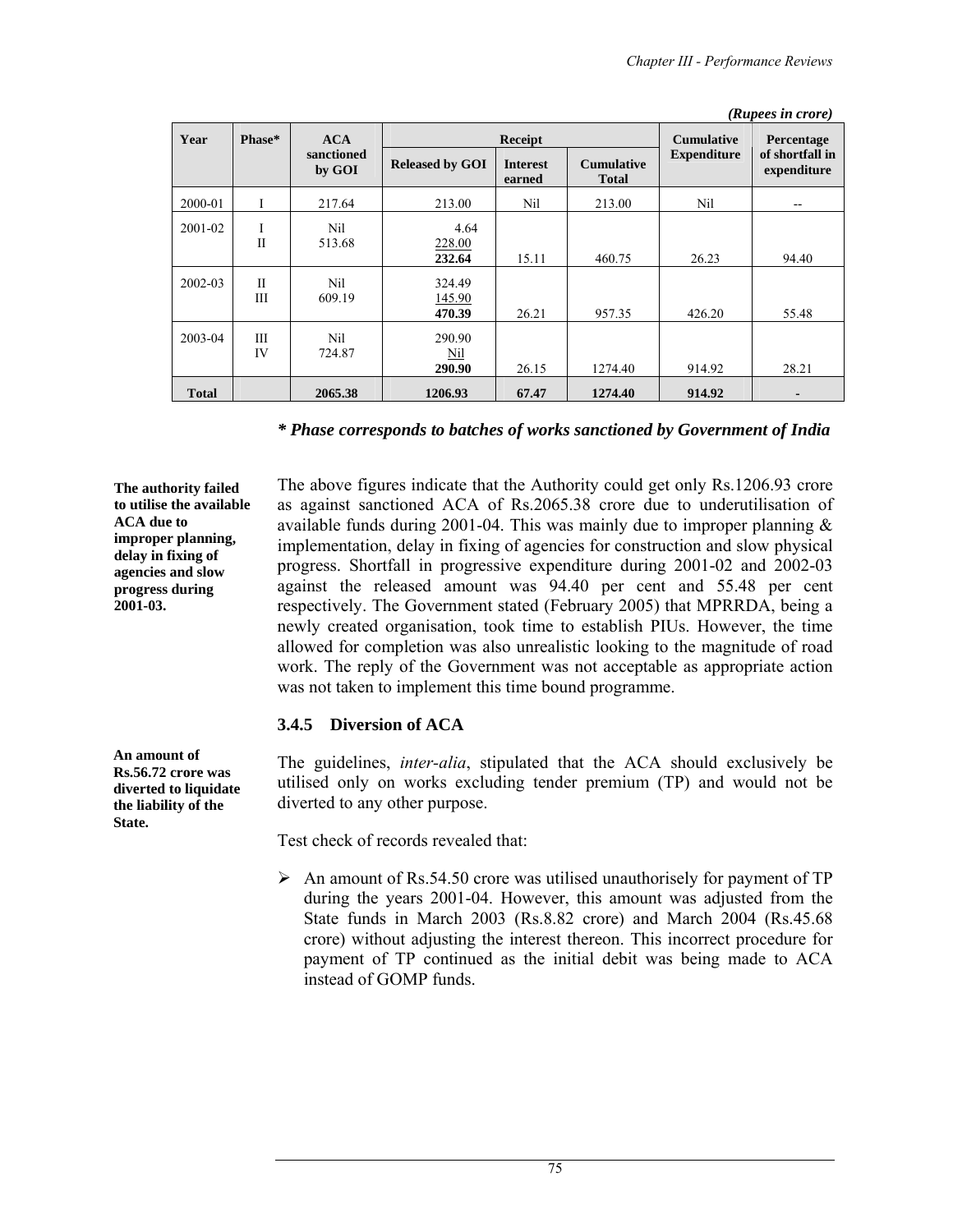- $\triangleright$  An amount of Rs.14.23<sup>††</sup> lakh was also diverted & utilised(January 2003) to May 2004) for payment to the Madhya Pradesh State Electricity Board on account of the cost of shifting electric lines and poles for construction of roads, though it was the liability of the State Government in terms of the guidelines. In reply the Government stated (February 2005) that shifting of electric lines and poles was part of the works. The reply is not tenable in view of the guidelines, which clearly stipulated that it was the responsibility of the state to provide the land free from all hindrances for the purpose of construction of the roads.
- $\triangleright$  GOI approved road-wise cost estimates. The expenditure on each road was therefore to be limited to the sanctioned amount and excess, if any, was to be borne by GOMP while saving was to be credited to GOI. But in 322 completed roads taken under 58 packages of 13 PIUs, the saving on roads was diverted & utilised on other road works under the same package instead of being credited to GOI. For illustration, in PIU Sagar, the saving of Rs.2.08 crore on 20 roads was diverted and utilised on 25 roads where excess expenditure to the tune of Rs.3.55 crore had been incurred as detailed in **Appendix-XXXVI.**
- $\triangleright$  As per guidelines, the GOI provided funds for office and travelling expenses @ Rs.35,000 pm and Rs.10,000 pm respectively per dedicated PIU for implementation of the programme. It was, however, seen that against the admissible amount of Rs.1.46 crore an amount of Rs.1.89 crore was adjusted under ACA for the year ended March 2003. Thus, an excess amount of Rs.43 lakh, to be borne by State Government, was diverted and adjusted against ACA.

In reply the Government stated (February 2005) that the expenses were adjusted against 45 districts instead of 27 PIUs. The reply is not acceptable as the guidelines clearly laid out the limits for office and travelling expenses for each PIU. As only 27 dedicated PIU were established during the period, the excess expenditure of Rs.43 lakh was to be borne by the State Government.

# **3.4.6 Unauthorised expenditure**

As per the guidelines, any increase in the cost of the project sanctioned by the GOI for any reason would be borne by the State Government.

Audit scrutiny of records of 12 PIUs revealed that as against the sanctioned cost of Rs.125.27 crore, an expenditure of Rs.143.39 crore excluding tender premium had been incurred on the works executed under 33 packages. Thus an amount of Rs.18.12 crore was incurred on the works in excess of sanctioned cost and unauthorisely charged to ACA as detailed in **Appendix-XXXVII**. The increase in cost was mainly due to unrealistic estimates, change in scope of work & inclusion of extra items.

**Excess booking of Rs.43 lakh in ACA towards office and travelling expenses on dedicated PIUs.** 

**A sum of Rs.18.12 crore was spent unauthorisely in excess of amount sanctioned by GOI.** 

 $\overline{a}$ 

*<sup>††</sup> Guna-Rs.1.44 lakh (01/2003), Seoni-Rs.5.03 lakh (06/2003), Sagar- Rs.6.69 lakh (08/2003 to 04/2004), Dhar-Rs.0.60 lakh (01/2003) and Chhindwara-Rs.0.47 lakh (05/2004)*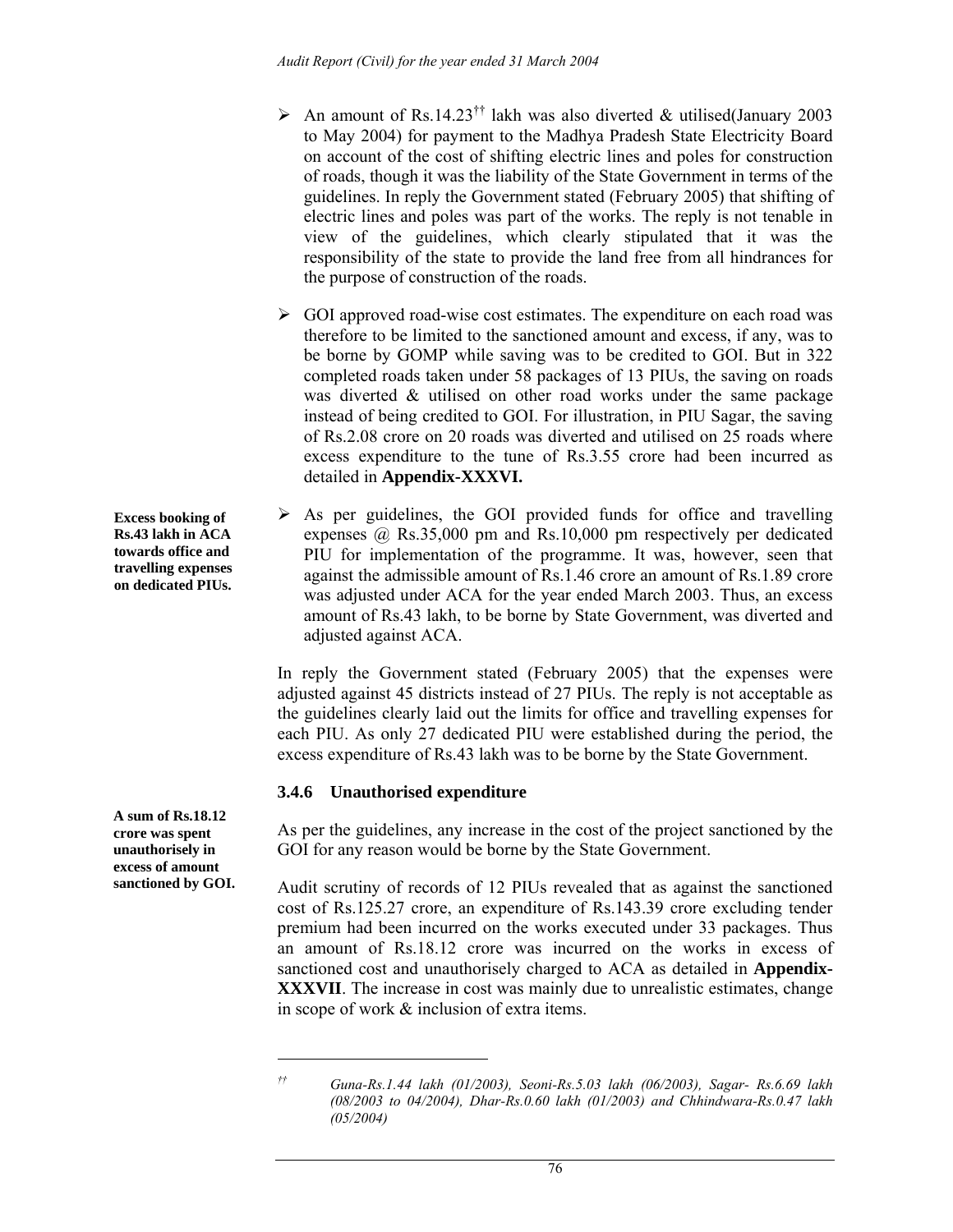On this being pointed out, the Government admitted the fact and stated (February 2005) that revised sanction from GOI was still awaited.

### **3.4.7 Irregular/ Unauthorised payment of advances**

There were no provisions for payment of Mobilisation, Machinery and Secured advances in agreements under Phase-I & II (March 2001 to July 2002) of the programme. Thereafter, the Authority introduced (May 2002) these provisions in tender documents for Phase-III & IV (September 2002 to July 2004).

It was, however, seen in test check that these provisions were applied irregularly and outside the scope of the agreements even for ongoing contracts under Phase-I & II in 5 PIUs. The payment of advances made during June 2002 to June 2003 thus, resulted not only in irregular aid of Rs  $9.36$  crore<sup> $\ddagger\ddagger$ </sup> to 13 contractors but also the element of competitive bidding was lost as revision in the terms of agreements had been carried out after finalisation of contract.

Government stated (February 2005) that these provisions had been applied for the ongoing agreements under the approval of the Empowered Committee  $(12<sup>th</sup> \& 13<sup>th</sup>$  meetings). The reply is not correct as no approval for ongoing agreements was accorded by the EC. Further, introduction of the provision of advances midway during implementation was undue aid to the contractors as the contracts finalized by them were after considering all aspects including non-availability of advances.

### **3.4.8 Planning**

 $\overline{a}$ 

#### ¾ **Targets and achievements**

In Madhya Pradesh the position of habitations along with road length already connected and those requiring connectivity before commencement of the programme (December 2000) is given below:

| <b>Population</b><br><b>based</b>        |       | <b>Total habitations</b> |           | <b>Connected habitations</b> |            | <b>Unconnected</b>     |             |                        |
|------------------------------------------|-------|--------------------------|-----------|------------------------------|------------|------------------------|-------------|------------------------|
| of<br>category<br>habitations            |       |                          | <b>BT</b> |                              | <b>WBM</b> |                        | habitations |                        |
|                                          | No.   | Road<br>length<br>(km)   | No.       | Road<br>length<br>(km)       | No.        | Road<br>length<br>(km) | No.         | Road<br>length<br>(km) |
| 1000 and above                           | 10489 | 27704                    | 3855      | 4779                         | 2676       | 10200                  | 3958        | 12725                  |
| 500 to 999                               | 15225 | 39613                    | 2284      | 2586                         | 3112       | 8621                   | 9829        | 28406                  |
| 250 to 499 For hilly<br>and tribal areas | 26092 | 61311                    | 1883      | 1944                         | 2994       | 8194                   | 21215       | 51173                  |

**Rs.9.36 crore was advanced to contractor without any provision in agreement.** 

*<sup>‡‡</sup> Dhar-package-1104-Rs.0.44 crore(06/2002 to 03/2003), Shahdol-packages-3802,3803,3804, 3805,4402,5401 and 6001-Rs.7.51 crore(06/2002 to 06/2003), Seoni-one package Rs.1.06 crore (06/2002 to 10/2002) ,Dewas-packages-3903 and 3905-Rs.0.30 crore(01/2003) and Bhopal-packages- 2905 and 3503-Rs.0.05 lakh(08/2002 and 12/2002)*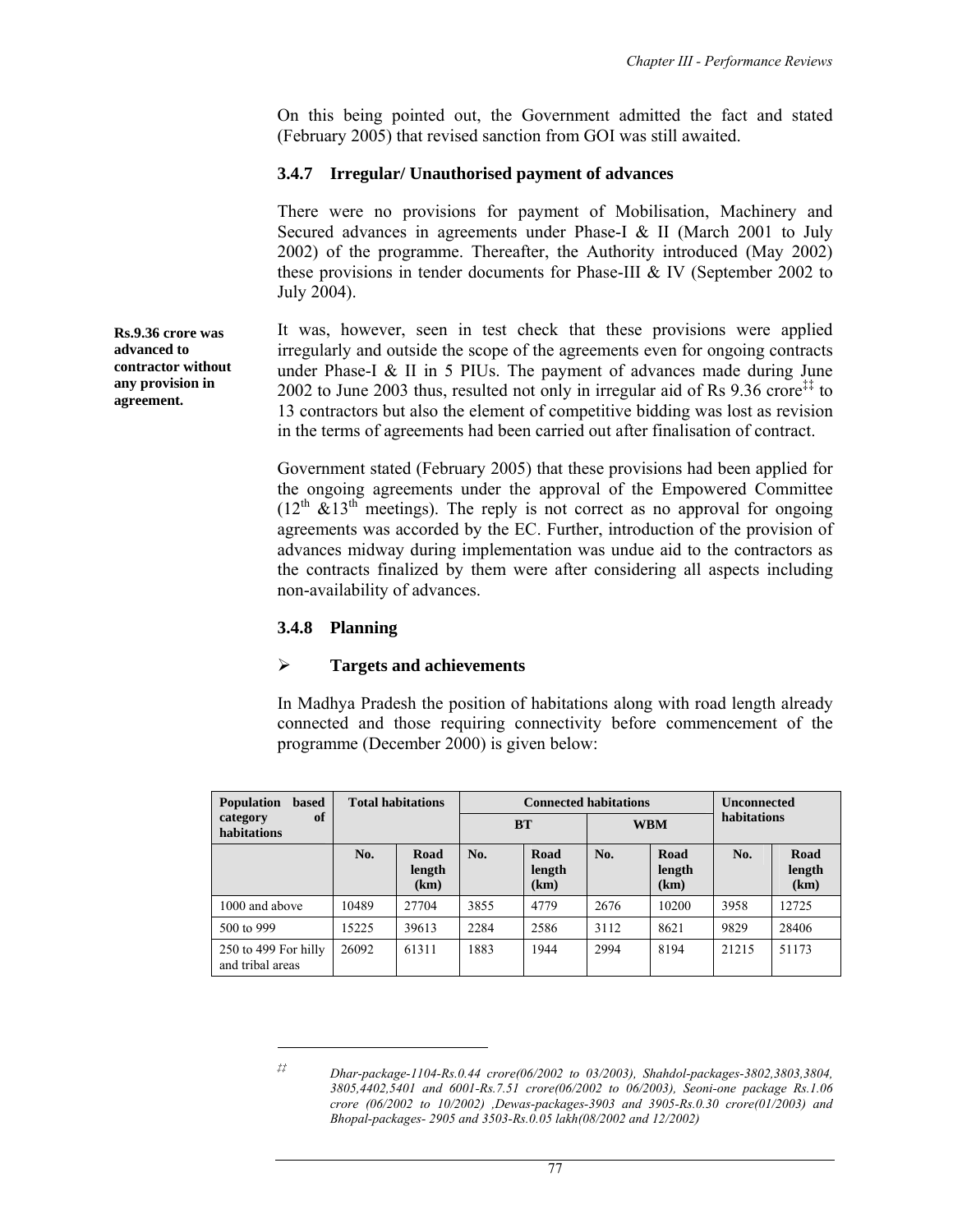Though the priorities of habitations for covering under the programme were fixed, yet an overall implementation schedule was not prepared. However, the Authority took up the project in a phased manner under the sanction of GOI and new connectivity for 1159 habitations with road length of 5750 km (including upgradation) was provided as of July, 2004 as detailed below:

| <b>Phase</b><br>(Year of<br>sanction) | <b>Projects sanctioned by GOI</b><br>(Target including)<br>upgradation) |                 |                | <b>Achievements</b>          |                 |                | <b>Shortfall</b>             |                 |                |
|---------------------------------------|-------------------------------------------------------------------------|-----------------|----------------|------------------------------|-----------------|----------------|------------------------------|-----------------|----------------|
|                                       | No. of<br><b>Habitations</b>                                            | No. of<br>roads | Length<br>(km) | No. of<br><b>Habitations</b> | No. of<br>roads | Length<br>(km) | No. of<br><b>Habitations</b> | No. of<br>roads | Length<br>(km) |
| Phase I<br>$(2000-01)$                | 183                                                                     | 387             | 1726.60        | 169                          | 353             | 1584.90        | 14                           | 34              | 141.70         |
| Phase II<br>$(2001-02)$               | 1169                                                                    | 801             | 4048.23        | 766                          | 683             | 3397.12        | 403                          | 118             | 651.11         |
| Phase III<br>$(2002-03)$              | 836                                                                     | 572             | 2915.00        | 224                          | 172             | 768.20         | 612                          | 400             | 2146.80        |
| Phase IV<br>$(2003-04)$               | 1179                                                                    | 743             | 3526.00        | $\theta$                     | $\Omega$        | $\theta$       | 1179                         | 743             | 3526.00        |
| <b>Total</b>                          | 3367                                                                    | 2503            | 12215.83       | 1159                         | 1208            | 5750.22        | 2208                         | 1295            | 6465.61        |

**The Authority failed to provide connectivity upto July 2004 even for the habitations targeted for completion by the end of March 2003, mainly due to incorrect selection of roads and delay in fixing of agencies.** 

As per programme, 6531 roads with length of 12725 km were to be constructed by the end of March 2003 to provide connectivity to 3958 habitations each having population of more than 1000 persons. Against this, MPRRDA could provide connectivity only for 481 habitations by completing 303 roads (1301.5 km). However, 1159 habitations were connected by completing 1208 roads (5750 km) as on July 2004. Thus, the construction of works was delayed and lagging behind the schedule mainly due to lack of planning, non-establishment of required PIUs (17 in January 2001, 10 in February 2002 and 6 Nos. in July 2004) timely against the norm of one PIU for each district, abnormal delay in fixing of agencies (for Phase-I upto June 2002), non-preparation of DPRs timely (prepared after awarding of works), incorrect selection of roads, local hindrances on account of land disputes and failure of contractors to give prorata progress of work. For most of these factors, responsibility rested with the Authority as is evident from the time extensions sanctioned with only nominal penalties to the contractors. The Authority failed to take timely action to check the slippages. As a result, out of Rs.460.75 crore received during the period 2000-02 only Rs.26.23 crore were spent as of March 2002. Further, out of Rs.496.60 crore (including interest) received during 2002-03, expenditure incurred up to March 2003 was only Rs.399.97 crore. Moreover, out of 387 roads taken under phase-I, 34 remained incomplete as of July 2004.

Thus, non-achievement of objectives of the programme as per schedule has deprived the inhabitants from the benefits.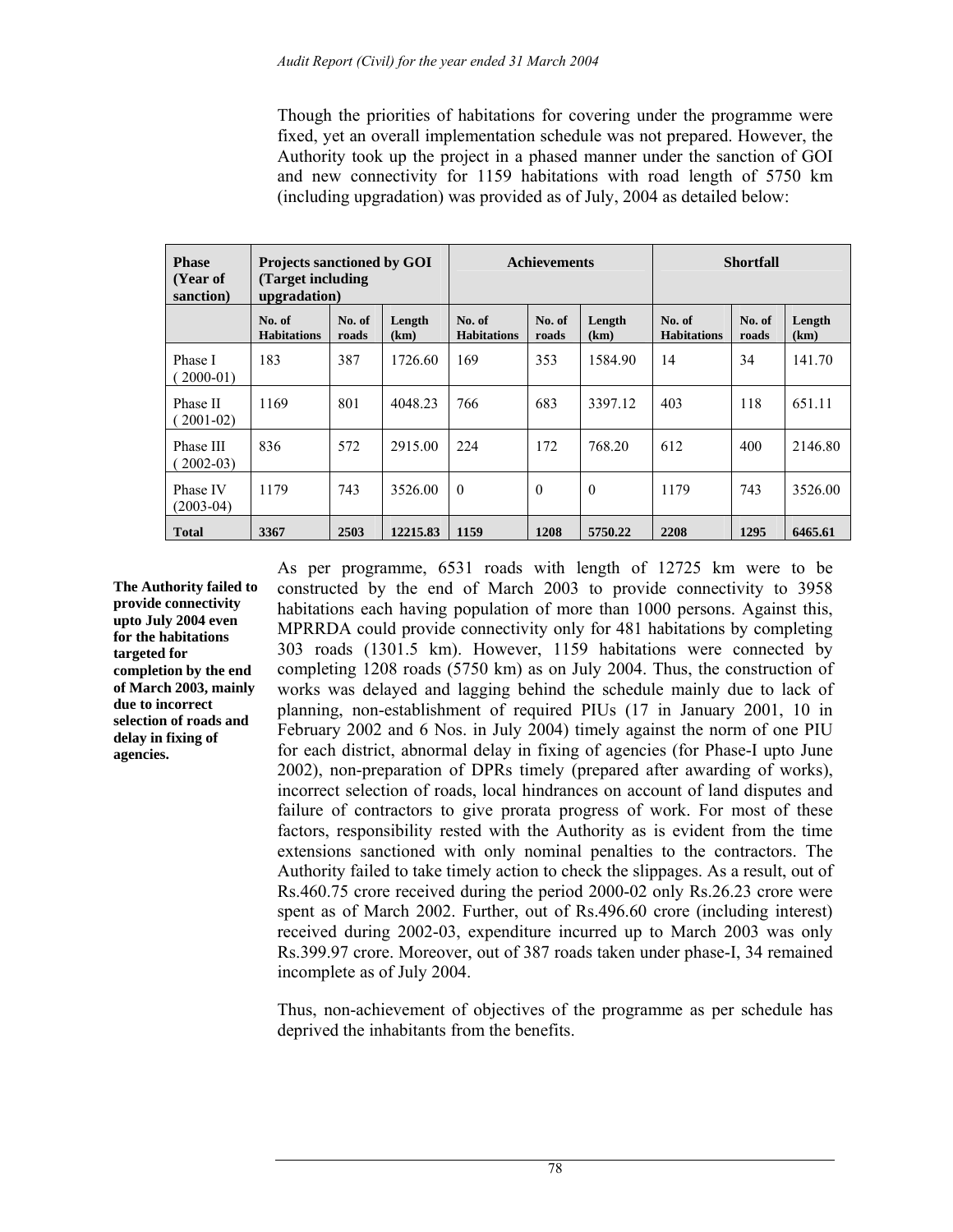## **3.4.9 Incorrect Selection of roads**

- $\triangleright$  According to the guidelines and manual for preparation of Master Plan, priority was to be given to new connectivity. It was, however, seen in audit that 427 roads in all 45 districts had been selected for upgradation under phase I and II (March 2001 to July 2002) of the programme even though 3958 habitations with population of more than 1000 persons did not have the desired connectivity. As a result, the basic objective of the programme was vitiated and a substantial part of ACA of Rs.190.27crore<sup>§§</sup> was diverted to upgradation of roads as of July 2004.
	- $\triangleright$  Although, the guidelines stipulate selection of roads only with length greater than 0.5 km, it was seen that four PIUs constructed nine roads which had length less than  $0.5$  km by showing these roads in DPRs as roads of lengths greater than 0.5 km. This resulted in diversion of ACA of Rs.50.82 lakh as given in **Appendix-XXXVIII**.
	- $\triangleright$  7 roads passing through forest area were selected without obtaining prior clearance from Forest Authorities. Consequently, the Forest Department either disallowed start of the work (3 Nos.) or stopped the ongoing works (4 Nos.). This resulted not only in time over run but also blocking of funds of Rs.3.76 crore **(Appendix-XXXVIII)**.
	- $\geq$  13 roads selected and taken up during November 2001 to March 2004 under the programme could not be completed due to encroachment or land dispute; as a result, the proposed connectivity could not be provided even after incurring (November 2001 to June 2004) expenditure of Rs.5.60 crore **(Appendix-XXXVIII)**.
	- $\triangleright$  As per guidelines, the Major District Roads (MDR) were not to be taken up under the programme even if the roads happened to be in rural areas. However, 5 MDRs were selected and taken up for upgradation by denoting these as Other District Roads (ODR) and an expenditure of Rs.9.70 crore **(Appendix-XXXVIII)** incurred thereon.

Government while admitting (February 2005) the facts, stated that the selection of roads for upgradation was done with the approval of GOI to achieve connectivity. The reply is not tenable in view of the provisions of the guidelines.

### **3.4.10 Implementation**

 $\overline{\phantom{a}}$ 

### ¾ **Injudicious increase of SOR on adhoc basis**

As per guidelines, the tender premium over the approved estimated cost was to be borne by the State Government. However in order to meet this liability the

**Selection of roads for construction/ upgradation was in contravention of the laid down criteria and also led to diversion of ACA of Rs.200.48 crore.** 

*<sup>§§</sup> Though the actual expenditure on upgradation of roads was not compiled, an expenditure of Rs.129.95 crore (68.56 per cent) and Rs.60.32 crore (10.70 per cent) under Phase I & II respectively on up-gradation was shown in the progress report submitted by MPRRDA to GOI.*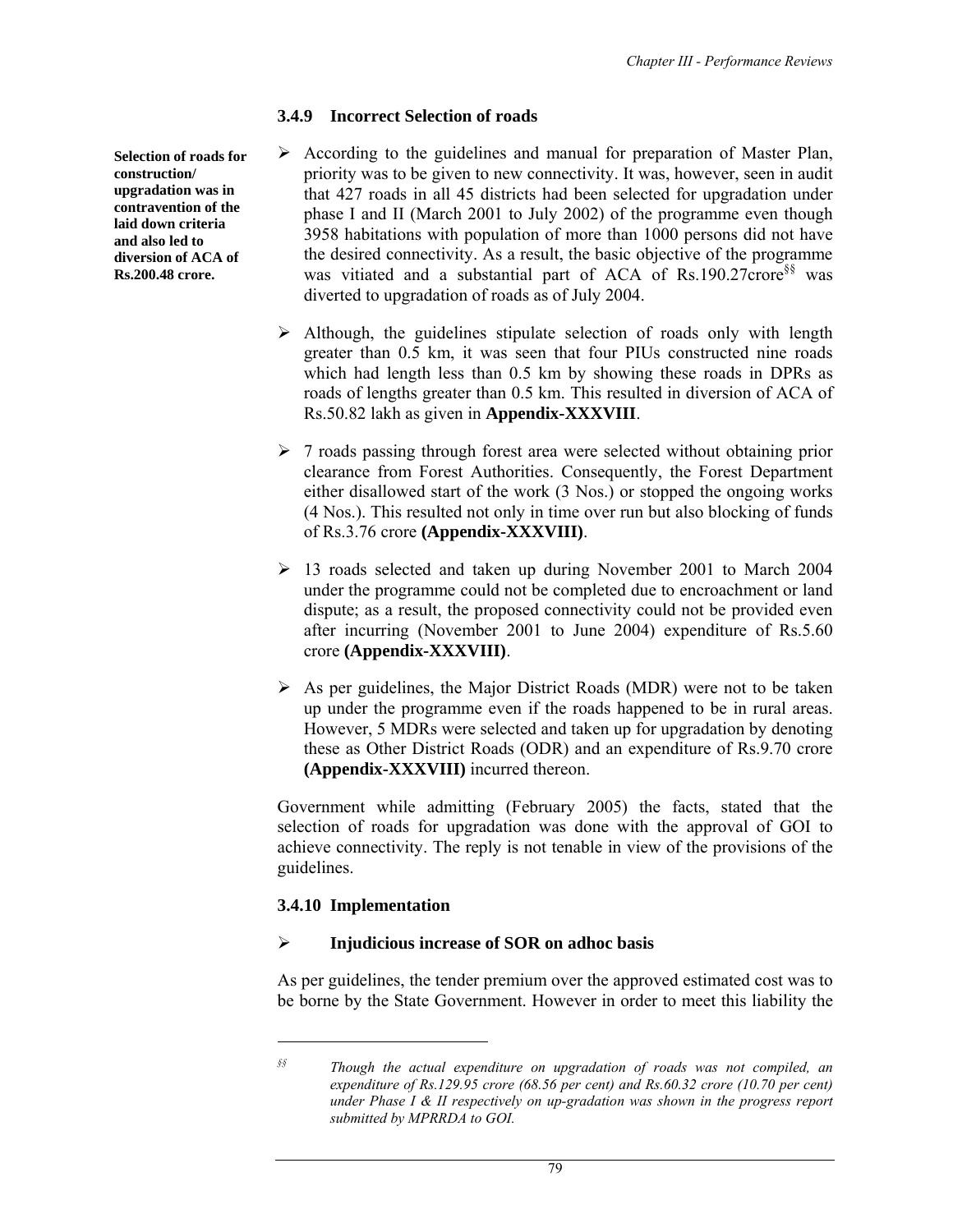Empowered Committee in its  $16<sup>th</sup>$  meeting (11 February 2003) decided to revise the rates of all items of SOR (Roads) relating to the works of PMGSY (except earth work) in a manner so that the awarded rates are not more than the rates of SOR.

It was, however, seen in audit that instead of analysing the rates at current prevailing market rates, the rates under Chapters-III to VII\*\*\* of SOR were increased (September 2002) by 10 per cent on adhoc basis. As a result, the tenders for the works under Phase-III & IV (2002-03 and 2003-04) were received upto 25 percent below SOR, indicating that the adhoc increase was not reasonable. The scheme guidelines provide for expenditure up to the sanctioned amount and in the event of expenditure exceeding the sanctioned amount revised sanction was required to be obtained. Due to adoption of SOR with unreasonable increase of 10 per cent the need for obtaining revised sanction was obviated as seen in the test check of 3  $PIUs<sup>†††</sup>$ . Resultantly, though the tenders were awarded with tender percentage ranging between 8 and 10.8 per cent below the sanctioned amount, the MPRRDA was not required to obtain revised sanction up to sanctioned amount in the event of escalation in cost as noticed in the instant cases.

Government while agreeing (February 2005) that increase of SOR was on adhoc basis, stated that PMGSY is cent per cent centrally funded scheme and actual expenditure on work was only being debited to ACA. Saving due to lower tender premium was to be either surrendered to GOI or utilised as per their directions. The reply did not attend to the audit contention that by adoption of unreasonable SOR, the sanctioned amounts were higher, and the need for obtaining revised sanction in the event of increase in cost was obviated as expenditure remained lower than sanctioned amount.

### ¾ **Award of additional works at higher rates-Excess payment**

Agreement provided that the contractor was bound to carry out any altered, additional and substituted work upto 25 per cent of contract amount at his tendered rates.

It was seen in audit that under package MP-5901 (PIU Ujjain), though the additional works of Cross Drainage (CD) was of value within 25 per cent of the contract amount, yet the contractor was paid for at higher rates treating

*\*\*\* Chapter III – Non-bituminous/sub-base and basis, Chapter IV – Bituminous base and Surface courses, Chapter V – Supply of materials, Chapter VI – Transportation of material and Chapter VII- Miscellaneous.* 

| $^{\dagger\dagger\dagger}$ | (Rs.in lakh) |                            |                      |                      |                          |                         |
|----------------------------|--------------|----------------------------|----------------------|----------------------|--------------------------|-------------------------|
| Package                    | PIU          | Sanctioned<br>Amount(lakh) | Tender<br>Percentage | Contracted<br>Amount | Value<br>οf<br>work done | Physical<br>Progress(%) |
| 3806                       | Shahdol      | 360.87                     | $(-)9$               | 328.39               | 358.11                   | 93.31                   |
| 2208                       | Khargone     | 381.25                     | $(-) 8$              | 350.75               | 362.27                   | 63.75                   |
| 0715                       | Chhindwara   | 202.48                     | $(-)$ 10.8           | 180.61               | 197.00                   | 95.73                   |

**Execution of extra work at higher rates against the provisions of agreements resulted in excess payment of Rs.39.15 lakh** 

**Injudicious increase of SOR (Roads) on adhoc basis to save the liability of State on account of TP** 

 $\overline{\phantom{a}}$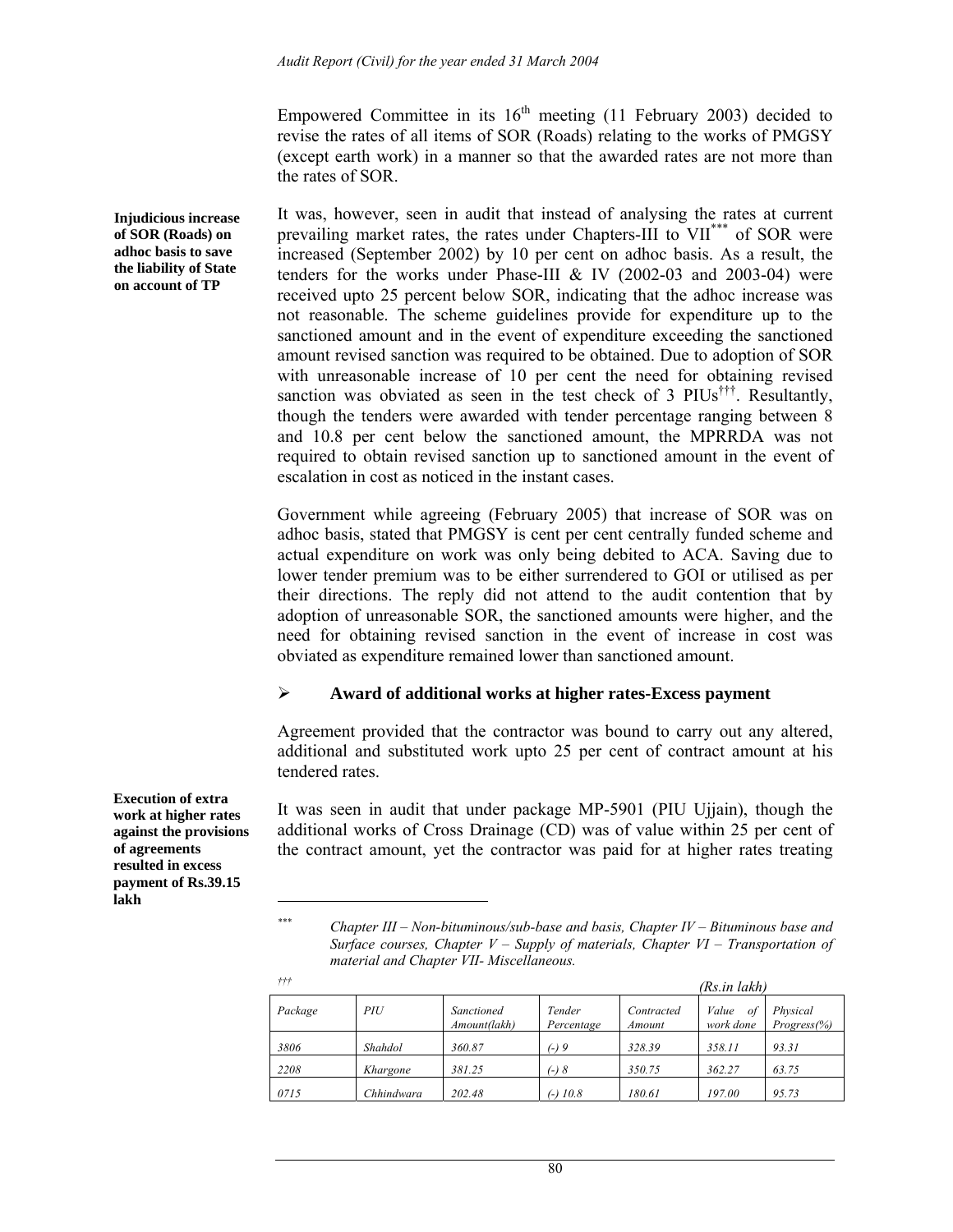these as extra items instead of at tendered rates. This resulted in excess payment of Rs.20.09 lakh (approx.).

Similarly, in PIU Sagar, under packages MP-4801 & 4802, additional CD works of value much less than 25 per cent of contract amount was executed at higher rates through separate contractors as extra items instead of original contractor. This resulted in extra payment of Rs.19.06 lakh.

Government in reply stated (February 2005) that the cost of additional works was more than 25 per cent of the cost of CD works provided in the agreements and thus treated as extra items. The reply is not correct as the agreement stipulated computation of extra work on the total amount tendered and not on the cost of items where the additional work has been carried out.

# ¾ **Unfruitful expenditure on DPR for consultancy services**

The Authority awarded the works of preparation of DPRs and supervision  $\&$ quality control of Civil works to consultants. Scrutiny in audit revealed that as per the agreements, the consultants were provided three months to complete the job for preparation of DPR and final report.

However, in 5 PIUs the consultants did not submit DPRs and final reports within the stipulated period of 3 months as detailed below:-

| PIU        | <b>Agreement No./</b><br>consultant | Date of<br>Work Order<br>of DPR | Due date of<br>submission<br>of DPR | Actual date of<br>submission of<br>final DPR | Date of<br>NIT for<br>work | Date of<br>issue of<br>work<br>order for<br>road work | Amount paid<br>to consultants<br>(Rupees in<br>lakh) |
|------------|-------------------------------------|---------------------------------|-------------------------------------|----------------------------------------------|----------------------------|-------------------------------------------------------|------------------------------------------------------|
| Guna       | 14/2001<br>Mahendra Raj             | 7.12.2001                       | 6.3.02                              | July 02                                      | Dec. 2001                  | April 2002                                            | 7.32                                                 |
| Khargone   | 10/2001<br>Sungrace Engg.           | 22.11.2001                      | 21.2.02                             | 23.2.02<br>Khargone<br>23.3.02<br>Barwani    | 30.1.02                    | April 2002                                            | 9.66                                                 |
| Shivpuri   | 5/2002<br><b>Innovative CADD</b>    | 11.1.2002                       | 10.4.02                             | 6.4.02                                       | 31.1.02                    | April 2002                                            | 3.49                                                 |
|            | 8/2002<br>Technogem<br>Consultants  | 10.12.2001                      | 9.3.02                              | 6.4.02                                       | 31.1.02                    | May 2002                                              | 3.08                                                 |
| Chhindwara | 16/2001<br>Artefact Project         | 10.12.2001                      | 9.3.02                              | 29.4.02                                      | 31.1.02                    | April 2002                                            | 14.85                                                |
| Mandsaur   | 7/2001<br>Technogem<br>Consultants  | 10.12.2001                      | 9.3.02                              | 11.6.02                                      | 24.12.01                   | April 2002                                            | 5.50                                                 |
|            |                                     |                                 |                                     |                                              |                            | <b>Total</b>                                          | 43.90                                                |

It is evident that the funds sanctioned by GOI and the works put to tender were based on the provisions of Preliminary Project Reports (PPRs), as the tenders for execution of work were invited much before the submission of DPRs by the consultants. Moreover, the DPRs so prepared were also not based on realistic data as the cost estimation and provisions of DPRs varied widely during actual execution.

Thus, expenditure of Rs.43.90 lakh spent on preparation of DPRs proved unfruitful. In reply the Government while admitting (February 2005) the facts stated that the DPRs were utilised for execution of works and as such

**The preparation of unrealistic DPRs and their delayed submission resulted in unfruitful expenditure of Rs.43.90 lakh**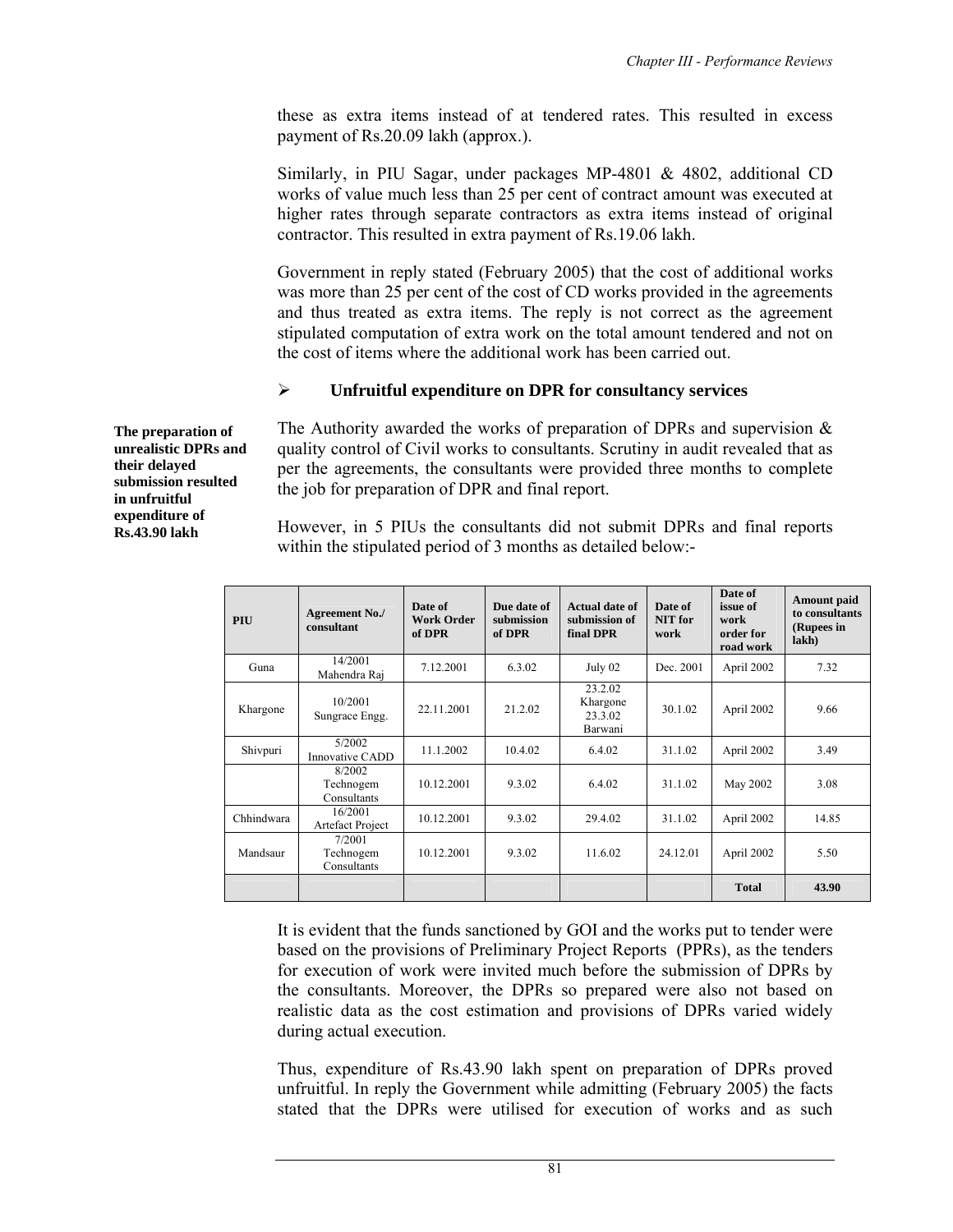expenditure was not unfruitful. The reply was not acceptable as the tenders called for were based on PPRs, while as per guidelines tenders were to be prepared after approval of DPR.

#### **3.4.11 Execution**

### ¾ **Adoption of incorrect design criteria**

According to MORT&H specifications and the Rural Road Manual (SP-20), the crust thickness of the road should be designed on the basis of California Bearing Ratio (CBR) value of soil to be used in sub-grade and the projected traffic intensity. It was, however, noticed that arbitrary provisions for designing the crust thickness were made (April 2002) by the Authority by considering CBR value of 5 per cent instead of actual CBR value of sub-grade (more than 7 per cent) for construction of roads under Phases-I, II & III (March 2001 to September 2003) of the programme. However, this criterion had been corrected (July 2003) for the works under Phase-IV.

Audit scrutiny of records in 6 PIUs revealed that the thickness of crust for construction of new roads was designed at 360 mm and above taking into account CBR value 5 per cent or below, though according to the Manual, considering the CBR value of 7 per cent of soil actually used in construction of the sub-grade, the thickness of crust worked out to 300 mm only. Further, in upgradation of roads, extra layers of sub base/base course were laid without considering the thickness of the existing crust provided in DPRs. The execution of extra thickness of crust resulted in avoidable cost of Rs.2.56 crore‡‡‡.

In reply the Government stated (February 2005) that in the works of Phases I & II the crust was designed without considering CBR value of transported soil as 7 per cent for sub-grade. The reply is an admission of audit finding that proper CBR value of the actual soil used in sub-grade was not considered.

### ¾ **Execution of superfluous item of primer coat- Extra cost**

As per IRC specifications, primer coat is required to be laid where the existing granular base is extremely porous & absorptive or when the laying of bituminous course is considerably delayed. Therefore, its requirement was to be assessed and executed under prior specific permission of competent authority. Normally, the item for providing and laying of tack coat over granular surface (not primed) as provided in SOR (Roads) is applied directly. Notwithstanding these provisions, the primer coat was laid indiscriminately over the entire surface of all roads (5750 km), just before application of tack coat (primed). The extra cost could have been avoided as instead of primer followed by tack coat (primed), only tack coat (not primed) over granular surface could have been given. The execution of superfluous item of primer

**Avoidable cost of Rs 2.56 crore on construction/ up gradation of rural roads under Phases-I, II and III due to consideration of CBR value of 5 per cent instead of 7 per cent for designing the crust of roads.** 

**over entire WBM surface of roads without assessing its requirement resulted in avoidable cost of Rs.20.76 crore.** 

**Laying of primer coat** 

 $\overline{a}$ 

*<sup>‡‡‡</sup> Dewas – Rs.0.45 crore, Hoshangabad - Rs.0.29 crore, Biaora - Rs.o.35 crore, Chhindwara-Rs.0.28 crore, Seoni-Rs.0.03 crore and Shahdol-Rs.1.16 crore.*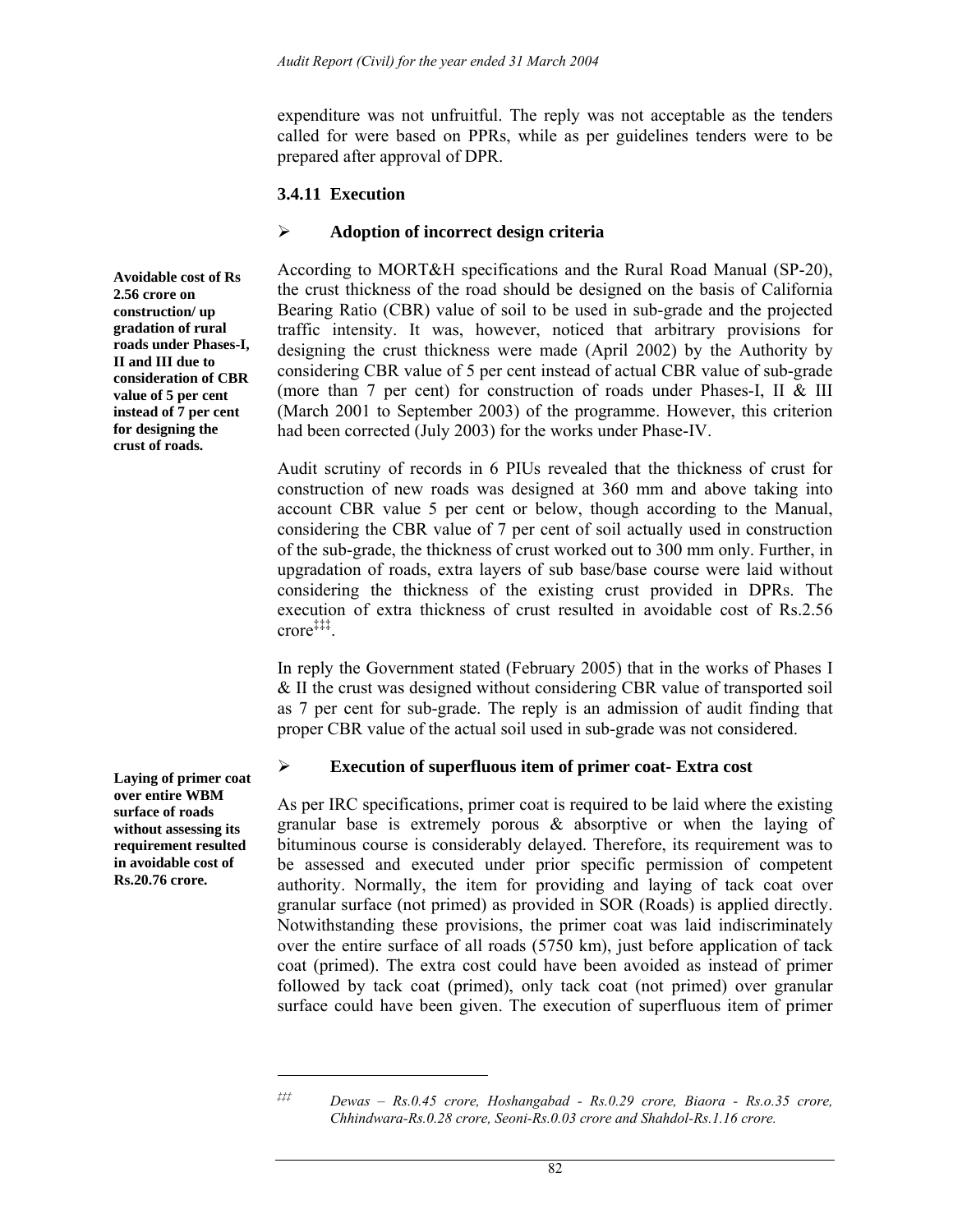coat, resulted in an approximate extra cost of Rs.20.76 crore§§§ (excluding T.P) upto July 2004.

Government stated (February 2005) that the primer coat was required to bound the loose particles and for water proofing of granular base. The reply is not convincing as the primer coat was laid over the entire surface without assessing its requirement as was mandated in the IRC specifications. Further, specific permission of the competent authority as mandated was not taken before the use of primer coat.

### ¾ **Adoption of costlier specifications and application of incorrect rate**

An item for providing and fixing of NP-3 hume pipes of different diameters with the specifications of IS-458-1971 in construction of CDs based on SOR (Bridge), was provided in the schedule of items of work for the agreements under Phases-I and II. But pipes of these specifications were not available due to revision of specifications to IS-458-1988. Looking to the lighter specifications of the new standard, the rates were analysed and it was decided (May 2002) by the CGM to use NP-3 pipes of new standard by reducing the rates to the extent of Rs.350 per RM & Rs.528 per RM (SOR-1990) and Rs.452 per RM & Rs.722 per RM (SOR-2001) for 1000 mm and 1200 mm diameters respectively. However, the use of NP-4 pipes of higher specifications was also allowed without any deduction treating it as equivalent to NP-3 old standard.

It was seen in audit of 13 PIUs that NP-4 pipes of higher specifications instead of NP-3 were utilised in construction of CDs under Phases-I & II, which resulted in avoidable extra cost of Rs.1.02 crore\*\*\*\*, besides an excess payment of Rs.17.08 lakh<sup>####</sup> on account of use of NP-3 of new standard without reduction in rates.

It was further observed that in subsequent Phases-III & IV, the specifications of IS-458-1971 only were replaced by IS-458-1988 in the nomenclature of items without reducing the rates of SOR as already decided by the Authority. This also resulted in an excess payment of Rs.60.92 lakh<sup>\*\*\*\*\*</sup>.

*§§§ Phases I & II-4982 km (length) X 1000 X 3.75 m (width) @ Rs.9.50 = Rs.17.75 crore.* 

*#### Guna-Rs.1.89 lakh, Dhar-Rs.11.79 lakh and Jhabua-Rs.3.40 lakh* 

**Extra cost of Rs.1.02 crore due to use of NP-4 Hume pipes of higher specifications** 

 $\overline{a}$ 

*Phase III- 768 km (length) X 1000 X 3.75 m (width) @ Rs.10.45 = Rs.3.01 crore.* 

*<sup>\*\*\*\*</sup> Ujjain-Rs.8.67 lakh, Dewas-Rs.13.30 lakh, Hoshangabad-Rs.6.76 lakh, Bioara-Rs.9.66 lakh, Guna-Rs.8.92 lakh Chhindwara-Rs.22.36 lakh, Seoni-Rs.4.84 lakh, Shahdol - Rs.2.38 lakh, Sagar-Rs.0.62 lakh, Jhabua-Rs.2.14 lakh, Bhopal-Rs.4.72 lakh and Shivpuri-Rs.17.73 lakh.* 

*<sup>\*\*\*\*\*</sup> Dewas-Rs.2.62 lakh, Bioara-Rs.6.41 lakh, Guna-Rs.4.75 lakh, Chhindwara-Rs.8.95 lakh, Seoni-Rs.7.64 lakh, Shahdol-Rs.5.16 lakh, Sagar-Rs.4.82 lakh, Dhar-Rs.6.09 lakh, Jhabua-Rs.5.47 lakh, Bhopal-Rs.2.21 lakh and Shivpuri-Rs.6.80 lakh.*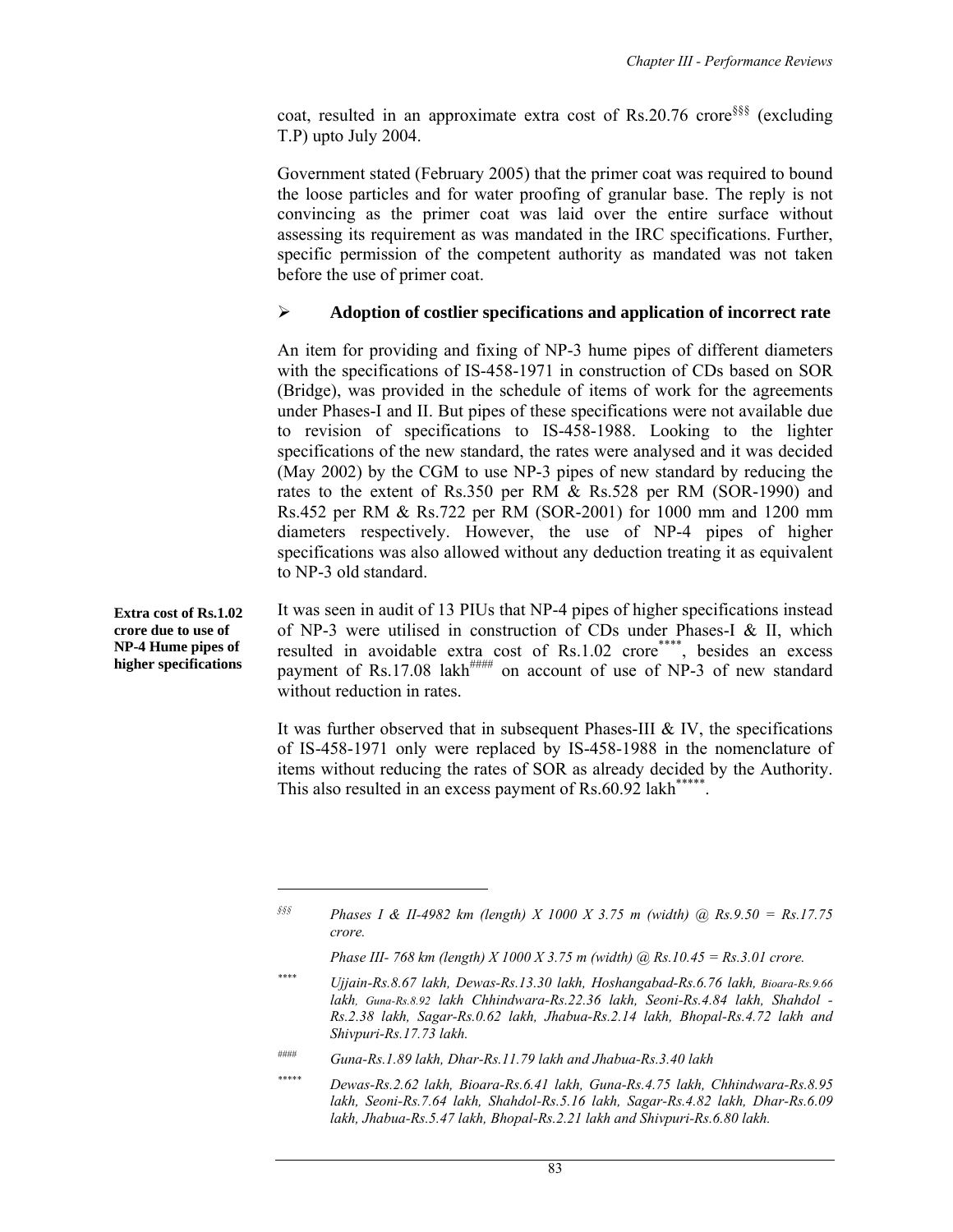Government stated (February 2005) that the NP-4 hume pipes of new specifications had been utilised treating it as equivalent to NP-3 of old specification and payments for NP-3 of new standard under Phase-III & IV were made as per the amended schedules of the items.

The reply is not acceptable in view of the use of costlier NP-4 hume pipes of higher specifications against required NP-3 hume pipes.

### ¾ **Execution of tack coat against the specifications- Extra cost**

As per MORT&H specifications, tack coat for laying bituminous course should be applied with bitumen emulsion only. It was, however, seen in audit that in various PIUs tack coat was applied with bitumen (costlier item) instead of bitumen emulsion in the works of Phase-I. The application of costlier item beyond the scope of specifications resulted in an extra cost of Rs.45.50  $lakh$ \*\*\*\*.

Government stated (February 2005) that tack coat was applied as per provisions of approved DPRs. The reply is not tenable in view of MORT&H specifications which clearly mandated laying of tack coat with bitumen emulsion only.

### ¾ **Unauthorised execution of costlier item of Earth work**

Guidelines provided that after clearance from the State Technical Agency (STA) and the Ministry, no change should be made in the works. Accordingly the earth work(E/W) for embankment/sub-grade was to be executed under the items  $2.2$ (Excavation of soil for embankment  $(a)$ , Rs.43/cum.) and 2.3(Construction by utilisation of available excavated soil @ Rs.43.20/cum.) of SOR(Roads) as per approved DPRs for Phase-I based on detailed survey and investigation.

It was, however, seen in test check of records of 12 PIUs that embankment/ sub-grade was constructed by the costlier selected soil under the item 2.4 (Construction of embankment with selected soil  $\omega$  Rs.133/cum.) without approval of the STA/GOI in place of the approved items 2.2 and 2.3. This resulted not only in unauthorised execution but also in extra payment of Rs.2.70 crore††††.

In reply the Government stated (February 2005) that the E/W under item 2.4 was executed and paid for with a lead of more than 250 m.

**Extra cost of Rs.45.50 lakh due to execution of tack coat with bitumen instead of bitumen emulsion as per specifications.** 

**Execution of costlier item of earth work without approval resulted in unauthorised payment of Rs.2.70 crore.** 

 $\overline{\phantom{a}}$ 

*<sup>\*\*\*\*</sup> Ujjain-Rs.5.31 lakh, Dewas-Rs.4.41 lakh, Guna-Rs.10.53 lakh, Chhindwara-Rs.6.34 lakh, Sagar-Rs.13.55 lakh & Dhar-Rs.5.36 lakh.* 

*<sup>††††</sup> Ujjain-Rs.0.32 crore, Dewas-Rs.0.61 crore, Biaora-Rs.0.25 crore, Guna-Rs.0.14 crore, chhindwara-Rs.0.02 crore, Shahdol-Rs.0.23 crore, Sagar-Rs.0.23 crore, Dhar-Rs.0.36 crore, Jhabua-Rs.0.33 crore, Bhopal-Rs.0.19 crore and Shivpuri-Rs.0.02 crore.*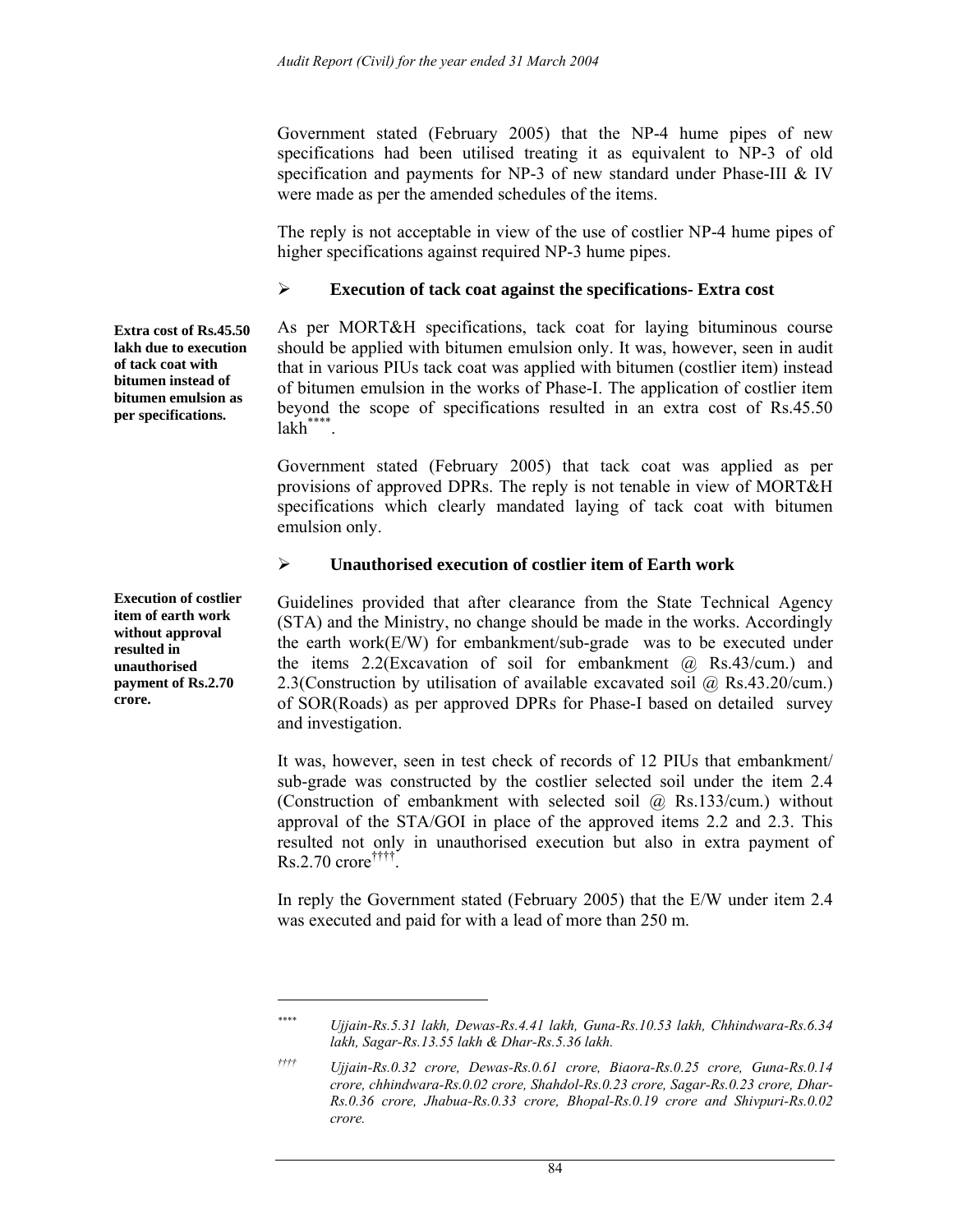The reply is not tenable in view of execution of costlier item without approval of STA/GOI.

## **3.4.12 Excess/Inadmissible payment**

## ¾ **Incorrect mode of measurements and non-exercise of prescribed checks**

In accordance with the procedure prescribed in IRC specifications (MORT&H and SP-20), the measurements of earth work (E/W) should be taken and recorded in Measurement Books (MB) based on initial and executed levels by plotting cross-sections at suitable intervals to determine the payable quantity. The measurements should be taken and recorded in MB by the consultants which should be checked up to the prescribed percentage by the Engineers of the consultants and the PIUs in terms of the guidelines before authorising payments. Notwithstanding these provisions, the Authority issued various instructions from time to time regarding taking and recording measurements and use of software for ease of billing. A clause was also included in the agreements to authorise GM for immediate release (without checking) of 75 per cent of billed amount as certified by the consultant.

Audit scrutiny revealed that the running payments were made on the basis of either lump sum or percentage of estimated quantity provided in DPRs instead of actual measurements. The levels and measurements actually taken at the field were not found on record. However, after completion of work, the overall quantity of road section was computed by software using various methods of measurements. The levels and measurements as fed in the computer, were not found checked except checking of abstract of quantity pasted/recorded in MBs. The register of check measurements was also not maintained by the Engineers of the consultants  $\&$  the PIUs to verify the percentage of checking of measurements.

Thus, incorrect mode of measurements/incorrect computation of quantity of earthwork and non-exercise of checks on measurements resulted in excess payments of Rs.96.08 lakh besides undue financial aid of Rs.2.69 crore to contractors as illustrated below:

**Incorrect computation of quantity of earth work and nonchecking of its measurements by the engineers of PIUs resulted in excess payment of Rs.1.08 crore & undue financial aid to contractor of Rs.2.69 crore.**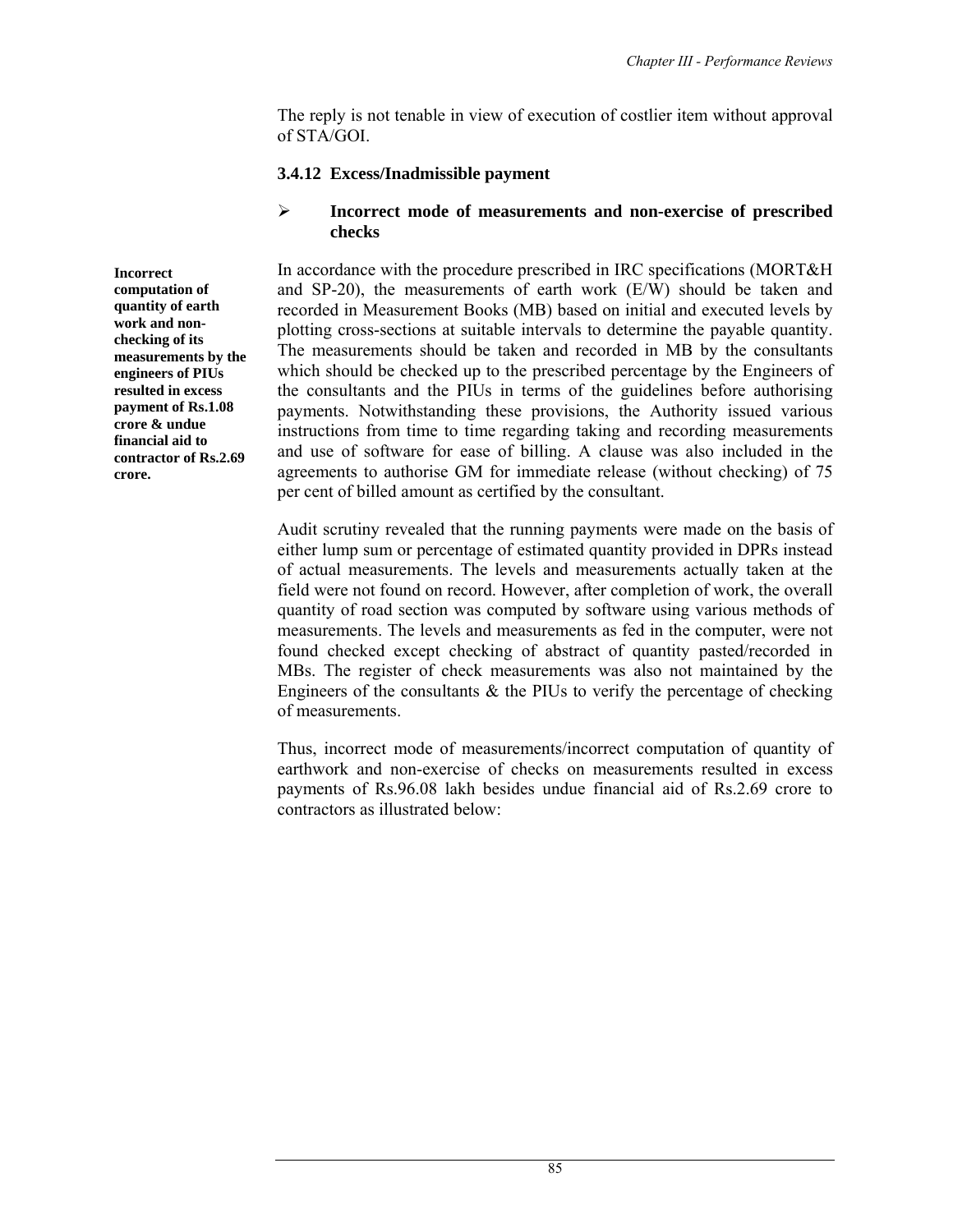| PIU        | Package                         | <b>Amount</b><br>(Rs in lakh) | <b>Nature</b>                  | <b>Reasons</b>                                                                                                                                                         |
|------------|---------------------------------|-------------------------------|--------------------------------|------------------------------------------------------------------------------------------------------------------------------------------------------------------------|
| Seoni      | MP-3602,3607,<br>3603,2603      | 34.44                         | Excess<br>payment              | Non-deduction of utilised earth.<br>previous paid quantity, culvert<br>portion etc from overall quantity of<br>earthwork and incorrect<br>determination of quantity.   |
| Biaora     | 4502,<br>4504                   | 3.79                          | Excess<br>payment              | Non-deduction of utilised earth,<br>double payment for compaction of<br>hard shoulder and false payment of<br>hard shoulder for PCC.                                   |
| Sagar      | 4802                            | 15.50                         | Excess<br>payment              | Incorrect determination of quantity<br>due to non deduction of laid sub-<br>base/ base/ wearing courses from<br>overall quantity to arrive at net<br>payable quantity. |
| Jhabua     | 2602,1903                       | 17.92                         | Excess<br>payment              | Double payment for PCC and<br>incorrect determination of executed<br>quantity.                                                                                         |
| Guna       | 1303                            | 0.56                          | Excess<br>payment              | Non deduction in rates for non use<br>of sensor paver finisher as provided<br>in SOR.                                                                                  |
| Shivpuri   | 4013                            | 11.65                         | Excess<br>payment              | Incorrect determination of payable<br>quantity and double payment.                                                                                                     |
| Chhindwara | 0705<br>0703,0706,0705,<br>0707 | 12.22<br>223.12               | Excess<br>payment<br>Undue aid | Non deduction of utilised earth.<br>Recording of measurements on<br>percentage basis.                                                                                  |
| Shahdol    | 6001                            | 45.75                         | Undue aid                      | Payments on lump sum<br>measurements on separate sheet<br>instead of MB.                                                                                               |

Further, in 5 PIUs, an excess payment of Rs. 12.17**‡‡‡‡** lakh was also made to the contractors due to application of incorrect item for moorum filling in haunches<sup>§§§§</sup> @ Rs. 467 per cum instead of the item for granular soil in filling between the returns/wings and behind the abutments @ Rs.165 per cum.

On this being pointed out, the Government accepted (February 2005) the excess payment and agreed to recover the same from the contractors.

#### ¾ **Incorrect payment of lead**

There was no provision in DPRs for separate payment for lead of material as the SOR (roads) provided complete items. Moreover, as per agreement, lead on any account would not be payable. It was, however, observed that inadmissible payments of  $Rs.92.65***$ <sup>\*\*\*\*\*\*</sup> lakh were made to the contractors on account of lead of soil. Government stated (February 2005) that the payment

*§§§§ Space between two adjacent rows of pipes.* 

**Inadmissible payment of Rs.92.65 lakh on account of lead of soil without provisions.** 

 $\overline{\phantom{a}}$ 

*<sup>‡‡‡‡</sup> Hoshangabad- Rs.3.15 lakh, Biaora-Rs.1.64 lakh, Guna-Rs.2.70 lakh, Chhindwara-Rs.2.88 lakh and Dhar-Rs.1.80 lakh.* 

*<sup>\*\*\*\*\*</sup> Seoni-Rs.21.20 lakh, Shahdol-Rs.33.07 lakh, Sagar-Rs.5.55 lakh, Dhar-Rs.4.98lakh. and Shivpuri-Rs.27.85 lakh.*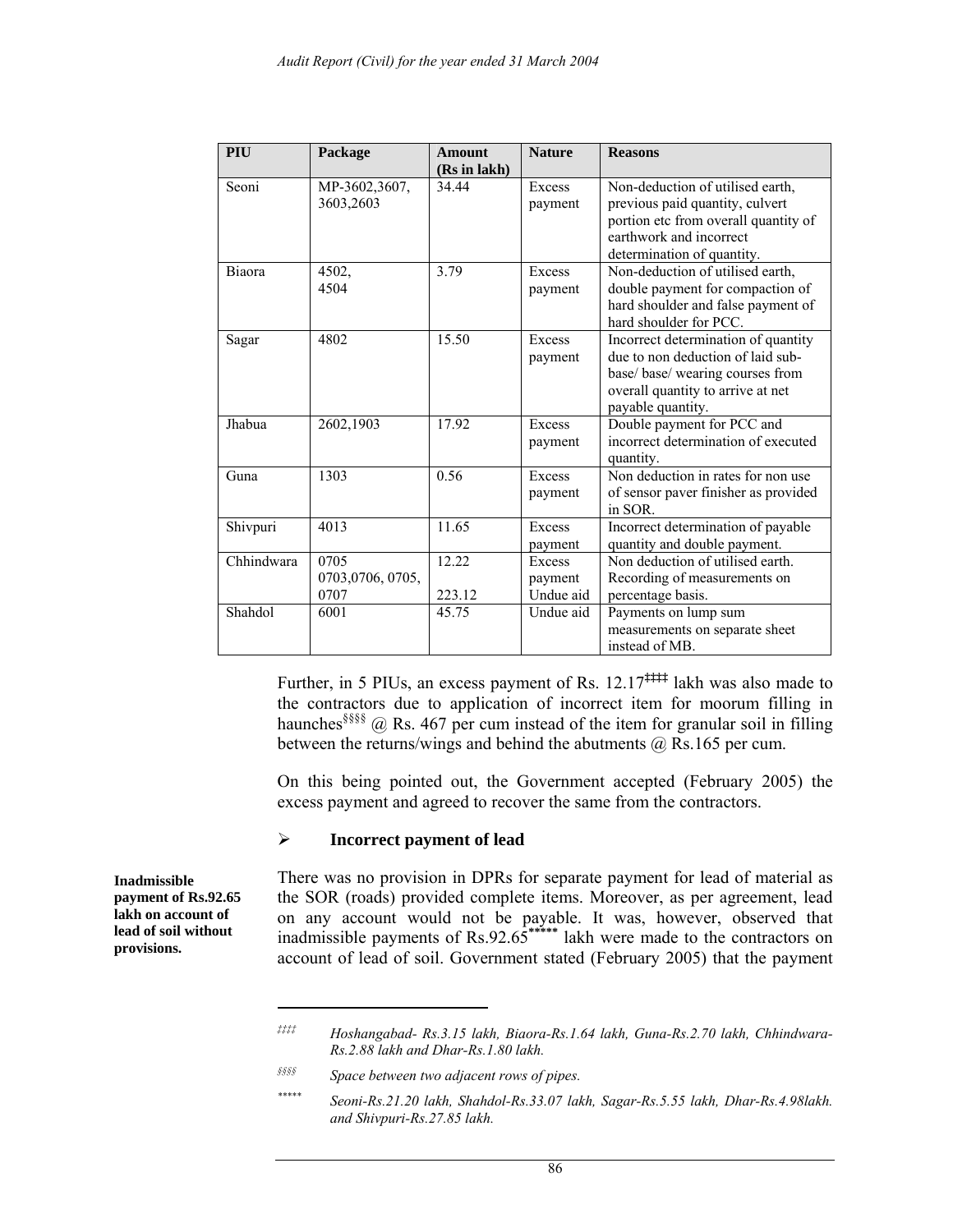was made for lead of soil in excess of 250 m to save the cost of work. The reply is not acceptable as the lead was not payable at all in view of provisions of SOR (Roads) and agreements.

#### ¾ **Non-recovery of excavated rock**

**Non-recovery of cost of excavated rock from contractors.** 

As per mandatory provision of SORs (Bridge and roads), all excavated rock should be issued to the contractor at the rate of Rs.200 and Rs. 100 per cum respectively for utilisation in the work.

The test check of records of 7 PIUs, however, revealed that huge quantity of rock was excavated but recovery for it was not effected from the contractors. This has resulted in excess payment of Rs.28.34 lakh††††† to the contractors.

In reply the Government agreed (February 2005) to recover the excess payment.

#### **3.4.13 Monitoring and Quality Control**

Effective monitoring of the programme is the key factor to achieve the objectives and benefits timely. Therefore, the PMGSY envisaged a three tier system of monitoring. It was being done through an online management & monitoring system for which the PIUs were equipped with necessary hardware. Besides, quality control monitoring is also being exercised through PIUs, STA and National Quality Monitors (NQM) as envisaged in guidelines of GOI. The NRRDA have prescribed periodical reports and returns for monitoring the performance and progress of the project which were being submitted by the Authority to the designated authorities.

**160 & 18 roads graded as average and poor respectively by the NQMs during inspection of 1478 roads indicated poor performance of the consultants/PIUs.** 

Audit noticed (August 2004) that the NQMs inspected 1478 roads upto July 2004, of which 160 and 18 roads were graded as average and poor respectively, which indicated poor performance of the consultants. The Government replied (February 2005) that most of the cases, graded as poor or average in earlier inspection were rectified in subsequent inspections. The reply is not convincing in view of status report of September 2004 which also indicated that 131 and 9 roads were still graded as average and poor respectively which entailing poor and average construction of roads as graded by NQMs.

#### **3.4.14 Conclusion**

 $\overline{a}$ 

The progress in connecting the habitations in the State was tardy mainly on account of misutilisation of funds for the purpose of upgradation of existing roads coupled with delay in setting up of project implementation units. This was compounded by incorrect selection of roads. The Yojana fund was also diverted to meet the expenditure that was required to be debited to state funds. Work was also initiated on the basis of defective project reports. Cases of deviation from specifications, adoption of incorrect design criteria and

*<sup>†††††</sup> Ujjain-Rs.1.69 lakh , Guna-Rs.0.43 lakh, Chhindwara-Rs.1.88 lakh, Seoni-Rs.16.04 lakh, Sagar-Rs.1.45 lakh, Dhar-Rs.4.09 lakh and Jhabua-Rs.2.76 lakh.*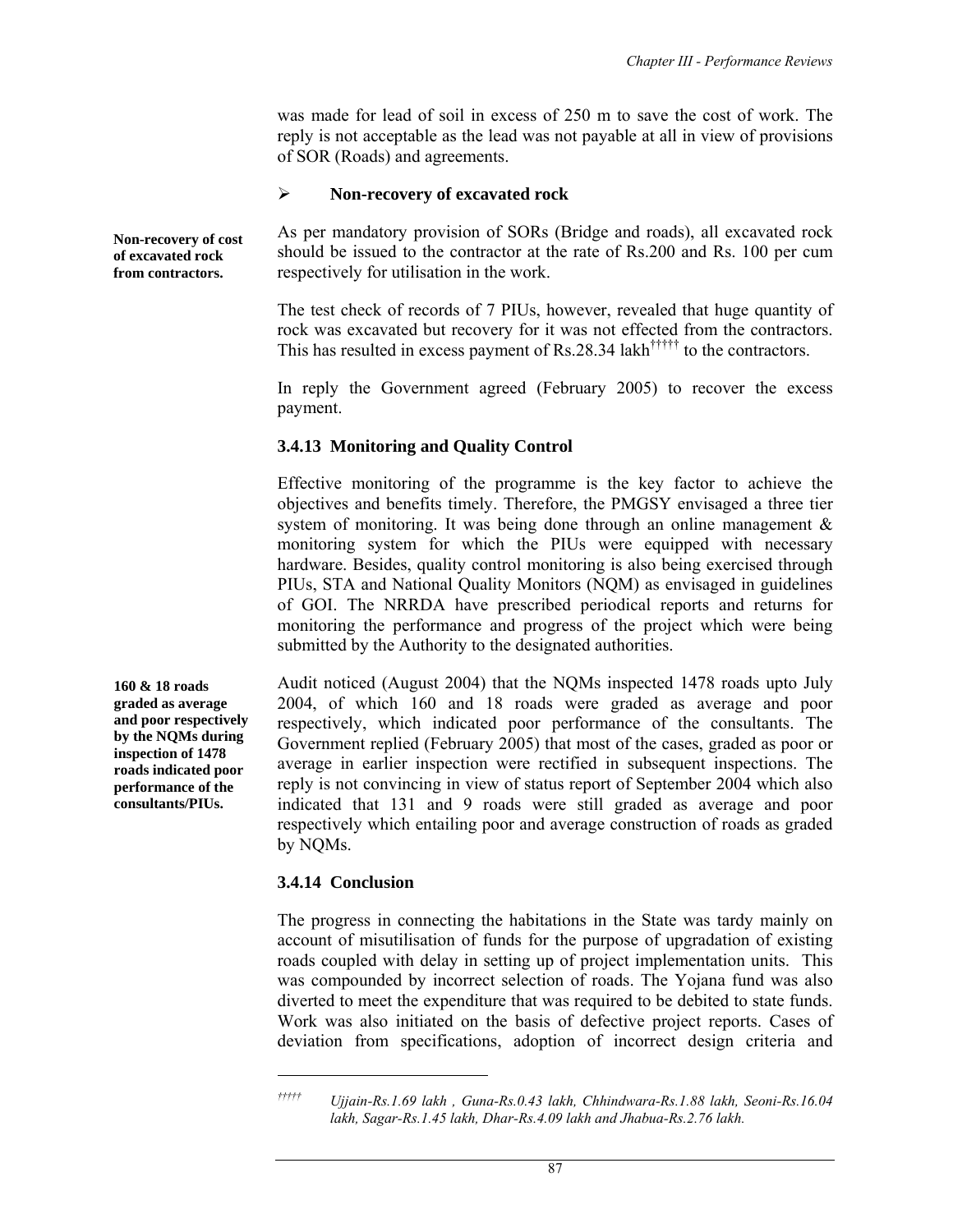application of costlier specifications were noticed and these resulted in escalation of cost. The above deficiencies were indicative of inadequate monitoring and lack of proper quality assurance system.

## **3.4.15 Recommendations**

- $\triangleright$  Monitoring of the project implementation needs to be strengthened for proper utilisation of funds.
- $\triangleright$  In order to verify the checking done in terms of the prescribed percentages, the check measurement registers should be maintained by the Engineers of PIU and Consultants. The software for computation of quantities of items should be standardized.
- ¾ Tender premium excess and excess expenditure against sanctioned amount should be charged to State funds.
- $\triangleright$  Ad hoc enhancement of SOR should be reviewed.
- ¾ Work should be executed strictly as per MORT&H specifications.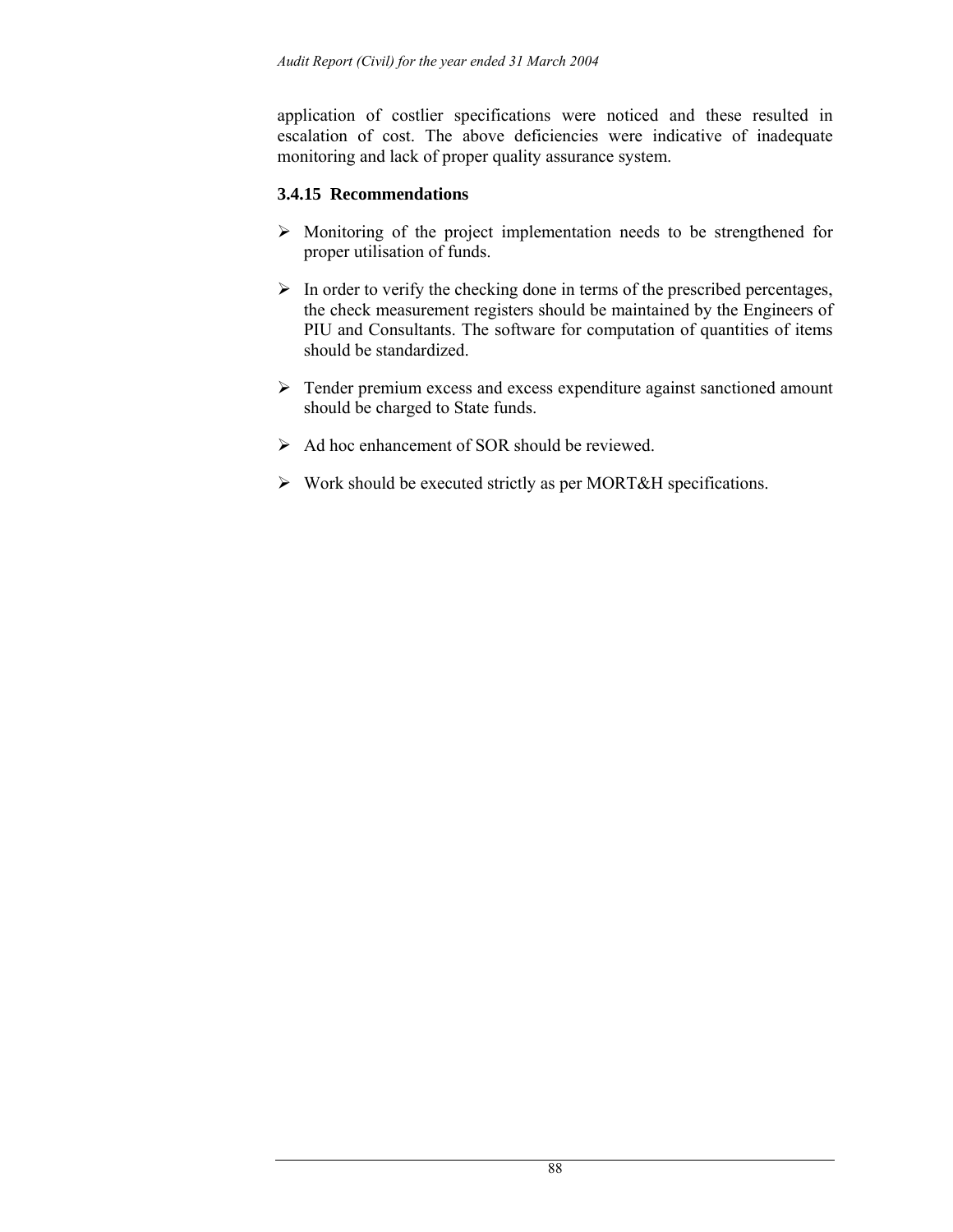# **Urban Administration and Development Department**

## **3.5 Simhastha Mela 2004 Ujjain**

## *Highlights*

*Simhastha Mela at Ujjain, held on the banks of river Kshipra every twelfth year when the 'Brahaspati' enters the 'Singh' Rashi (Leo sign of the Zodiac), is the one of the largest spiritual gathering known to humanity. On this occasion pilgrims congregate in lakhs to Ujjain to have a holy dip in the sacred river Kshipra. The last Simhastha was held during April-May 2004 and was attended by nearly 2.75 crore people.* 

*In order to provide the best of amenities to the pilgrims during the Simhastha Mela 2004, Government of M.P sanctioned action plan amounting to Rs.265.28 crore for different activities like maintenance of law and order, construction of roads, bridges, stop dams, ghats etc and for development of facilities related to accommodation, public health, electricity, drinking water, sanitation etc. An expenditure of Rs.239.54 crore was incurred till June 2004.* 

### *Significant findings of the review are given below:*

**Unauthorised expenditure of Rs.26.50 crore was incurred on 114 works without sanction of Ministerial sub committee.** 

*(Paragraph 3.5.5)* 

**An amount of Rs.2.76 crore was drawn in March 2004 of which only an amount of Rs.54 lakh was utilised by the time of completion of Simhastha Mela and the balance of Rs.2.22 crore has not been returned back to the Government.** 

*(Paragraph 3.5.5)* 

**Executing the pumping main with costlier DI Pipe instead of PSC pipe resulted in enhancement of capital cost by Rs.8.48 crore.** 

*(Paragraph 3.5.7)* 

**Extra expenditure of Rs.3.62 crore due to allotment of work at higher rates.** 

*(Paragraph 3.5.10)* 

**Unfruitful investment of Rs.26.22 crore in construction of 8 roads owing to inadequate quality surveillance.** 

*(Paragraph 3.5.10)*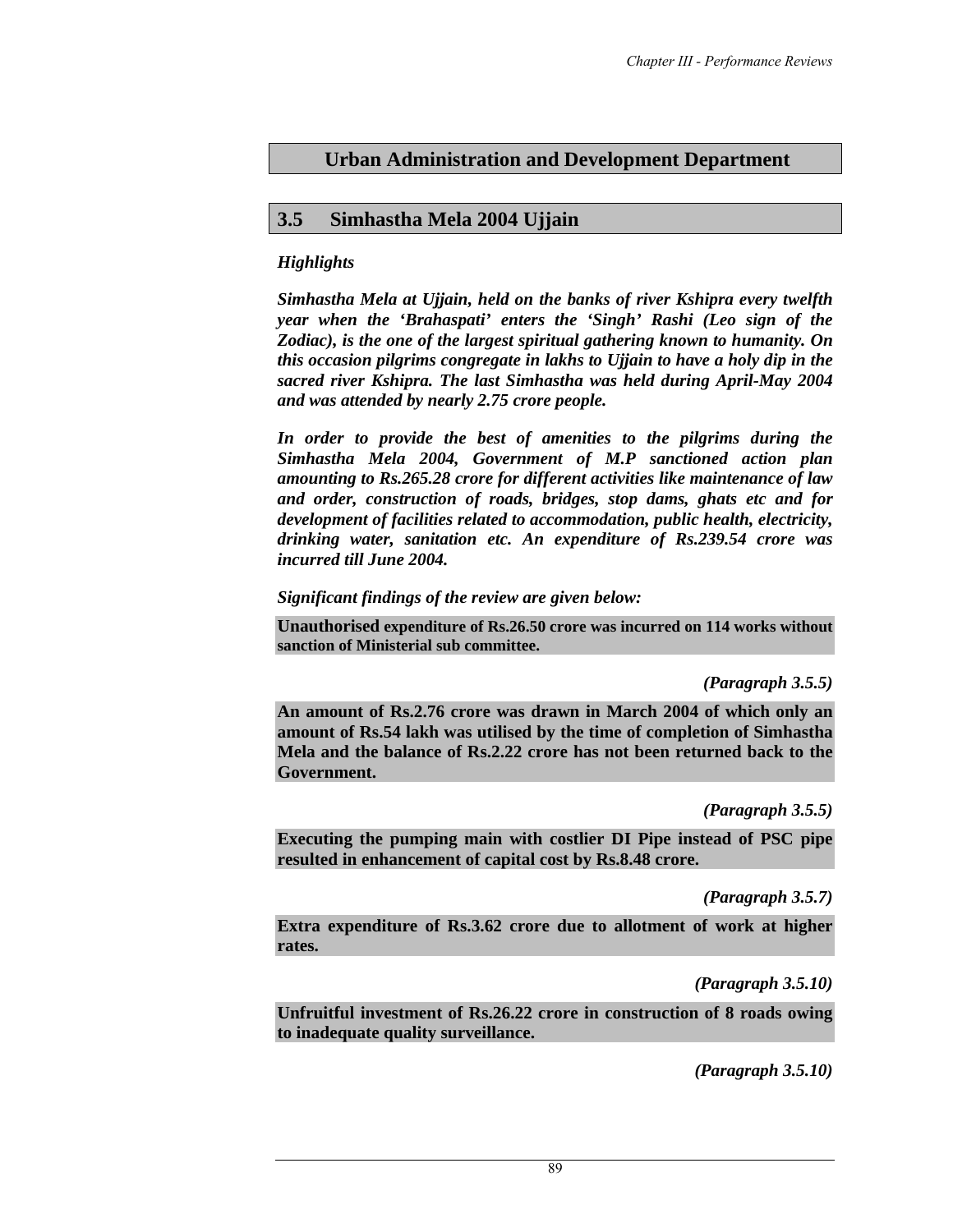**Failure of Unhel-Ujjain (26.6 km) road constructed at a cost of Rs. 4.05 crore between June 2002 and April 2004 to last its designed life due to inadequate quality control and lack of supervision.** 

*(Paragraph 3.5.10)* 

**Due to non adherence to the specification extra expenditure of Rs.1.04 crore was incurred.** 

*(Paragraph 3.5.11)* 

**Undue financial aid of Rs.3.10 crore to contractors on account of payment of secured advances on maxphalt and down graded metal without provision in agreements.** 

*(Paragraph 3.5.11)* 

### **3.5.1 Introduction**

The Simhastha Mela 2004 was held between 5 April to 4 May 2004. Accordingly, the period from 21 March to 19 May 2004 was notified as 'Mela' period. The Mela area, spread over 2152 hectares, consisting of the entire Ujjain city and 14 villages and 4 railway stations (Chintaman Ganesh, Pingleshwar, Vikram Nagar and Naikhedi) was divided into 5 Zones and 19 sectors to accommodate three crore of devotees, 'sants' and 'akhadas'.

## **3.5.2 Organisational Setup**

In order to provide the frame work for proper management and to ensure smooth conduct of the Simhastha Mela 2004 at Ujjain, various Committees $\delta$ were constituted to formulate policy and to guide and advise the District Administration and Mela Officer (MO). Government delegated (September 2001) financial powers to the HPC for according administrative sanctions.

Responsibility of execution of works pertaining to the Simhastha Mela 2004 were entrusted to 18 implementing agencies comprising Government Departments, local and autonomous bodies as detailed below:

|    | <b>Name of Committee</b>          | Chairman                             |
|----|-----------------------------------|--------------------------------------|
|    | Central Committee                 | <b>Chief Minister</b>                |
|    | Ministerial Sub Committee         | <b>Chief Minister</b>                |
| 3. | Secretaries Level Committee       | Chief Secretary                      |
| 4. | Local Committee                   | Minister Incharge of Ujjain District |
| 5. | <b>Funds Management Committee</b> | Minister, Public Works Department    |
| 6. | <b>High Power Committee</b>       | Commissioner, Ujjain                 |

 $\overline{\phantom{a}}$ *\$*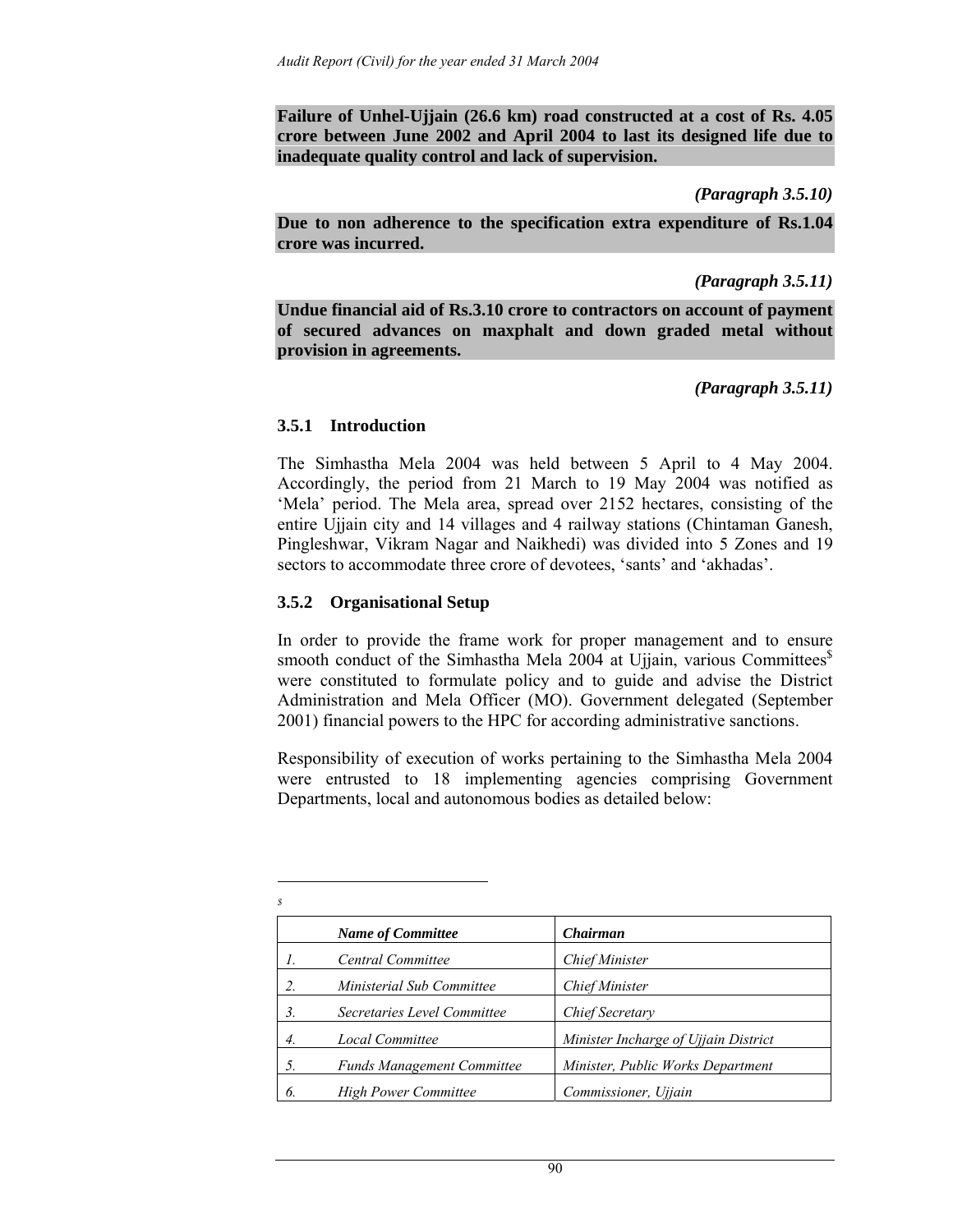| <b>Name of Department</b>                       | <b>Responsibility given</b>                                                                                                             |  |  |  |  |
|-------------------------------------------------|-----------------------------------------------------------------------------------------------------------------------------------------|--|--|--|--|
| Urban Administration<br>and<br>Development      | Release of funds including overall supervision and<br>monitoring of the arrangements for the fair.                                      |  |  |  |  |
| Public works                                    | Construction/ improvement of roads and bridges<br>outside of the municipal limit of Ujjain city.                                        |  |  |  |  |
| Public Health Engineering                       | Storage and supply of drinking water and sanitation<br>facilities.                                                                      |  |  |  |  |
| <b>Water Resources</b>                          | Provision of adequate water to river Kshipra for<br>Simhastha Snans and construction of ghats on the bank<br>of river Kshipra.          |  |  |  |  |
| Medical and Health                              | To provide medical and health facilities.                                                                                               |  |  |  |  |
| Home Department                                 | Maintain law and order, control of traffic and the<br>crowd apart from Bomb detection and watch on<br>antisocial elements in Mela area. |  |  |  |  |
| School & Higher education                       | To maintenance of school/college buildings for housing<br>the force and providing volunteer service.                                    |  |  |  |  |
| Tourism Department                              | To explore possibility for development of tourism.                                                                                      |  |  |  |  |
| General Administration                          | Acquisition of land for Mela and overall administrative<br>control.                                                                     |  |  |  |  |
| Dharmasya                                       | Renovation and maintenance of religious buildings<br>within mela area                                                                   |  |  |  |  |
| Public relations                                | To provide wide publicity to the event and generate<br>revenue through advertisements.                                                  |  |  |  |  |
| II-Local and autonomous bodies                  |                                                                                                                                         |  |  |  |  |
| Municipal corporation                           | Construction and maintenance of roads and providing<br>civil amenities.                                                                 |  |  |  |  |
| MP State electricity board                      | Supply and maintenance of electricity.                                                                                                  |  |  |  |  |
| <b>EPCO</b>                                     | Preparation of study reports<br>for maintenance of<br>environment in Ujjain                                                             |  |  |  |  |
| Development authorities and<br>Nagar panchayats | Construction work relating to Simhastha.                                                                                                |  |  |  |  |
| Samiti Mahakaleshwar<br>Temple                  | Improvement and renovation of temple.                                                                                                   |  |  |  |  |
| Kalidas Academy                                 | Cultural activities.                                                                                                                    |  |  |  |  |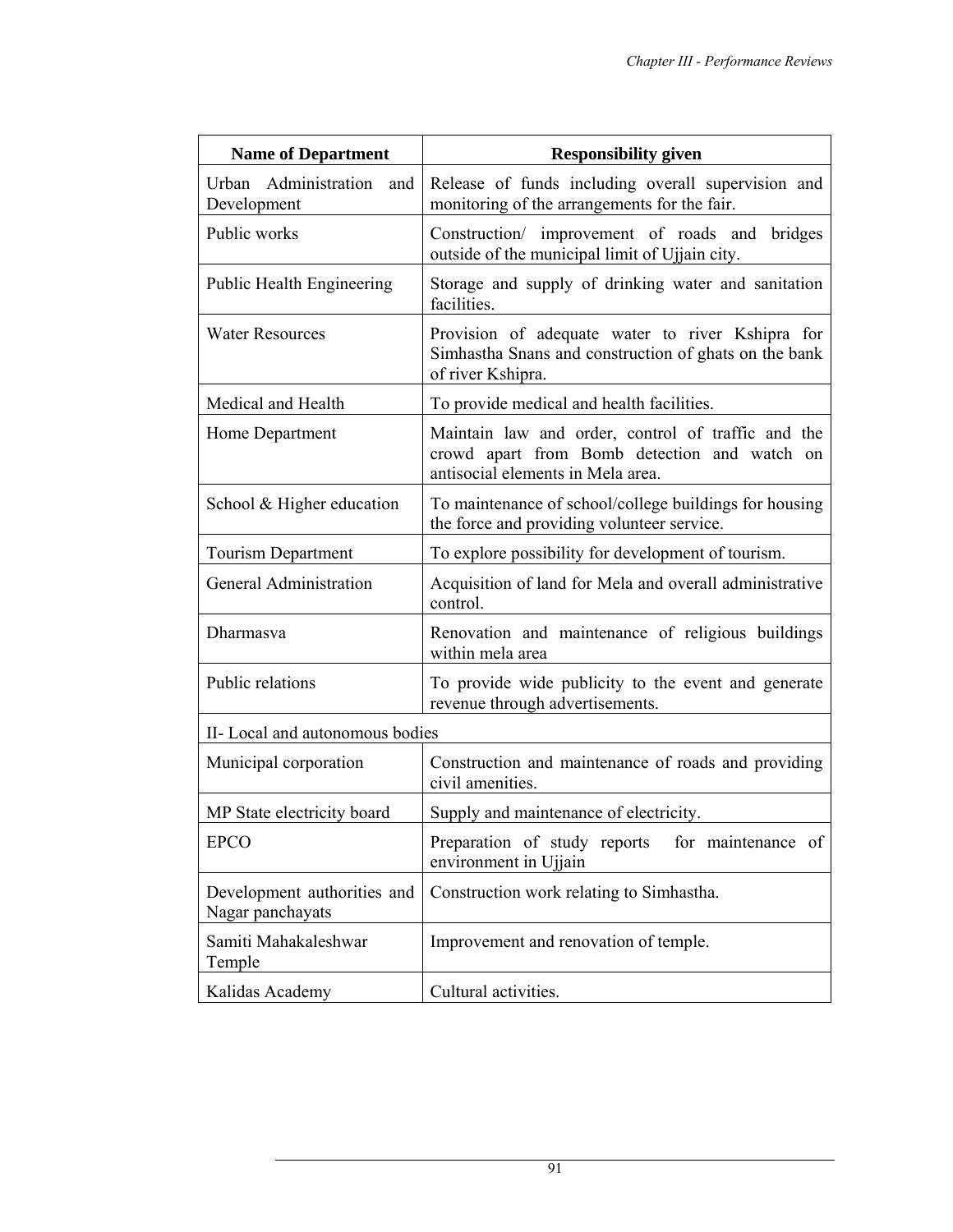# **3.5.3 Audit Coverage**

Funds for managing the mela were provided to 23 Government Departments (Offices) and 11 Local and Autonomous bodies. Out of these records of 16 offices‡‡‡‡‡ for the period 2001-04 were test checked during October 2003 to January 2004 and May to July 2004. The works allotted to the Municipal Corporation, Vikas Pradhikaran and Autonomous bodies were not covered in this review.

# **3.5.4 Audit Objective**

The main objective of this review were to examine:

- $\triangleright$  the methodology of preparation of action plan and release of funds.
- $\triangleright$  the effectiveness of expenditure on works.
- $\triangleright$  the system of quality assurance of construction works.
- $\triangleright$  the utility and use of infrastructure created after Simhastha Mela 2004.

## **3.5.5 Financial Management**

The Action Plan containing departmental proposals for making the arrangements during the mela and the estimated amount required for implementation of the plan were submitted by the departments to Ministerial Sub Committee (MSC) for sanction, through the MO and Commissioner, Urban Administration and Development Department (CUAD). The complete Action Plan for Rs.265.28 crore was sanctioned (2001-2004) by the MSC, expenditure of Rs.239.54 crore had been incurred till June 2004.

Audit observed that:

 $\overline{a}$ 

Though the Simhastha mela ended in May 2004, the accounts of expenditure were not finalised as of September 2004. The MO stated that due to non receipt of accounts from the concerned departments, the accounts could not be finalised.

An amount of Rs.4.04 crore§§§§§ provided as advances during 2002-2004 to employees and associated agencies working with the Commissioner, Public Relation, the District Public Relations Officer, Ujjain and the Superintendent

*<sup>‡‡‡‡‡ 1.</sup>Commissioner Urban Administration and Development Bhopal,2. Commissioner Jansampark Bhopal, 3. Mela Officer Ujjain, 4. Chief Medical and Health Officer, Ujjain, 5.Superintendent of Police Ujjain, 6. Principal, Polytechnic Ujjain, 7. Principal Ayurvedic College, Ujjain 8. MPSEB, 9. CE, PWD Ujjain, 10. EE PWD Division No.1, 11. Division No.II, 12. Bridge Division, 13. Water resources division, 14. PHE Project Division, 15. PHE Rural Division, 16. PHE (Mechanical) Division Ujjain.* 

*<sup>§§§§§ 1).</sup> Commissioner, Public Relation Rs. 1.92 crore 2) District Public Relation Officer, Ujjain Rs. 0.20 crore 3) Superintendent of Police, Ujjain Rs.1.92 crore.*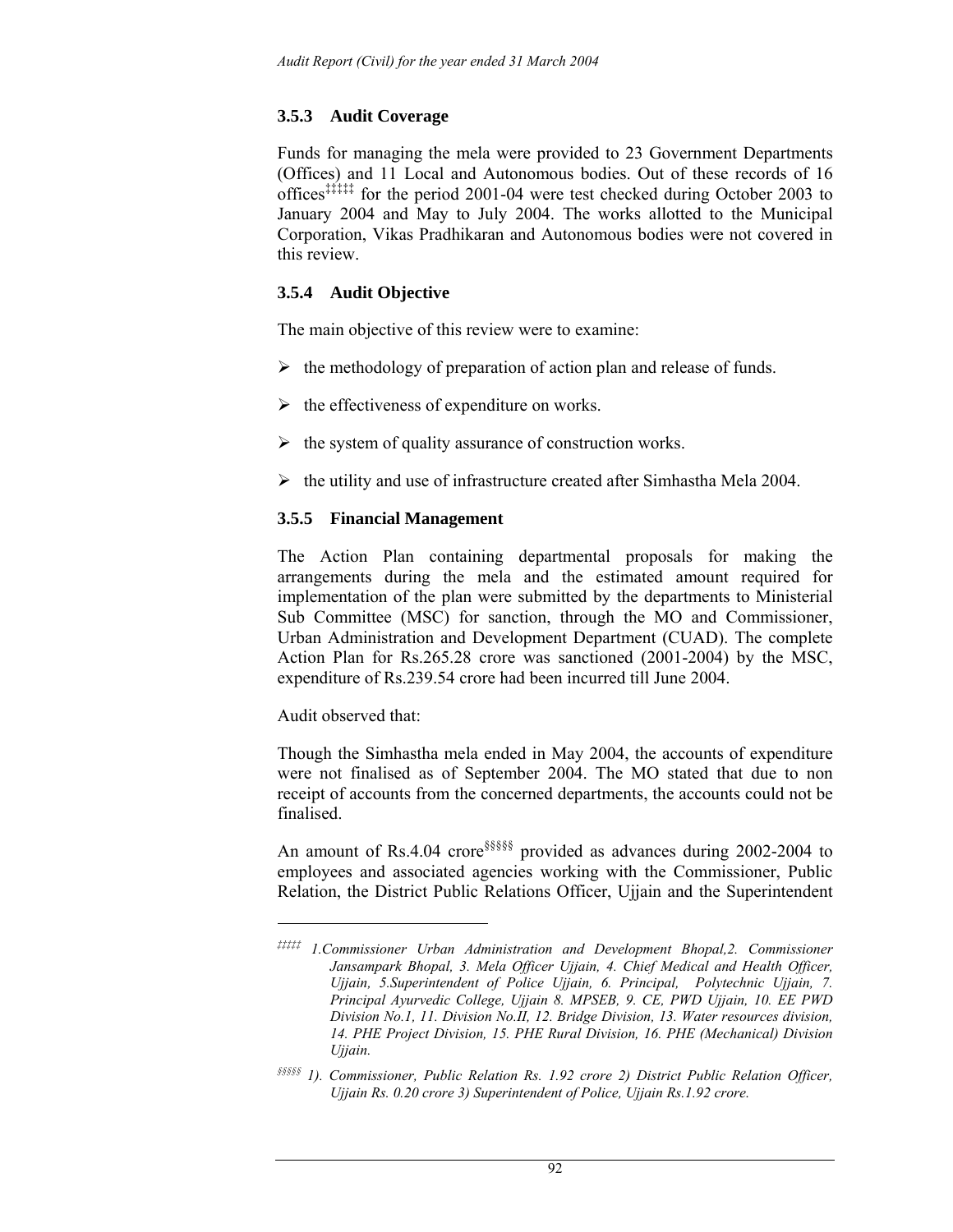of Police, Ujjain was not finally adjusted as of August 2004. Non-adjustment of advances within the prescribed time limit of three months was a violation of the provisions of the Treasury Rules.

## ¾ **Execution of works without obtaining sanction of MSC**

One hundred fourteen works costing of Rs.26.50 crore as per details given in **Appendix-XXXIX**, were not included in the sanctioned action plan but were executed by the departments without obtaining the sanction of the MSC. Of these, 84 works costing Rs.13.16 crore were executed by diverting the savings from other sanctioned works and 30 works costing Rs.13.34 crore were executed without availability of budget provisions, in disregard of the provisions of the Financial Code. The MSC accorded expost-facto approval for 107 works costing Rs.17.67 crore in January 2005 and recommended allotment of Rs.10.79 crore to the 18 implementing agencies.

### ¾ **Irregular advance payment**

With the object of meeting the immediate local requirements and timely completion of the essential works during Simhastha Mela 2004, the Government had created a Contingency Fund at State Level with a grant of Rupees three crore, under 'Simhastha Mela 2004 Contingency Fund Rules 2004' (March 2004). Expenditure was to be incurred from the Fund on the items approved by the "Funds Management Committee" under the chairmanship of the Minister of Public Works. A test-check of records of the Commissioner, Ujjain (July and September 2004) revealed that an amount of Rupees three crore was drawn from the treasury and kept in a current account opened (March 2004) in a Bank for the purpose. An amount of Rs.1.24 crore was sanctioned and paid (May 2004) by the Commissioner, Ujjain, to the District Commandant, Home Guards, Ujjain as an advance, for payment of honorarium and diet money etc, to the home guards for their deployment during the mela, without the approval of the Fund Management Committee. The amount of advance was not recouped by the department as of September 2004. The remaining amount of Rs.1.76 crore was, however, remitted into treasury (July 2004) at the instance of audit. Thus, the advance payment of Rs.1.24 crore, paid without obtaining the sanction of competent committee, was irregular.

### ¾ **Non-receipt of utilisation certificates**

Government sanctioned (March 2004) Rs.30 crore as a grant -in -aid to Local and Autonomous Bodies for making arrangements for Simhastha Mela. Of this, Rs.29.79 crore were actually released to the Local and Autonomous Bodies (March 2004).

According to the sanctions issued by HPC the utilisation certificate for the grant-in-aid was required to be furnished after completion of event. Audit

**Unauthorised expenditure of Rs.26.50 crore on execution of unsanctioned works.** 

**An advance payment of Rs.1.24 crore was made without competent sanction.** 

**Utilisation Certificates for Rs.25.16 crore were not received.**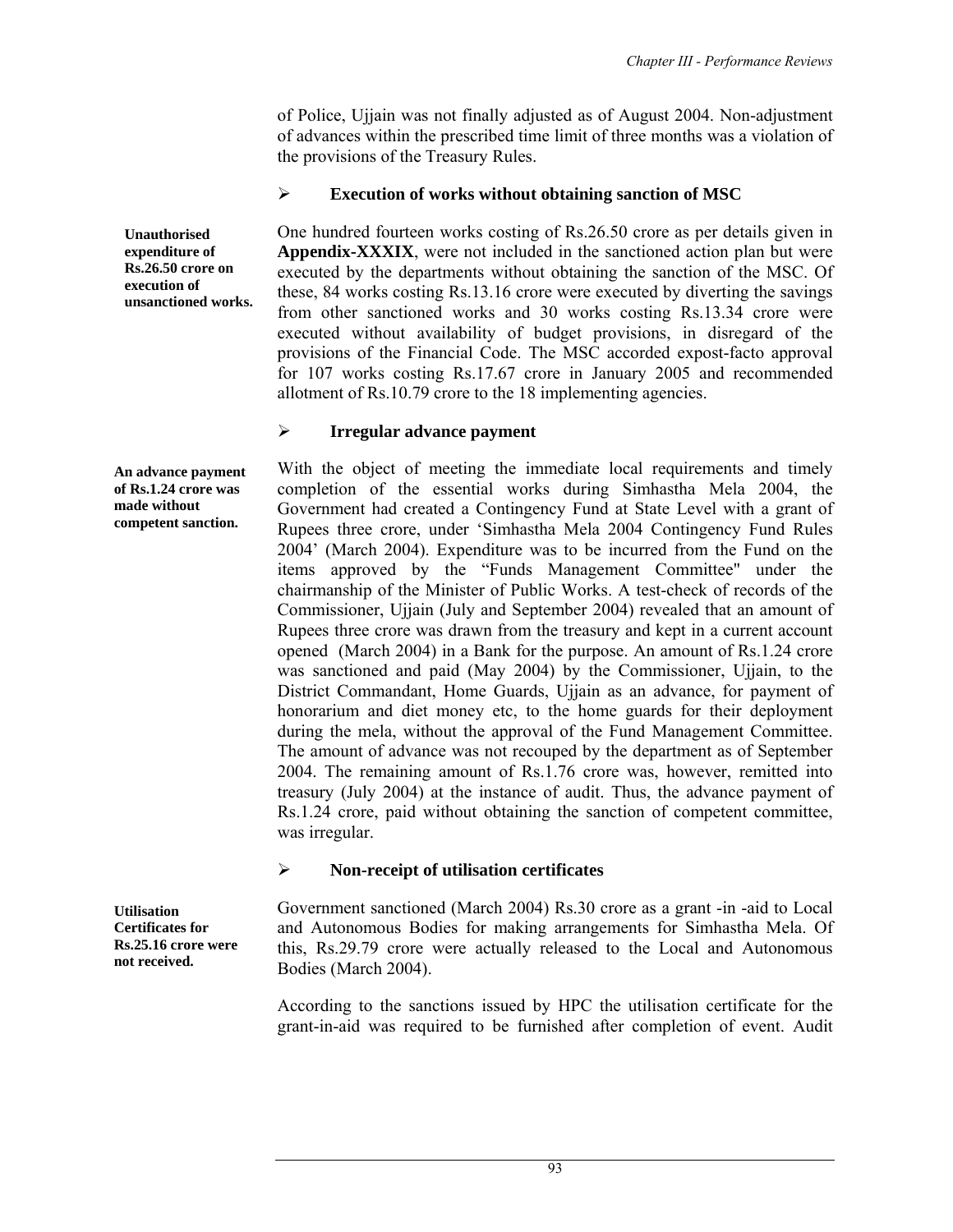observed (September 2004) that utilisation certificates for Rs.25.16 crore\*\*\* were not furnished as of September 2004 by 8 institutions although the Simhastha mela concluded in May 2004.

#### ¾ **Blocking of Simhastha funds**

**Drawal of Rs.2.76 crore in anticipation of requirement.** 

An amount of Rs.2.76 crore drawn from the treasury (March 2004) for execution of works was deposited in bank accounts (March 2004). Of this, only Rs.0.54 crore were utilised (April and May 2004) and the remaining amount of Rs.2.22 crore was lying unutilised in the bank. Despite completion of Simhastha Mela in May 2004, the amount has not been remitted back to Government.

On this being pointed out the MO replied that the amount was deposited in bank to meet the requirement of funds during Simhastha Mela 2004.

### ¾ **Amount not deposited in Treasury**

The amount of Rs.1.10 crore received from the Indian Oil Corporation (IOC) (February, April and June 2004) was not credited into the treasury but kept in a bank account, out of which a payment of Rs.0.76 crore on purchase and erection of the signages was made in contravention of the provision of the treasury rules. The remaining amount Rs.0.34 crore was lying in the bank account (September 2004).

### **3.5.6 Improvement of infrastructure – construction of hospital**

#### ¾ **Unfruitful investment due to non completion of hospital building**

For construction of hospital building and providing Ayurvedic Medical facilities in the Mela Area an amount of Rs.1.15 crore was approved by the MSC (June 2002).

Test-check of the records of the Principal, Ayurvedic college, Ujjain (September 2004) revealed that the construction work of the hospital building was not completed within the scheduled period (October 2003). The construction agency required further funds of Rs.0.55 crore on account of changes of design and increase of 1094 sq metre in the construction area (April 2004). Non-completion of the hospital building during the period of Simhastha-2004 deprived the pilgrims of the benefit of Ayurvedic treatment. Besides, the investment of Rs.1.03 crore remained unfruitful.

The department confirmed the non completion of construction of hospital.

**Unfruitful investment of Rs.1.03 crore due to non completion of hospital building.** 

 $\overline{\phantom{a}}$ 

*<sup>\*\*\*\*\*\*</sup> Municipal Corporations Dewas:Rs.0.50 crore, Ujjain: Rs.16.41 crore, Nagar Panchayat Omkarkeshwer :Rs.0.30 crore, Maheshwear:Rs.0.30 crore, Barnagar:Rs.0.22 crore, Ujjain Development Authority:Rs.2.16 crore, Indore Development Authority:Rs5.00 crore and Collector Ujjain :Rs.0.27 crore.*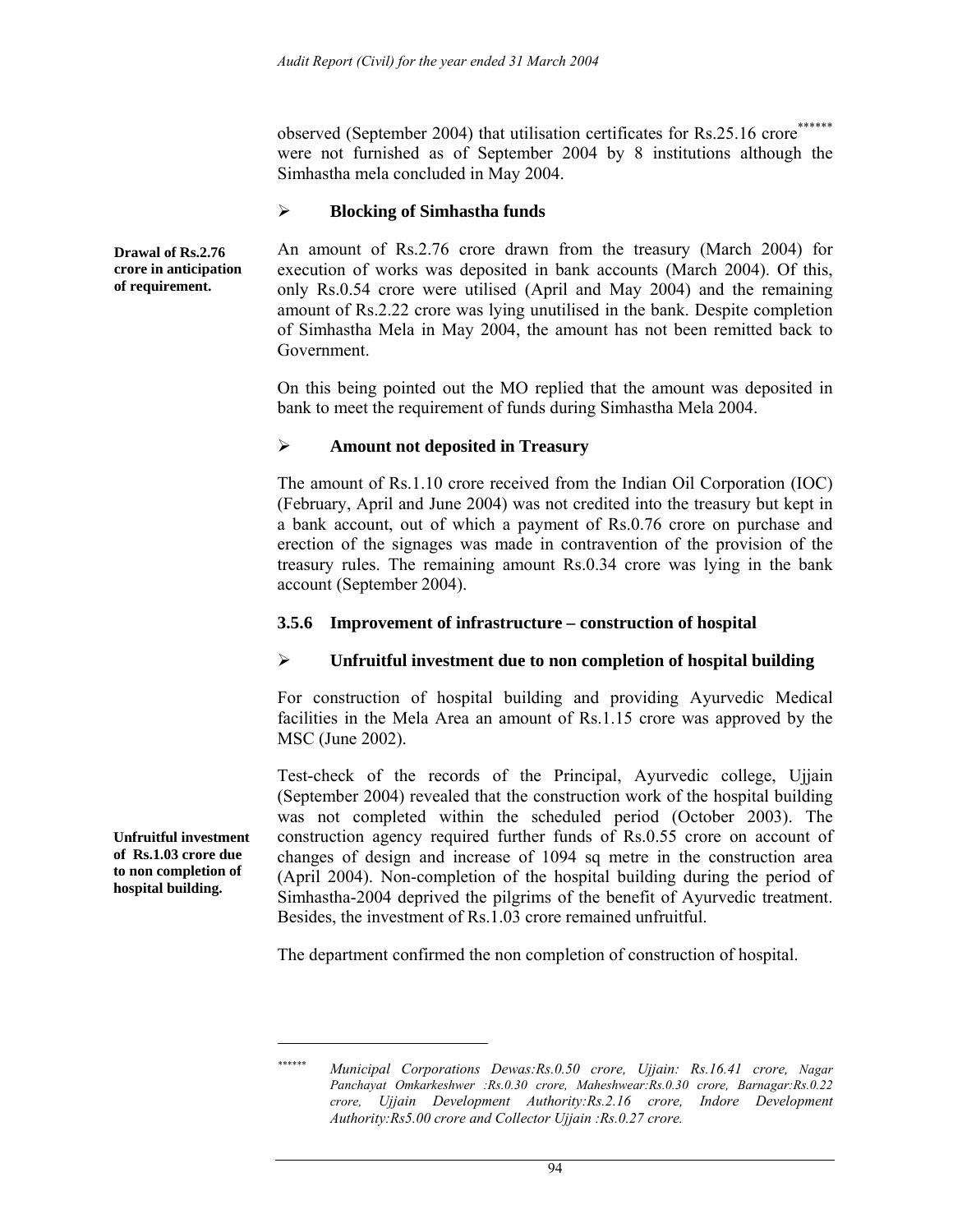# **3.5.7 Improvement of infrastructure-supply of drinking water**

### ¾ **Irregularities in execution of augmentation of Ujjain Water Supply Scheme**

In order to provide drinking water for the projected population of 6.36 lakh of Ujjain city in the year 2011 at 135 litre per capita daily (LPCD) and fulfillment of the requirement of water for pilgrims visiting the Simhastha mela 2004, the augmentation of the existing (56 MLD) water supply scheme (Gambhir Project Phase-II) for additional supply of 27.50 MLD of water was administratively and technically approved (December 2001) by the Commissioner, Ujjain and the CE for Rs.29.55 crore and subsequently revised to Rs.23.93 crore. Audit observed that the project was designed only for 8 years against the norms of 30 years and taken up without clearance from Central Public Health Environmental Engineering Organisation (CPHEEO), GOI. An amount of Rs.21.85 crore was spent on the scheme as of June 2004.

On this being pointed out, the EE stated that the technical comments of CPHEEO were followed while preparing the scheme and, it was an augmentation scheme designed to meet the additional requirement. Reply was not tenable as the clearance from CPHEEO is mandatory and augmentation schemes are also required to be designed for a period of at least 30 years.

It was also observed that as per the existing procedure, the cost of the project was to be borne by the Municipal Corporation and the State Government in the ratio of 70:30. It was, however, observed that the entire cost of the project was borne by the State Government and charged to Simhastha Mela. The Chief Engineer stated that the scheme was prepared for Simhastha Mela and was not an augmentation scheme. The reply was incorrect as the scheme was providing drinking water to Ujjain city since April 2004 and the corporation was realising revenue from supply of water from this augmentation scheme.

As per the project report, after completion and commissioning, the scheme was to be handed over to the Municipal Corporation for operation and maintenance. The Simhastha Mela HPC rejected (January 2004) the demand of the PHE department for additional funds of Rs.1.25 crore for operation and maintenance of the scheme. However, the division incurred an expenditure of Rs.1.95 crore during January to July 2004 by diverting funds provided for construction works. The said amount was neither reimbursed nor was the scheme taken over by the Municipal Corporation as of August 2004 on the ground of non-availability of funds and manpower. Moreover, the Commissioner, Ujjain demanded (July 2004) additional grant for operation and maintenance from Government which had not been sanctioned as of September 2004.

**Execution of pumping main with costlier DI pipe resulted in enhancement of capital cost by Rs.8.48 crore.** 

According to the DPR and Manual on water supply and treatment, PSC pipes were recommended (June 2001) suitable for the pumping main. However, the provision of PSC pipes was changed (December 2001) to DI Pipe in the estimates on the ground that it can take more variation in internal pressure, water hammer, and has less maintenance cost. The department had procured 16794 M of DI pipes of 800 mm dia and 2349 M of 600 mm dia at an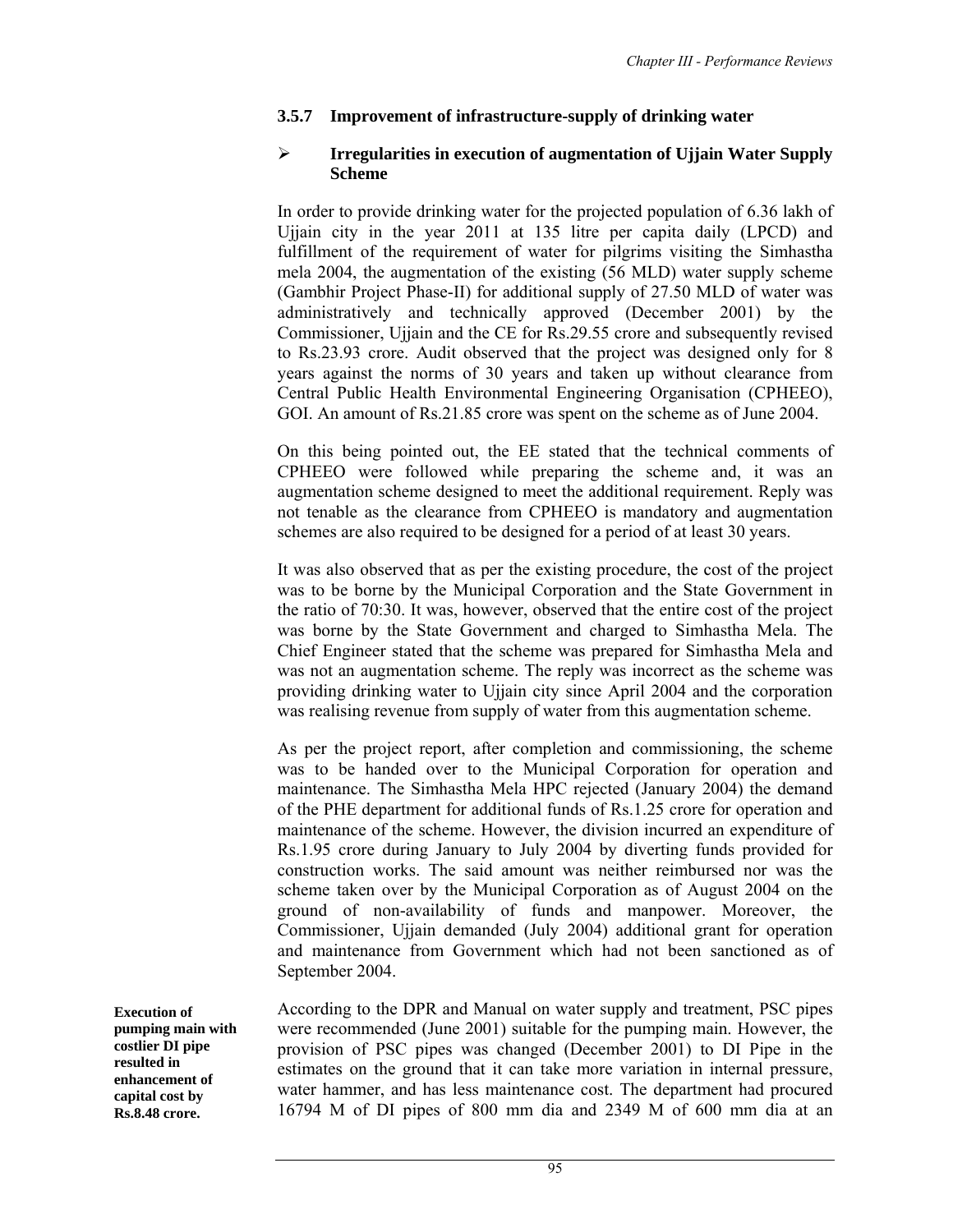aggregate cost of Rs.14.30 crore as against the cost of PSC pipes of Rs.5.82 crore. Thus, executing the pumping main with costlier DI pipes instead of the economical alternative of PSC pipes resulted in enhancement of capital cost by Rs.8.48 crore. The Chief Engineer stated that the decision to use DI pipes in place of PSC pipes was taken at Government level. The reply was not tenable as the decision for use of PSC pipes was taken in the Ministerial level committee headed by H'ble CM, which could not be changed in favour of DI pipes by the department without the approval of the Ministerial level Committee.

According to the conditions of supply order the firm was to supply pipes through road transport but payment to the supplier was to be limited to the railway freight of Rs.1874.20 per MT. Audit scrutiny revealed that payment at the rate of Rs.2342.80 per MT was made resulting in excess payment of Rs.22.85 lakh. **Incorrect application of rates resulted in excess payment of Rs.22.85 lakh.** 

> Rules provide that purchase should be made through the Director General of Supplies and Disposals (DGSD). The EE, however, procured an additional quantity of 1298 M (800 mm dia) DI pipes in November 2003 at a cost of Rs.1.08 crore through MPLUN at higher rates as compared to the rates of DGSD resulting in extra cost of Rs.11.62 lakh. Further, the pipes were exempted from Central excise duty (CED) yet payment of Rs.7.35 lakh was made to the supplier on account of CED.

### **3.5.8 Water Supply arrangements at various sites of Panchkoshi Yatra**

The Commissioner, Ujjain accorded administrative approval for Rs.2.08 crore in November 2003 and March 2004 for water supply arrangements at various sites of Panchkoshi Yatra held between 14 April to 19 April 2004. Allotment of Rs.1.90 crore provided to EE, PHE Division Ujjain during 2003-05 was spent by June 2004 and further allotment of Rs.17.68 lakh for clearance of pending liability was demanded which was not provided as of August 2004.

Audit scrutiny revealed that the requirement of MS stands for HDPE water storage tanks was sent to the CE by the EE/SE on 12 November 2003and the CE placed the supply orders to the MPLUN between December 2003 and January 2004. The MPLUN in turn issued supply orders on 9 February 2004 which were actually dispatched on 6 March 2004. Consequently, the firm was unable to fabricate and supply the stands in scheduled time upto 8 March 2004. SE placed revised supply orders between 17 March 2004 and 22 March 2004 without taking approval from CE and MO and procured 122 MS stands of higher specifications at a cost of Rs.19.10 lakh from M/s Dewas Udhyog, Dewas at higher rates compared with the rates of MPLUN. Thus, the delayed action on the part of the CE and MPLUN resulted in an extra cost of Rs.15.96 lakh. EE stated that the material was purchased from a Small Scale Industry Unit and the MS stands of MPLUN did not have the bearing capacity necessary to avoid casualties. The reply was not correct as the original orders were placed after considering all aspects and the orders were cancelled only due to non supply of the stands in time.

**Extra cost of Rs.11.62 lakh due to non-**

**utilising the agency of DGSD and irregular payment of Rs.7.35 lakh towards excise duty.** 

**Extra cost of Rs.15.96 lakh on purchase of MS stands at higher rates**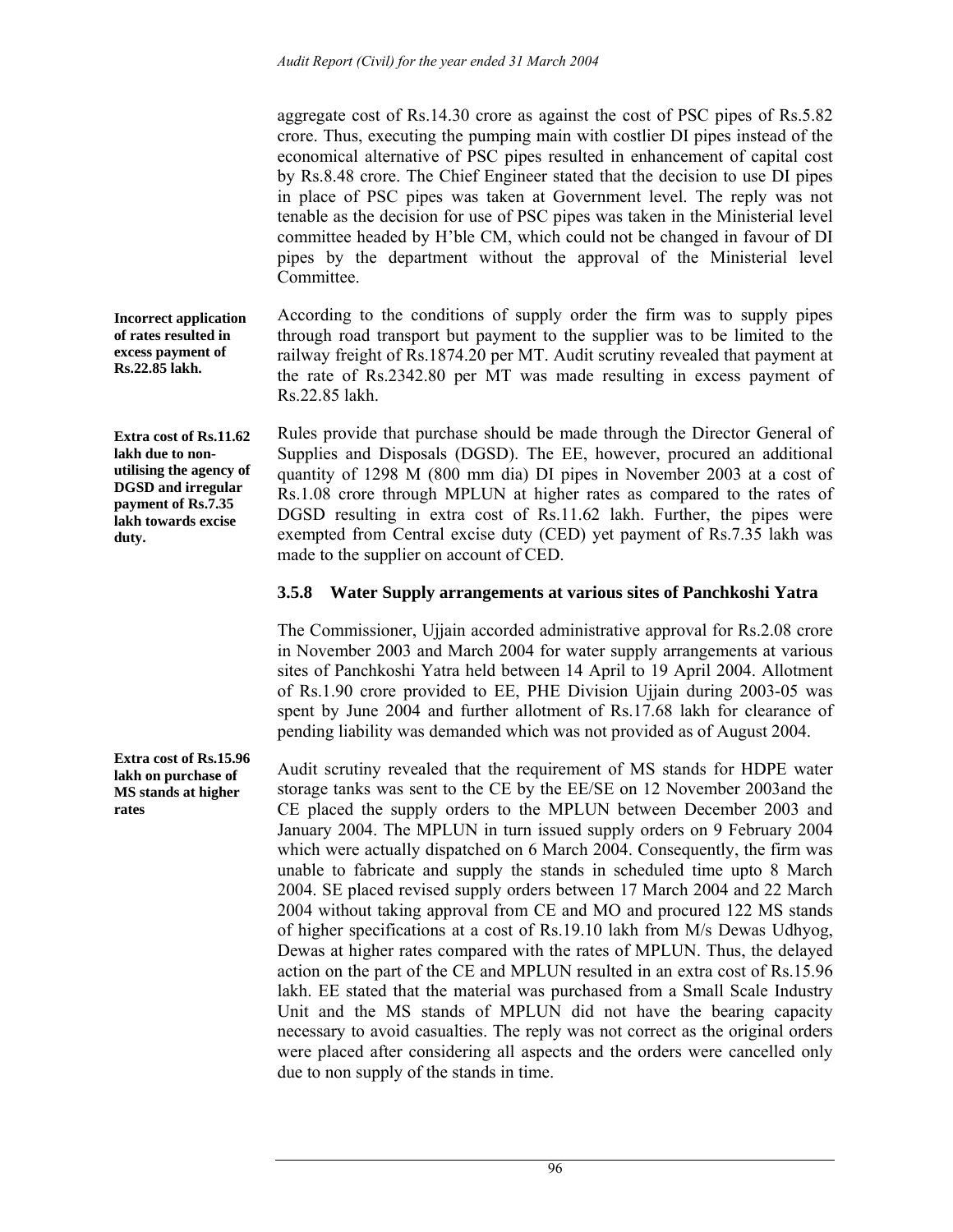# **3.5.9 Improvement of infrastructure -** *Ghats*

# ¾ **Construction and extension of** *Ghats*

Seventy three works relating to construction, extension and development of *Ghats* with total length of 3505 M on the banks of the river Kshipra and stop dams for storage of water in river Kshipra at estimated cost of Rs.7.78 crore were executed and an expenditure of Rs.7.36 crore was incurred till June 2004.

## ¾ **Extra cost due to acceptance of higher rates.**

Administrative approval for Rs.97.34 lakh for construction of 12 *Ghats* on the Right Bank of Kshipra between Ganesh *Ghat* and Railway over Bridge and Rs.29.76 lakh for construction of a *Ghat* at Ram *Ghat* between RD 0 to 70 M were accorded in May 2003. NIT of these works and construction of Saidana *Ghat* in 5 groups were floated on 5 May 2003. The Executive Engineer accepted the tender for one group for construction of Saidana *Ghat* at 1.45 percent above the Unified current schedule of rates (UCSR) in May 2003. In the remaining four groups, the District Planning Committee (DPC) on the recommendation of the EE approved (May 2003) the tenders at higher rates ranging between 19.23 and 19.46 percent above UCSR as compared with the rate of 1.45 percent above UCSR accepted for Saidana *Ghat*. This resulted in extra cost of Rs.22.60 lakh. **Extra cost of Rs.22.60 acceptance of tender** 

> EE stated that these works were to be completed before the rainy season, so there was no time to recall the tender and the time for completion was very short. The reply was not tenable as the division had been asked by Mela Committee for submitting the proposals as early as in 2001-02. The division, however, submitted proposals in May 2003. Thus, inordinate delay on the part of the department and acceptance of tender at higher rates, resulted in extra cost of Rs.22.60 lakh.

# ¾ **Irregular award of piece work**

After approval of DPC (January 2002), the EE issued 27 work orders valuing Rs.42.59 lakh for the work of Karkraj and Angareshwar stop dams on piece work system without invitation of tenders during January 2002 to September 2003 and payment of Rs.40.55 lakh was made.

The award of work on piece work basis in contravention of the manual provisions and without invitation of tender was irregular and led to extra cost of Rs.18.02 lakh as compared with prevailing market rates of 14.21 percent below UCSR 1998 (Ruda Kheda tank-Agt No.11 of 2002-03).

EE stated (August 2004) that these works were carried out due to urgency and after approval of DPC. The reply was not tenable as the DPC was not competent to approve piece work orders valuing Rs.42.59 lakh. Further, though the approval for piece work was received in January 2002, orders were issued upto September 2003 which indicates that there was no urgency of

**Extra cost of Rs.18.02 lakh on execution of work through piece workers.** 

**lakh due to** 

**at higher rates.**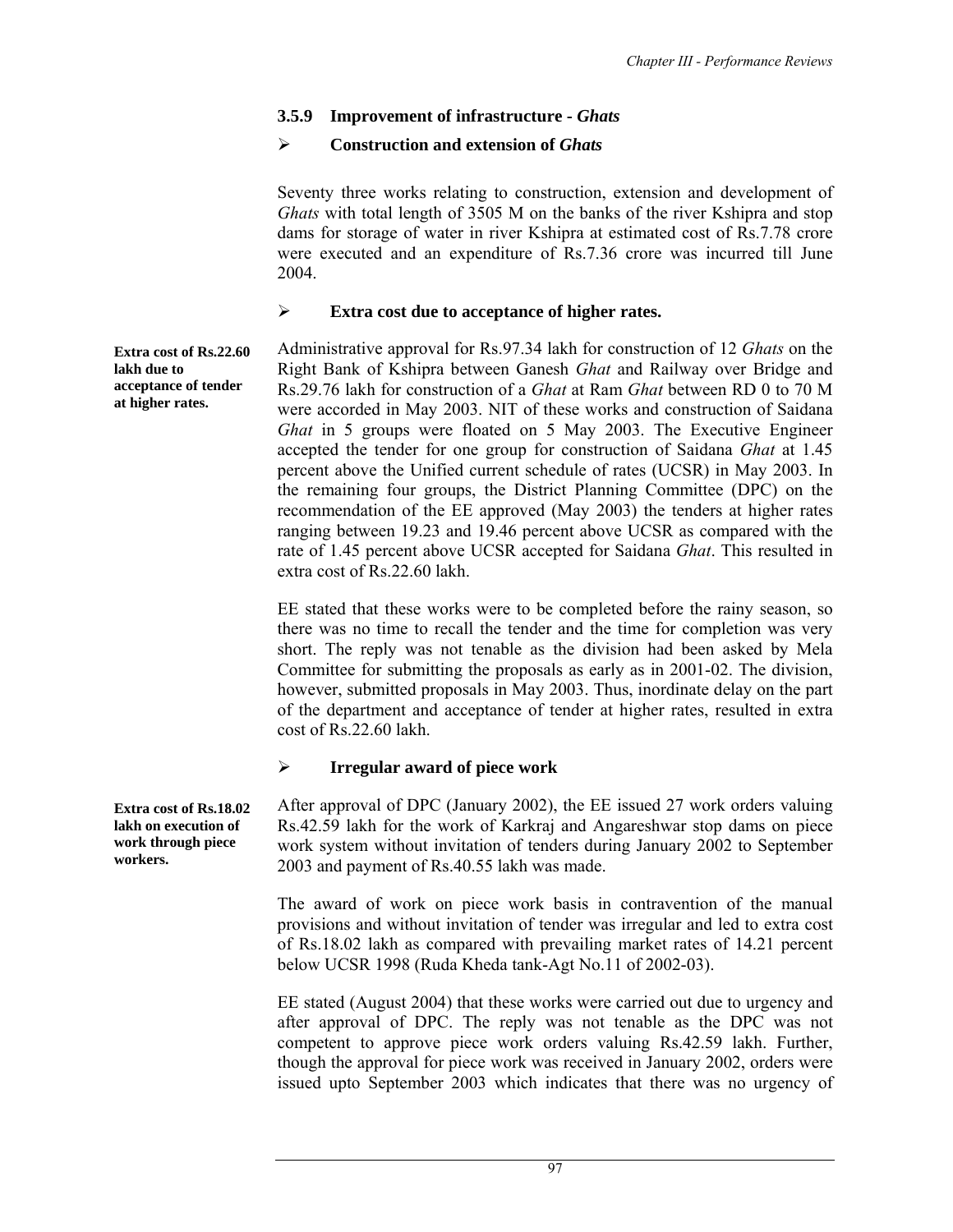work. The case was also not submitted (September 2004) for approval to MSC.

#### ¾ **Inadmissible payment**

The work of construction and development of Ghats estimated to cost Rs.1.84 crore and Rs.23.46 lakh respectively was entrusted to two contractors in February and April 2002 on item rate tenders. Rs.1.70 crore and Rs.21.13 lakh were paid to these contractors as on September 2003. As per UCSR, protection work is the responsibility of these contractors and no extra rate was prescribed for such works. These were to be constructed from excavated material for which the rate of wet excavation and lead were already provided. It was, however, observed that construction and removal of ring bund<sup>•</sup> was taken as a separate item though separate rate had not been prescribed in UCSR for this. Payment of Rs.12.20 lakh was made to the contractors for construction of ring bund which was inadmissible. When pointed out in audit the EE stated that the construction and removal of ring bund was a separate item and necessary for executing the work. The reply was not acceptable as the construction of ring bund was subsumed in the work of construction and this material required with lead for the same work had already been covered in the item rate tender under protection work.

### **3.5.10 Improvement of infrastructure - Construction of roads**

To cope with the unprecedented traffic anticipated during the mela, it was planned to (i) construct and improve outer and inner ring roads within the radius of 10 and 5 Km of Ujjain city and (ii) improve the link roads connecting Ujjain. This envisaged constructing, improving, widening, strengthening and black topping of 37 roads (320 kilometres length) at an estimated cost of Rs.61.22 crore. An expenditure of Rs.69.51 crore was incurred till June 2004.

### ¾ **Improper planning**

 $\overline{\phantom{a}}$ 

Following the experience gained from Simhastha 1980 and 1992, the Commissioner Ujjain had recommended that administrative sanctions for various works for Simhastha Mela 2004 should be issued so as to leave at least a span of 3 years for their timely execution. Administrative sanctions for various roads works were however, issued only 1 to 26 months before the commencement of the Mela as detailed below:

**Irregular payment of Rs.12.20 lakh for construction of ring bunds.** 

<sup>•</sup> *Ring bund: Temporary structure constructed for protection of main pillars/piers which are submerged in water.*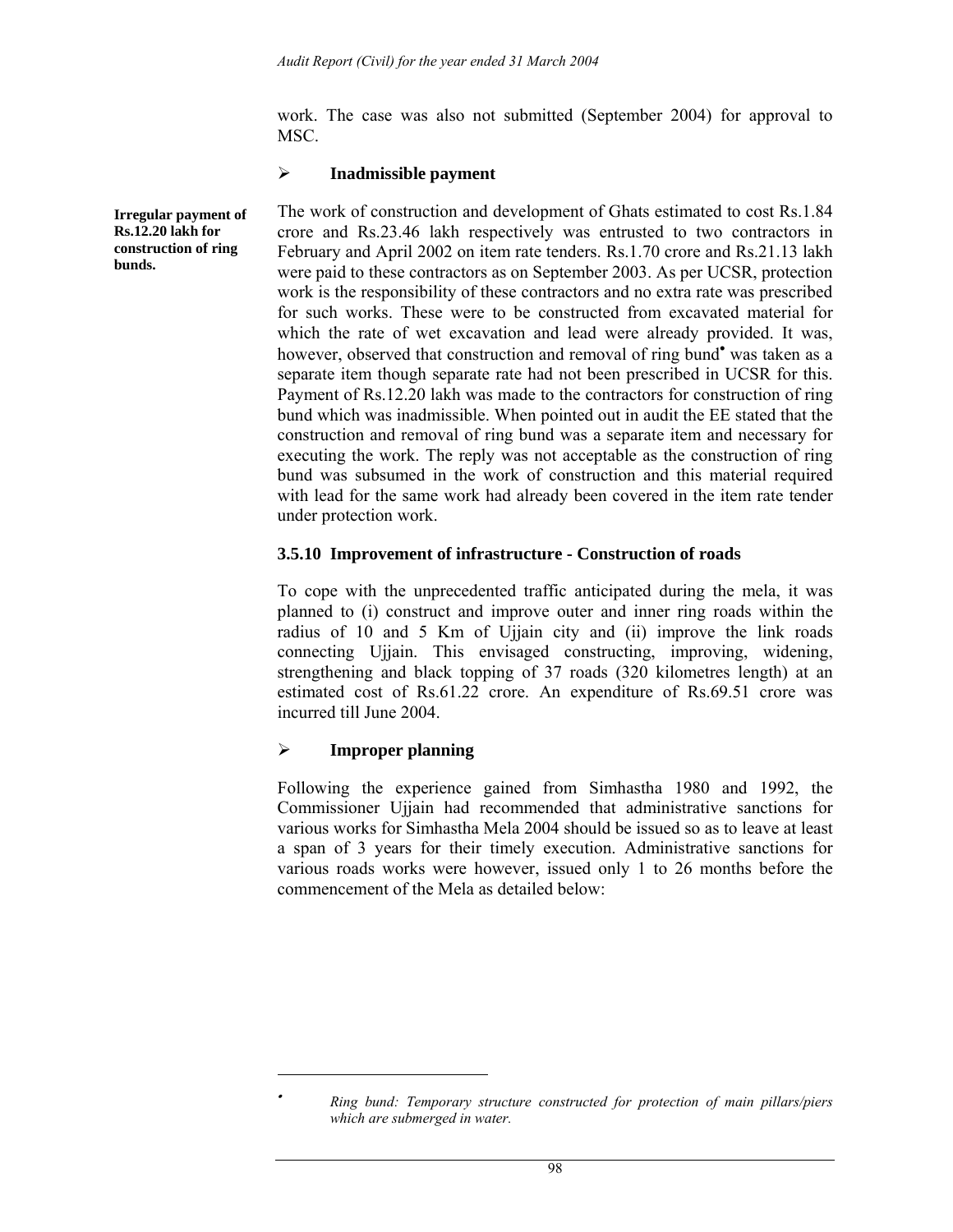| Sl.No.         | Month of A.A<br><b>Sanction</b> | <b>Description of</b><br>works | No. of<br>works | Length<br>in Km | <b>Amount of AA</b><br>(Rs.in crore) | <b>Period available</b><br>for completion |
|----------------|---------------------------------|--------------------------------|-----------------|-----------------|--------------------------------------|-------------------------------------------|
|                | February 2002                   | Road works                     | 20              | 154.80          | 34.54                                | 26 months                                 |
| 2              | June 2002                       | Road works                     | 12              | 131.10          | 22.26                                | 21 months                                 |
|                | February 2004                   | Road works                     |                 | 7.00            | 2.04                                 | 2 months                                  |
| $\overline{4}$ | March 2004                      | Road works                     | 4               | 27.60           | 2.38                                 | month                                     |

This caused a serious strain on the implementing agencies and the roads could only be completed in April 2004 against the targeted month of January 2004.

The delay in submitting the proposals and according administrative sanction coupled with delay in invitation of tenders by implementing agencies left little time to obtain competitive rates which led to allotment of work at higher rates as discussed below:

### ¾ **Extra cost due to allotment of work at higher rates**

The Chief Engineer, West Zone, Indore invited tenders (April 2002) in 5 packages estimated to cost Rs.30.73 crore even before the sanction of estimates between November 2002 and April 2003. The Government accepted the lowest tenders which ranged between 9 and 9.99 percent above SOR in May 2002 on the grounds of urgency. The contractors executed the work and was paid Rs.36.72 crore till May 2004.

Audit scrutiny revealed that MSC in its meeting held on 9 June 2001 had directed PWD department to submit the proposals for construction of roads within 15 days. The department however submitted the proposals on 19 February 2002 i.e. after a lapse of 7 months. HPC accorded administrative approval on 20 February 2002. The works were finally entrusted to contractors in June 2002 for completion between September 2003 and December 2003. These works were actually completed between 31 March and 20 April 2004, after commencement of the Simhastha Mela.

The delay on the part of the department in finalisation of proposals and award of contract left only 18 months (June 2002 to December 2003) time for construction of roads for the executing agencies. Thus, the Public Accounts Committee's (PAC) recommendations (April 2002) regarding availability of atleast 36 months' time for construction of roads was not adhered to.

Scrutiny in audit revealed that the prevailing rates ranged between 12.52 percent below and 1 percent above SOR without escalation payment. Thus acceptance of tenders at 9 and 9.99 percent above with escalation payment was on the higher side and resulted in extra cost of Rs.3.62 crore as per details given in **Appendix-XL***.* 

CE stated that the location of works and also the time of acceptance of packages 1 to 5 are quite different. The reply was not acceptable as due to the insufficient time left with department, the department was not able to get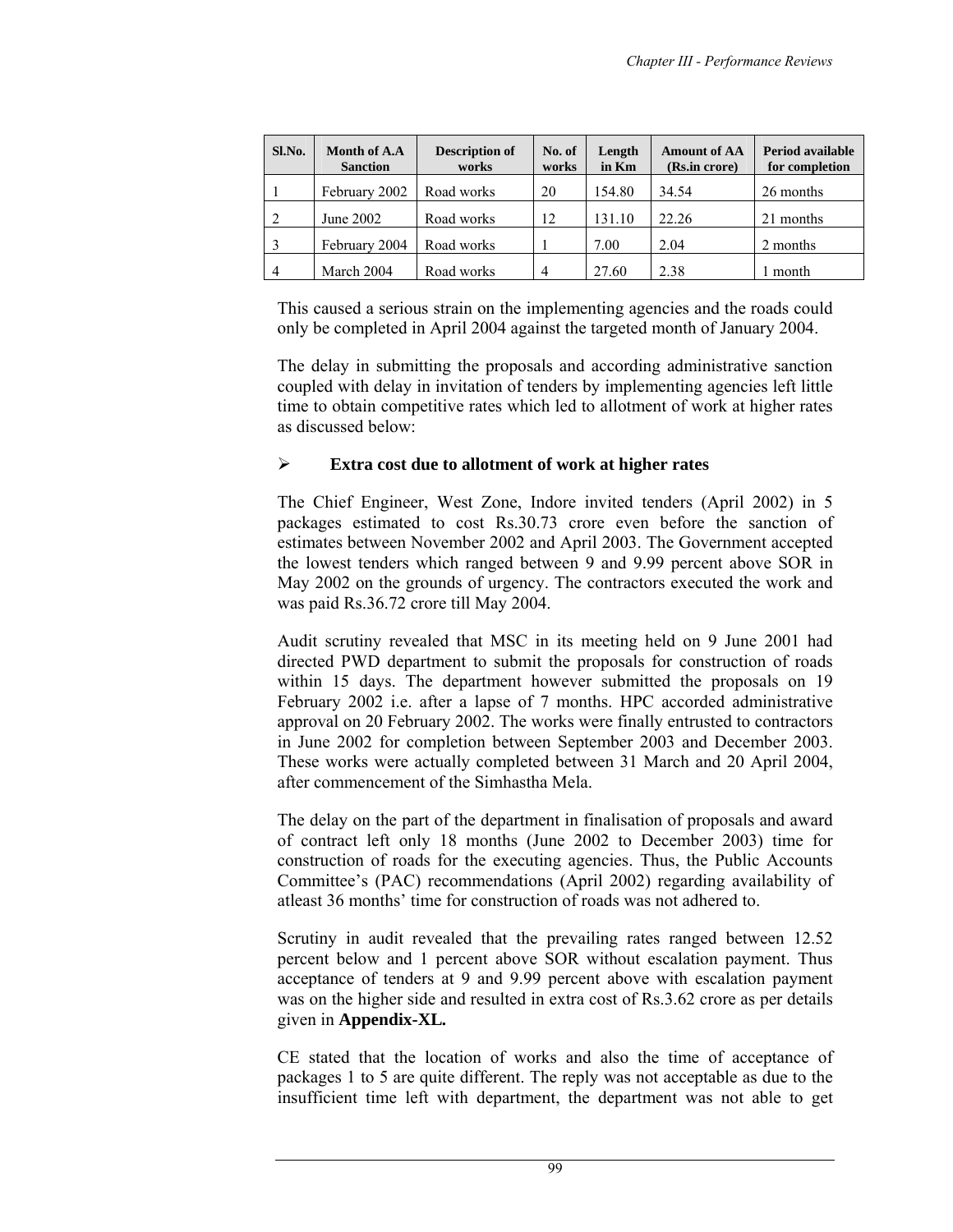competitive rates. Further, the location of works with lower rates was in Ujjain District and the period for the finalisation of tenders was also contemporary and similar (May-June 2002).

## ¾ **Poor quality of construction due to delayed sanction**

It was seen that the time available for construction of various works after these were sanctioned was less than 36 months. The compact time frame on account of delayed sanction had an adverse impact on quality of construction. Test check revealed that 9 road works executed at a cost of Rs.30.27 crore were found to have serious deficiencies in quality as per details given below:

| SI.            | Name of the Road                             | Date of     | Date of         | Date of      | Length  | <b>Expenditure</b> |
|----------------|----------------------------------------------|-------------|-----------------|--------------|---------|--------------------|
| No.            |                                              | sanction    | commencement    | completion   | (in Km) | (Rs. in lakh)      |
| $\mathbf{1}$   | Ujjain -Dewas -Maxi -<br>road via lalpur     | 20 Feb 2002 | $12 - Jun - 02$ | $20-Apr-04$  | 8.80    | 306.47             |
| 2              | Ujiain -Indore road to<br>Ujjain -Dewas road | 20 Feb 2002 | $13 - Jun - 02$ | $31-Mar-04$  | 3.60    | 147.77             |
| $\mathbf{3}$   | Jaisinghpura - Diversion<br>road             | 20 Feb 2002 | $30$ -Dec-02    | 31-Mar-04    | 3.60    | 63.47              |
| $\overline{4}$ | Maxi to Agar road via<br>Pingleshwar         | 20 Feb 2002 | $12 - Jun - 02$ | $20-Apr-04$  | 12.40   | 478.55             |
| 5              | Agar road to Unhel road<br>via Jaithal       | 20 Feb 2002 | $4$ -Jun-02     | $25-Mar-04$  | 13.00   | 483.71             |
| 6              | Unhel road to Badnagar<br>via Dharm Badla    | 20 Feb 2002 | $4-Jun-02$      | $26$ -Mar-04 | 15.40   | 496.43             |
| 7              | Badnagar to Jawasia road                     | 20 Feb 2002 | $12$ -Jun- $02$ | 31-Mar-04    | 7.50    | 237.45             |
| 8              | Jawasia to Indore road                       | 20 Feb 2002 | $12 - Jun - 02$ | $31-Mar-04$  | 11.20   | 408.59             |
| $\mathbf{Q}$   | Unhel Ujjain road                            | March 2004  | March 2004      | $20$ -Apl-04 | 26.60   | 405.00             |
|                |                                              |             | <b>Total</b>    |              | 102.10  | 3027.44            |

Illustrative cases of damaged roads are discussed below:

### ¾ **Unfruitful expenditure due to inadequate quality surveillance**

**Investment of Rs.26.22 crore in construction of 8 roads proved unfruitful owing to inadequate quality surveillance.** 

Construction work of eight roads as mentioned at Sl.No. 1 to 8 of the above table with a total length of 75.50 km was completed (April 2004) for Simhastha Mela 2004 at a cost of Rs.26.22 crore. The Government, with a view to assuring quality surveillance in construction, had directed (March 2002) that a private consultant be engaged for the purpose. Accordingly, the work of consultancy services was entrusted (September 2002) to a consultant for 0.96 per cent of the cost of civil work. The consultant was required to conduct various tests of construction materials as well as of the works executed by the civil contractors at prescribed frequencies as laid down by the MORT&H by establishing well equipped laboratories at each work site.

Audit observed that the consultant did not conduct the prescribed tests on construction materials and works but payment of Rs.41.43 lakh as of March 2004 was released to him on the basis of certificates recorded in the measurement books. Scrutiny in audit revealed that the roads were not of standard quality and several potholes developed during the first rainy season itself. The committee consisting of three senior officers constituted by the Government to investigate the quality of works executed also disclosed in their report (September 2004) that the roads were completely damaged and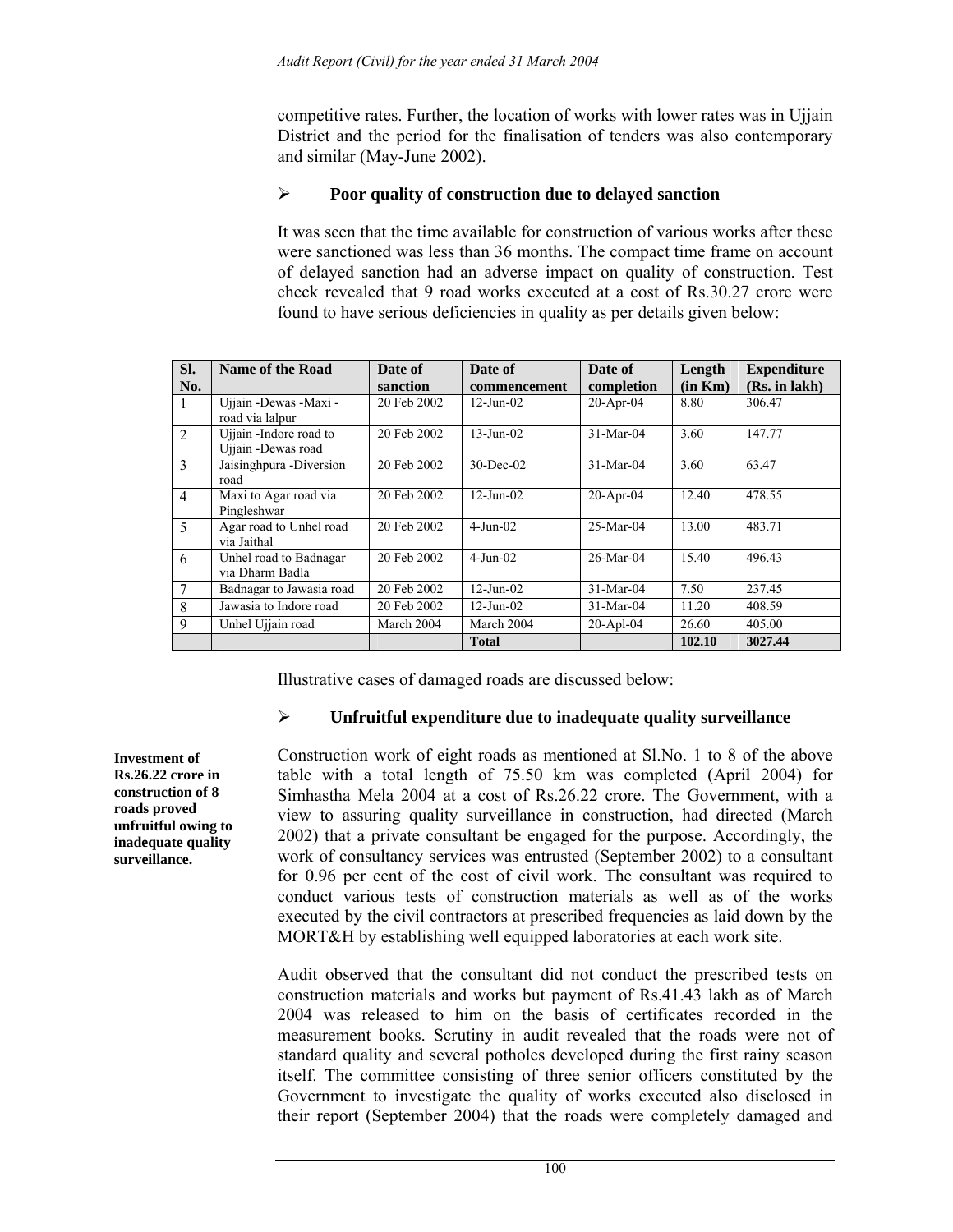were beyond repairs. Further, the representative of Chief Technical Examiner (Vigilance) also confirmed technical defects in construction of roads.

Thus, expenditure of Rs.26.22 crore on construction of roads proved unfruitful owing to inadequate quality surveillance. The agreement entered into with the consultant also did not provide for a clause for damages nor was any action initiated against the civil contractors and the consultants.

# ¾ **Wasteful expenditure on Unhel-Ujjain Road**

Administrative approval for widening and improvement of 26.60 km long Unhel-Ujjain road as mentioned at Sl.No.9 of above table for Rs.1.81 crore was accorded by Government in July 2000. The work was entrusted to a contractor at an aggregate tendered cost of Rs.1.49 crore between October 2000 and February 2001 in three groups for completion within 18 months. The contractor executed work for Rs.1.97 crore against which payment of Rs.1.75 crore was made between December 2001 and March 2004.

- $\geq$  The agreements and estimates provided laying 20 mm Open Graded Premix Carpet (OGPC) on newly constructed Water Bound Macadum (WBM) widened portion of 2 M width. Audit observed that the Profile Corrective Course (PCC) was also laid on the surface which was unwarranted and not provided in the estimates and agreements and resulted in extra expenditure of Rs.20.18 lakh.
	- $\triangleright$  The WBM and Black Topping (BT) were designed for a period of 15 and 5 years as per sanctioned estimates based on IRC specifications. It was, however, reported that the road was badly damaged and completely washed out in a few stretches. The Additional Collector, Ujjain, appointed to investigate the reasons for damage, stated (March 2003) that improper drainage system, ineffective quality control and lack of supervision led to failure of road within a year of construction. Government directed (July 2003) disciplinary action against defaulting Officers. However, no action had been taken against them and the contractors till date (September 2004).
	- $\triangleright$  In order to rectify the defects and provide smooth traffic during Simhastha Mela, the Commissioner Ujjain accorded administrative approval for Rs.2.23 crore in March 2004 for strengthening and improvement of the same 26.60 km long Unhel-Ujjain road. The work (estimated to cost Rs.2.10 crore) was entrusted to two Indore based contractors, without invitation of tender, at 9.50 and 9.99 percent above SOR executing the packages II and IV of Simhastha roads. The work was completed within a period of one month against the normal requirement of one year and payment of Rs.2.07 crore was made to the contractors up to May 2004. The Chief Engineer, however, did not accord technical sanction for the work as of September 2004. It was noticed in audit that the road was again damaged in the very first rainy season. Thus, the road on which an amount of Rs.4.05 crore was spent between June 2002 to April 2004 did not last for its designed life due to inadequate quality control and lack of

**Extra expenditure of Rs.20.18 lakh due to execution of PCC on newly constructed WBM.** 

**Contractor and defaulting officers were not penalized for premature failure of road.** 

**Inadequate quality control and lack of supervision resulted in premature failure of road.**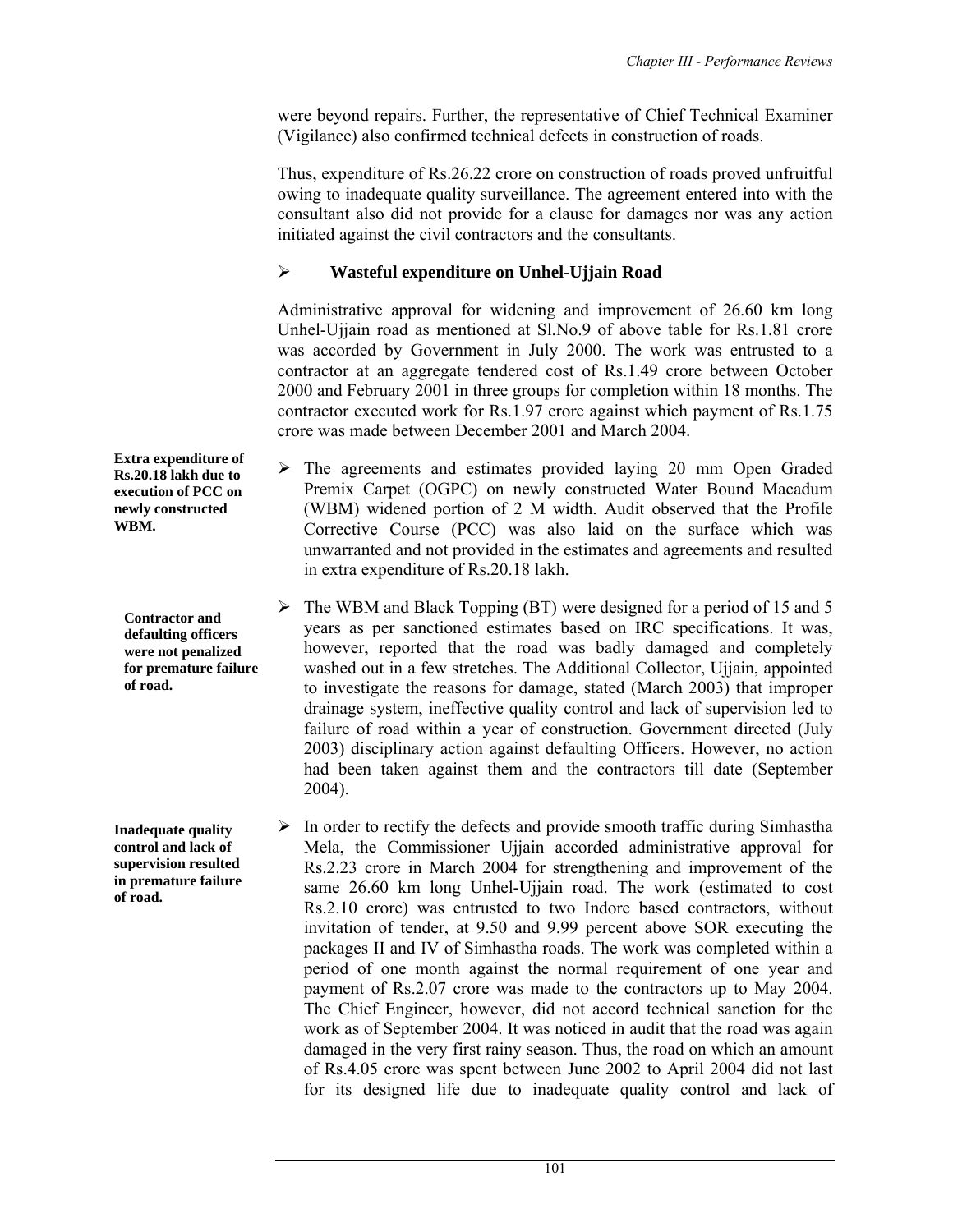supervision by departmental officers. No penal action had been initiated against the defaulters as of September 2004.

## ¾ **Change in design in construction of outer ring roads**

The PWD submitted proposals for construction of seven outer ring roads of 71.20 km length for Rs.29.69 crore in February 2002 to the Central Committee of Simhastha. The proposals were based on the crust design, prepared by the Government Engineering College, Ujjain. Audit observed that in order to reduce the cost, as recommended by the committee, the height of road embankment of 900 mm with side slope of 2:1 was reduced to 600 mm with side slope of 1:1 and 50 mm BM followed by SDBC was replaced by 20 mm thick OGPC. This was done without the approval of the institution which had designed the crust. This revision was also administratively approved (February 2002) by the Commissioner Ujjain for Rs.20.69 crore. The change in design and execution of work at a cost of Rs.21.16 crore resulted in damage to roads in the very first rainy season (July-November 2004)

**Incorrect estimation led to cost over run of Rs.6.01 crore.** 

**Execution of work without approved design caused damage to roads constructed at a cost of Rs.21.16 crore.** 

> Scrutiny in audit revealed that the cost was revised to Rs.24.38 crore in October 2003 and again to Rs.26.70 crore in March 2004. It was further noticed that though the Commissioner Ujjain accorded the revised administrative approval yet funds were not provided. The increase in cost by Rs.6.01 crore  $(26.70 - 20.69)$  was mainly due to initial inadequate provision for land acquisition and cross drainage, non-provision of shifting utilities and incorrect estimation. The Government directed (May 2003) taking disciplinary action against officers who had prepared the estimates. The directions had not been complied with as of September 2004.

# ¾ **Deficiencies in construction of Panchkoshi roads**

In order to provide smooth traffic to foot pilgrims for Panchkoshi yatra, the Commissioner Ujjain accorded Administrative Approval (AA) for construction of 7 Panchkoshi roads for Rs.10.85 crore in June 2002. The works were entrusted to a contractor in December 2002 for completion by November 2003. The contractor constructed the embankment and granular sub base for which Rs.4.55 crore was paid to him in March 2004. Audit observed that during the currency of contracts the scope of work was reduced and revised AA for Rs.6.89 crore was accorded by Commissioner in October 2003 by curtailing WBM and asphalting work and deleting the work of cross drainage. Due to reduction in the scope of work, the possibility of damage to earth work and granular sub base constructed at a cost of Rs.4.55 crore could not be ruled out.

EE stated that the scope of work was reduced as per orders of higher authorities. The reply was not acceptable as the instructions were not in conformity with specifications and revised technical sanction was also not accorded by CE (February 2005). The CE further stated (February 2005) that Government had not accorded sanction of execution of WBM and asphalting work on these roads.

**Unwarranted reduction in scope of work led to damage to earth work and** 

**sub-base.**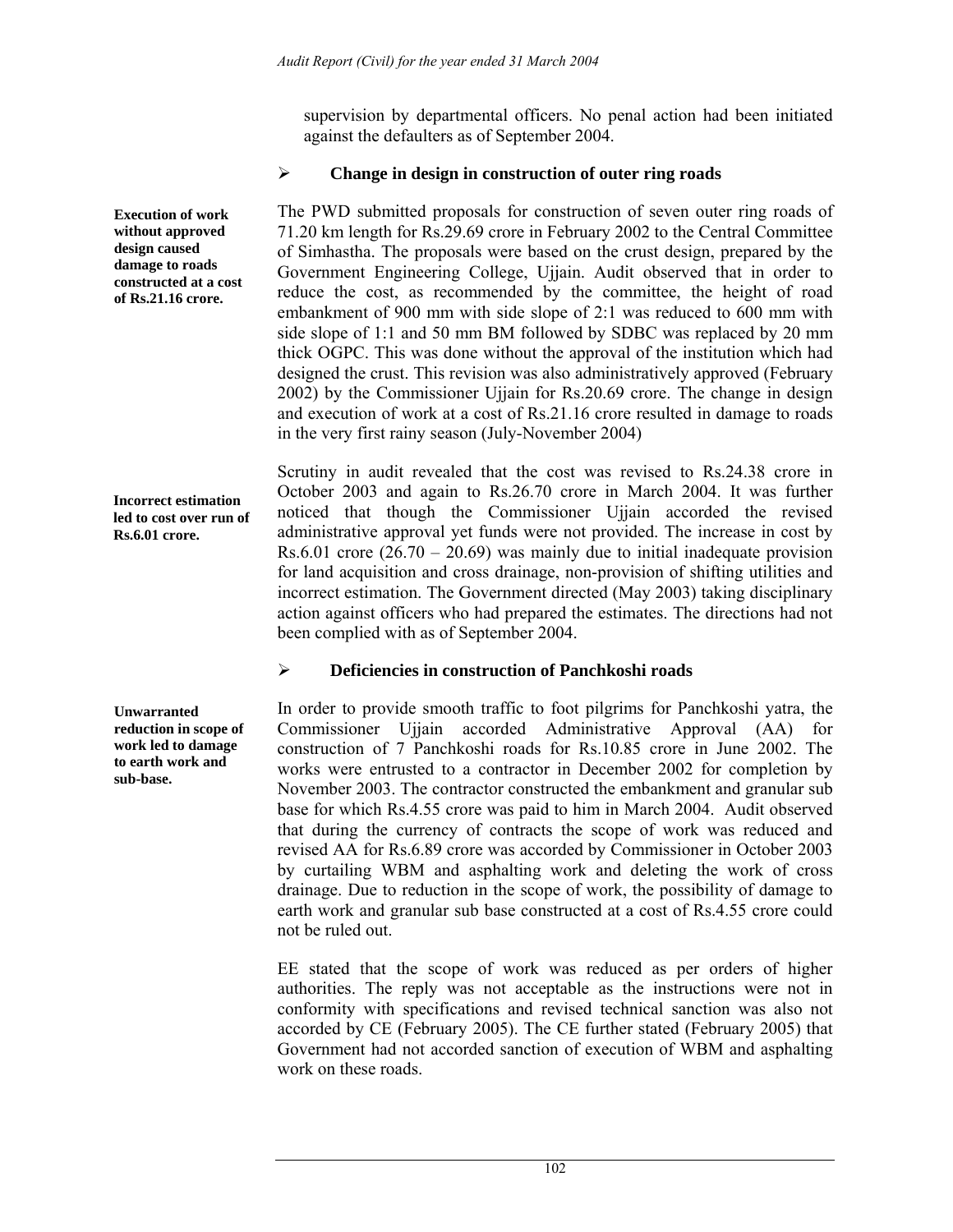# **3.5.11 Irregularities in construction of roads**

# ¾ **Non-recovery of cost difference between packed and bulk bitumen**

 $\triangleright$  As per terms of the agreement the contractors were required to use packed bitumen in all bituminous work. Scrutiny in audit revealed that two contractors used 721.79 MT of bulk bitumen instead of packed bitumen on Unhel-Ujjain road in February-March 2004 and payment was made without recovery of the cost difference of Rs.24.67 lakh between packed and bulk bitumen at the rate of Rs.3418.20 per MT. The EE stated that different rates are applicable to bulk and packed bitumen. The reply is not tenable as the contractors had tendered their rates by considering packed bitumen which is costlier than bulk bitumen.

 $\triangleright$  As per terms of the contract the variation in the prices of bitumen shall be worked out on the basis of prices operative during the period of procurement of bitumen. Scrutiny in audit revealed that during the execution of the work of Ujjain-Maxi road the price variation in bitumen was paid with reference to the prices of bitumen on the date of consumption rather than the date of procurement. This resulted in excess payment of Rs.6.19 lakh. The divisional officer admitted the excess payment; the recovery was awaited in audit as of August 2004.

## ¾ **Excess payment on account of tack coat**

 $\triangleright$  Application of tack coat is not necessary when a freshly laid bituminous course is followed by another bituminous course. Therefore the work was required to be so planned that MSS was to be laid directly over the freshly laid bituminous macadam layer so that application of tack coat could be avoided. Contrary to this, in the work of Ujjain –Maxi road additional tack coat was laid over 52773 sqm area soon after BM and prior to wearing course of MSS, resulting in excess payment of Rs.4.31 lakh. On this being pointed out in audit, the EE admitted the mistake; recovery however, had not been effected (August 2004).

# ¾ **Excess payment due to violation of instructions**

According to the stores purchase rules, RCC hume pipes were reserved for exclusive purchase through the agency of MPLUN. The Engineer-In-Chief (Ein-C) directed (February 2001) that a provision to be made for departmental supply of RCC hume pipes in the tender documents for construction of pipe culverts.

Executive Engineers, however, did not include the provision for departmental supply of pipes in 9 agreements and the contractors arranged 4225 metres pipes during May 2002 to March 2004 in construction of culverts which resulted in excess payment of Rs.36.45 lakh.

EE stated that the procurement of pipes was to be done by the contractors as per provisions of the agreement. The reply is not tenable as the provisions of the agreements was not in conformity with the instructions of E-in-C.

**Incorrect calculation resulted in excess** 

**payment of Rs.6.19** 

**lakh** 

**Excess payment of Rs.24.67 lakh due to use of bulk bitumen** 

**Unwarranted laying of tack coat resulted in excess payment of Rs.4.31 lakh.** 

**Non inclusion of provision for departmental supply led to an excess payment of Rs.36.45 lakh.**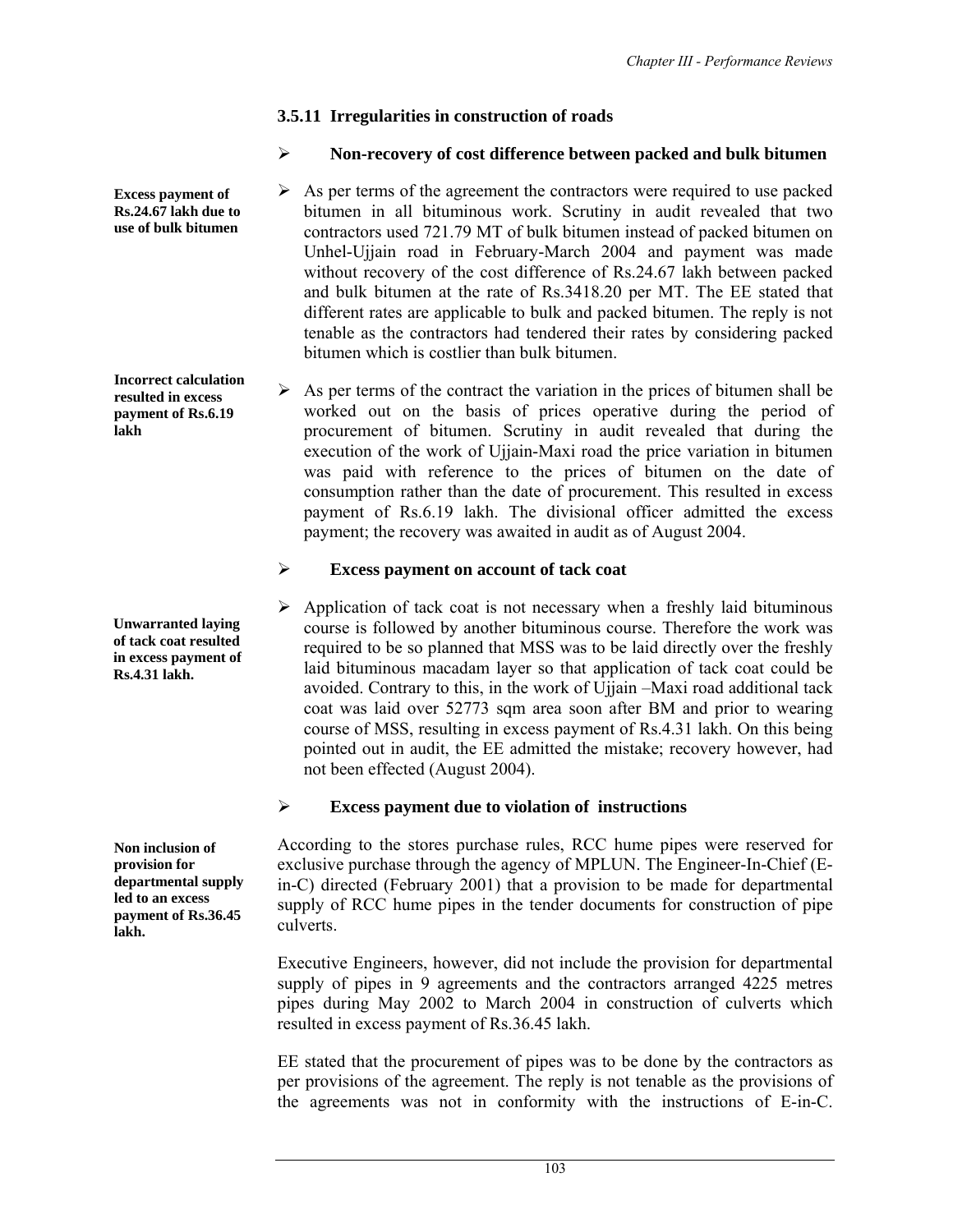Moreover the condition for procurement of pipes through MPLUN as per provision of SOR was not followed.

### ¾ **Application of tack coat by bitumen instead of emulsion**

Public Work Division No.I and II, Ujjain executed the work of tack coat over an area of 16.23 lakh sqm with bitumen using 5 kg and 10 kg per 10 sqm over existing bituminous and WBM surface instead of 2.5 kg and 4 kg emulsion per 10 sqm respectively as per MORT&H specifications during 2002-2004. Thus, application of bituminous tack coat instead of emulsion tack coat resulted in excess expenditure of Rs.81.23 lakh as detailed in *Appendix-XLI*.

The Chief Engineer, in response, stated that tack coat with bitumen was executed as per the SOR and the agreement. The reply is not tenable because provisions made in the agreement were not conforming to the specifications.

### ¾ **Unwarranted execution of surface dressing**

 "Surface Dressing" according MORT&H specifications is a wearing course and does not reinforce the road structure. Notwithstanding this, surface dressing in 96928 sqm• area was got executed by Public Works Division No.I and II Ujjain soon after bituminous macadam (BM) and mix seal surfacing (MSS) through three contractors during, 2002-04 at a cost of Rs.23.07 lakh. This was an avoidable and extra cost. When pointed out in audit, the EEs stated that single course surface dressing was got done to avoid deterioration of WBM surface. The reply was not tenable as BM and MSS were done immediately after surface dressing and was not as per the specifications of MORT&H.

### ¾ **Unauthorised financial aid to contractor**

According to agreement, secured advance on imperishable material brought to site by contractor shall be sanctioned by divisional officer. No advance was payable on perishable material. Scrutiny in audit, however, revealed that the divisional officer sanctioned and paid Rs.3.10 crore towards secured advance on perishable material<sup>#</sup> to 6 contractors between March 2003 and February 2004. An amount of Rs.4.60 lakh was outstanding for recovery as of August 2004. Payment of secured advance of Rs.3.10 crore on perishable material was irregular and resulted in unauthorised financial aid for periods up to 353 days *(vide Appendix-XLII)*. Besides this the Government had suffered a loss of interest of Rs.13.73 lakh calculated at the rate of 12 percent per annum, this being the rate indicated in the indenture bond furnished by the contractors.

*# Mexphalt-2302.31 MT-Rs.264.19 lakh and stone crusher dust and down graded metal-24707 cum-Rs.46.03 lakh.* 

**resulted in excess expenditure of Rs.81.23 lakh.** 

**Application of bituminous tack coat** 

**Unwarranted execution of surface dressing resulted in extra cost of Rs.23.07 lakh.** 

**Payment without provision in agreement resulted in undue financial aid of Rs.3.10 crore.** 

 $\overline{\phantom{a}}$ 

<sup>•</sup> *Ujjain Maxi road: 14245 sqm, Mahidpur Maxi road:31380 sqm and Inner ring roads:51303 sqm.*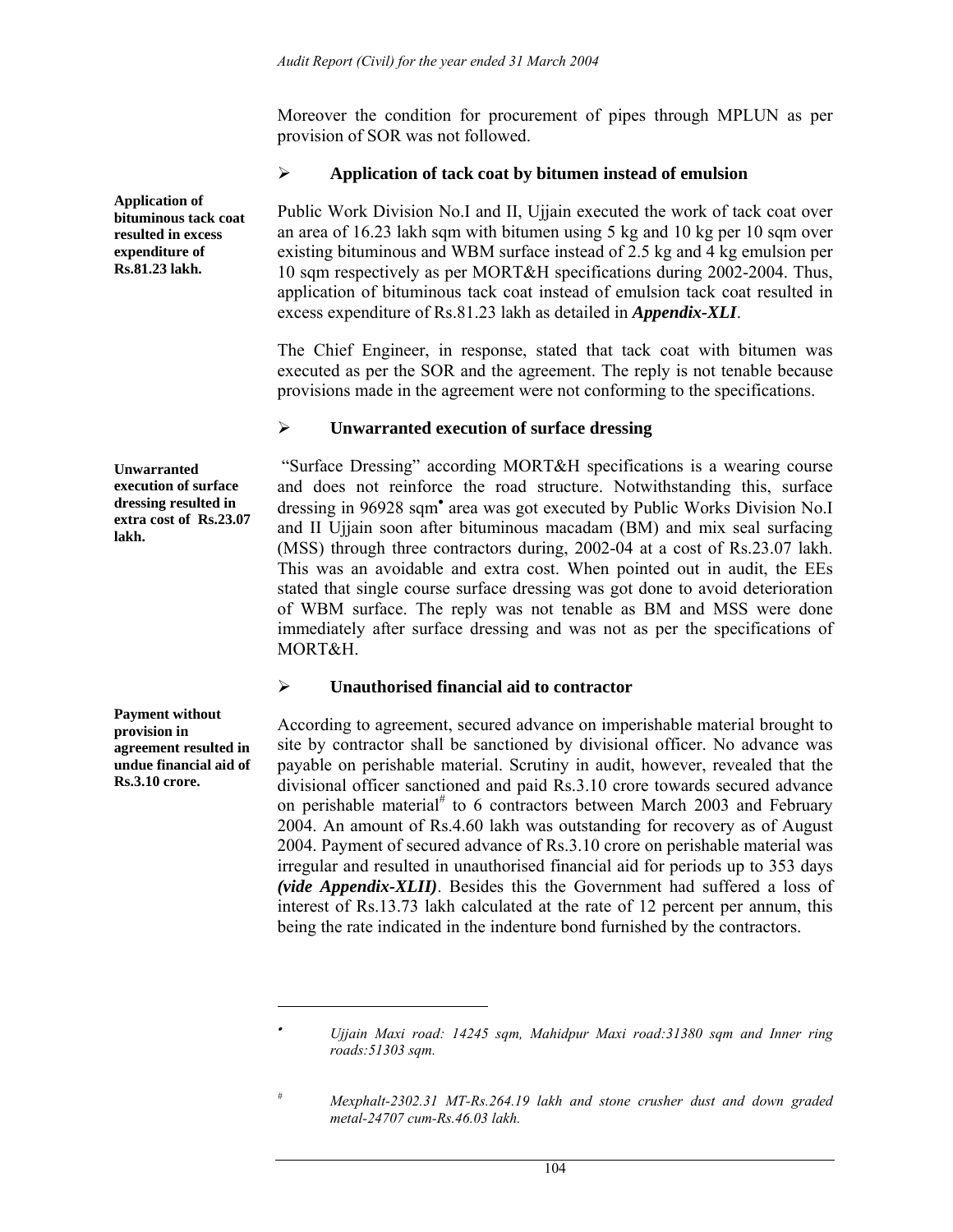On this being pointed out in audit, the EE stated that the packed maxphalt and down graded metal do not come under the category of perishable items. The reply is not tenable as secured advance on such items is not admissible under the provisions of CPW Account Code.

### ¾ **Unauthorised payment in the absence of approval for time extension**

It was observed that Government had directed (November 2001) that no running payments should be made to contractors till time extension was sanctioned. EEs in contravention to this released Rs.14.87 crore in respect of works executed by contractors during extended period without sanction of time extension by CE. When pointed out in audit the EEs stated that payment were released in the interest of work. The reply was contrary to Government instructions, therefore cannot be accepted in audit.

### **3.5.12 Improvement of infrastructures – construction of bridges**

#### ¾ **Extra cost due to acceptance of tender at higher rates**

**Acceptance of tender at higher rates resulted in extra cost of Rs.34.55 lakh.** 

The tender for the work of construction of bridge across river Kshipra on Jaisinghpura diversion road estimated to cost of Rs.1.99 crore was invited on percentage rate in November 2001. On the recommendations of the department, Government accepted the tender of a contractor at 2.34 per cent above SOR in January 2002. Scrutiny in audit revealed that the prevailing rates ranged between 21.65 and 15.02<sup>⊗</sup> per cent below SOR. Thus, acceptance of tender at 2.34 per cent above SOR was on the higher side and resulted in extra cost of Rs.34.55 lakh.

When this was pointed out in audit the EE stated that the tender was accepted on percentage rate whereas prevailing rates were on lumpsum basis. The reply was not tenable as the evaluation of reasonability of rates were conducted on the basis of SOR. Further, the rates of bridges were subsequently accepted on percentage rate ranging between 18.57 and 15.09 per cent below SOR in November and September 2002.

### **3.5.13 Conclusion**

Deviations were made from the action plan and works were executed without sanction of MSC. Although the Mela ended in May 2004, the accounts were not rendered by the implementing agencies in many cases. Advances granted were not adjusted or recovered which indicating lack of financial control. Inadequate quality control and lack of monitoring by the supervisory staff and the consultant led to poor quality of road infrastructure. The permanent works were required to be completed well before the Simhastha Mela but most of the road works were completed after the start of the Mela in April 2004.

 $\overline{\phantom{a}}$ 

<sup>⊗</sup> *E-In-C No.401 dt 14.12.2001- Bridge across parvati river in Km 22/8-21.65 percent below SOR –Government Memo No.53/131/19/2001 dt 26.12.2001 Bridge across Kalisindh river -15.02 percent below SOR – Submersible bridge Across Kai river - 15.09 percent below- H.L Bridge across Uttawadi River -18.575 percent below SOR.*